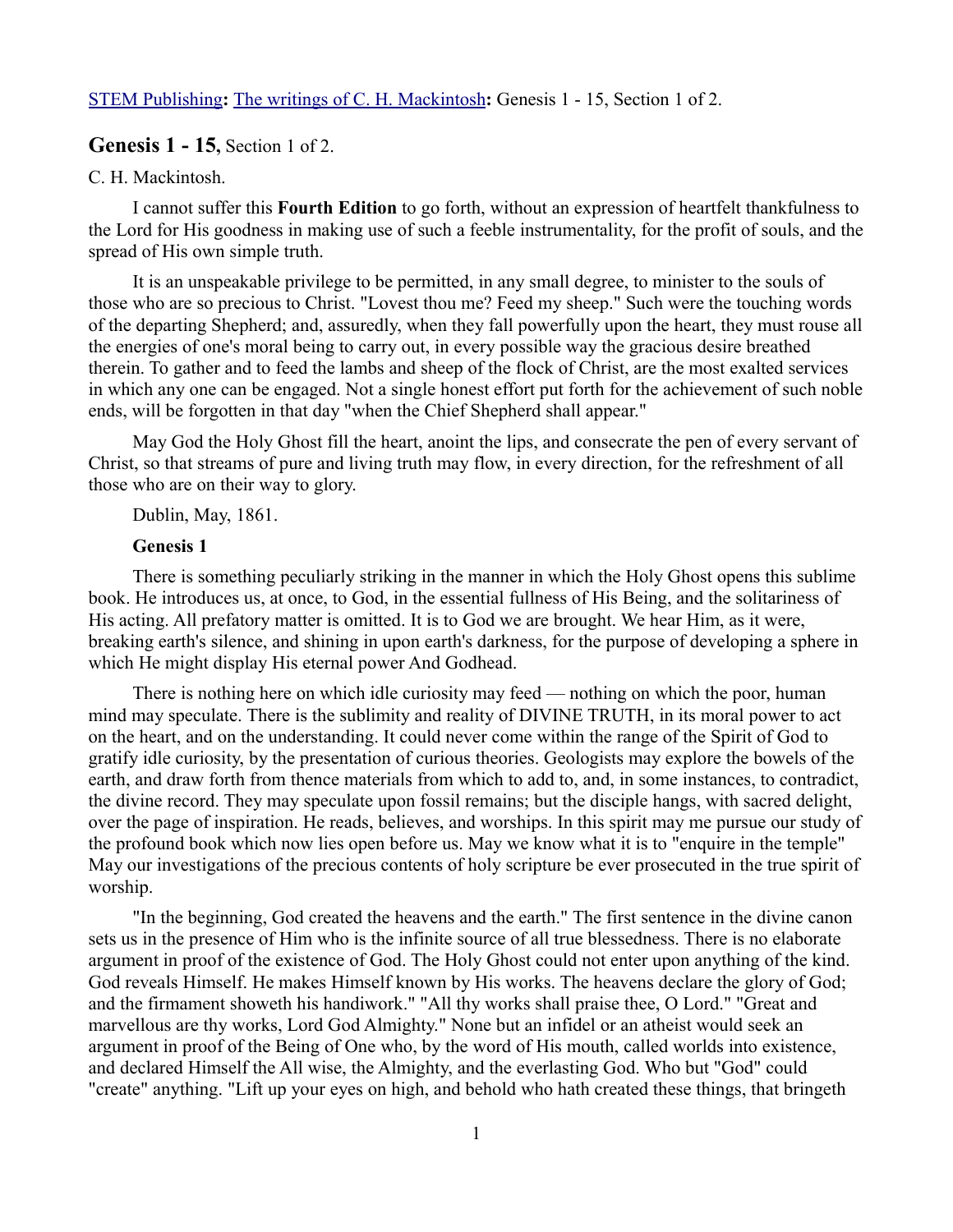out their host by number; he calleth them all by names, by the greatness of his might, for that he is strong in power; not one faileth." (Isa. 40: 26) "The gods of the heathen are idols, but the Lord made the heavens." In the Book of Job 38-41 we have an appeal of the very grandest description, on the part of Jehovah Himself, to the work of creation, as an unanswerable argument in proof of His infinite superiority; and this appeal, while it sets before the understanding the most vivid and convincing demonstration of God's omnipotence, touches the heart, also, by its amazing condescension. The majesty and the love, the power and the tenderness, are all divine.

"And the earth was without form, and void; and darkness was upon the face of the deep." Here was, in good truth, a scene in which God alone could act. Man, in the pride of his heart, has since proved himself but too ready to interfere with God in other and far higher spheres of action; but, in the scene before us, man had no place until, indeed, he became, like all the rest, the subject of creative power. God was alone in creation. He looked forth from His eternal dwelling-place of light upon the wild waste, and there beheld the sphere in which His wondrous plans and counsels were yet to be unfolded and brought out — where the Eternal Son was yet to live, and labour, and testify, and bleed, and die, in order to display, in the view of wondering worlds, the glorious perfections of the Godhead. All was darkness and chaos; but God is the God of light and order. "God is light, and in Him is no darkness at all." Darkness and confusion cannot live in His presence, whether we look at it in a physical, moral, intellectual, or spiritual point of view.

"The Spirit of God moved upon the face of the waters." He sat brooding over the Scene of His future operations. A dark scene, truly; and one in which there was ample room for the God of light and life to act. He alone could enlighten the darkness, cause life to spring up, substitute order for chaos, open an expanse between the waters, where life might display itself without fear of death. These were operations worthy of God.

"God said, Let there be light: and there was light." How simple! And yet how Godlike! "He spake, and it was done. He commanded, and it stood fast." Infidelity may ask, "How? where? when?" The answer is, "By faith we understand that the worlds were framed by the word of God, so that things which are seen were not made of things which do appear." (Heb. 11: 3) This satisfies the teachable spirit. Philosophy may smile contemptuously at this, and pronounce it rude ignorance, or blind credulity, suitable enough for an age of semi-barbarism, but quite unworthy of men living in an enlightened age of the world's history, when the museum and the telescope have put us in possession of facts of which the inspired penman knew nothing. What wisdom? What learning? Yea, rather, what folly What nonsense What total inability to grasp the scope and design of sacred scripture? It, assuredly, is not God's object to make us astronomers or geologists; or to occupy us with details which the microscope or the telescope lays before every school-boy. His object is to lead us into His presence, as worshippers, with hearts and understandings taught and duly governed by His holy Word. But this would never do for the so-called philosopher, who, despising what he terms the vulgar and narrowminded prejudices of the devout disciple of the Word, boldly seizes his telescope, and therewith scans the distant heavens, or travels into the deep recesses of earth in search of strata, formations, and fossils — all of which, according to his account, greatly improve, if they do not flatly contradict, the inspired narrative.

With such "oppositions of science, falsely so called," we have nothing to do. We believe that all true discoveries, whether "in the heavens above, in the earth beneath, or in the waters under the earth," will harmonise with that which is written in the word of God; and if they do not thus harmonise, they are perfectly contemptible in the judgement of every true lover of scripture. This gives great rest to the heart in a day like the present, so productive of learned speculations and high-sounding theories, which,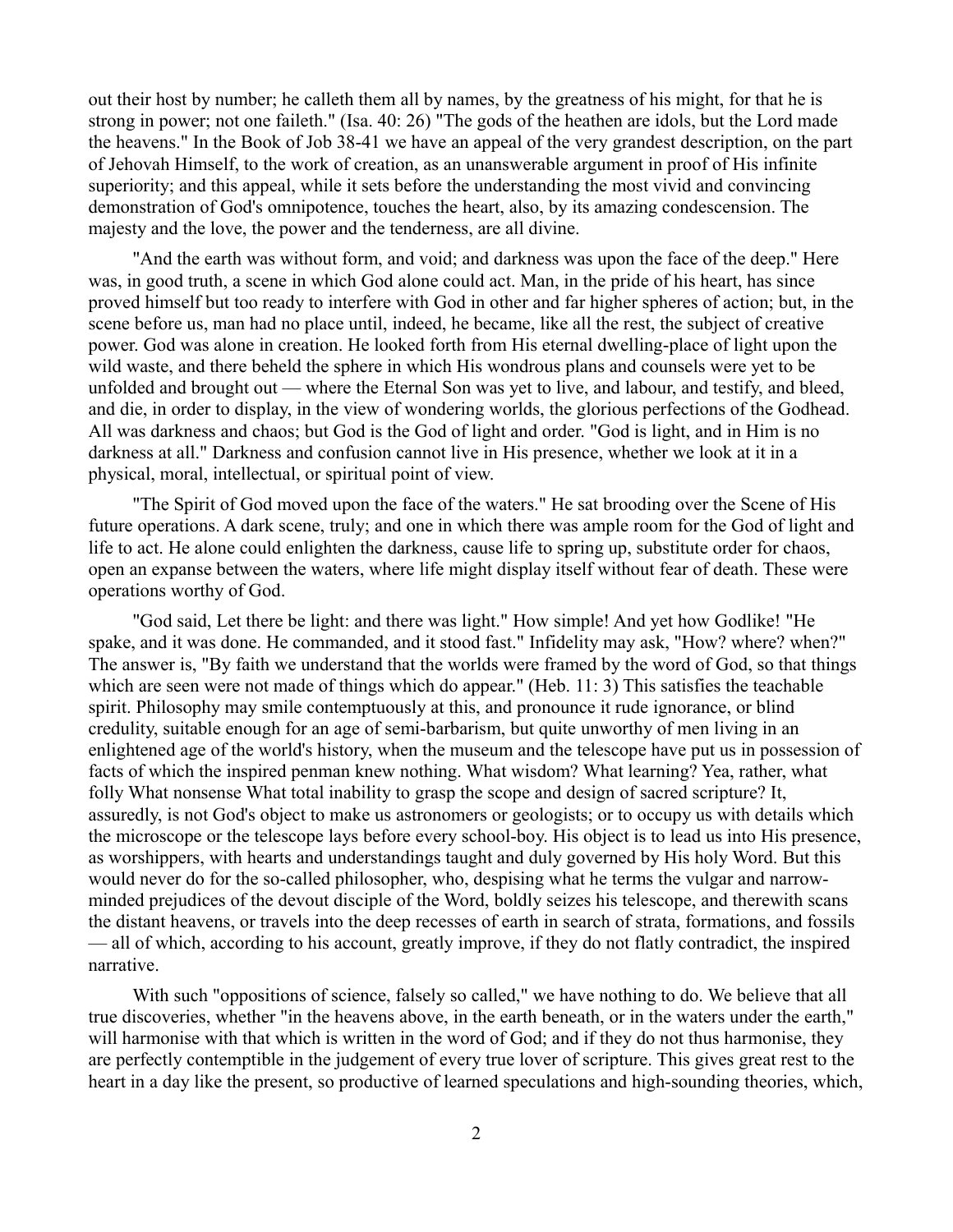alas in too many instances, savour of rationalism and positive infidelity. It is most needful to have the heart thoroughly established as to the fullness, the authority, the completeness, the majesty, the plenary inspiration of the sacred volume. This will be found to be the only effectual safeguard against the rationalism of Germany and the superstition of Rome. Accurate acquaintance with, and profound subjection to, the Word, are the great *desiderata* of the present moment. May the Lord, in His great grace, abundantly increase, in our midst, both the one and the other.

"And God saw the light, that it was good: and God divided the light from the darkness. And God called the light Day, and the darkness he called Night." Here we have the two great symbols so largely employed throughout the Word. The presence of light makes the day; the absence thereof makes the night Thus it is in the history of souls. There are "the sons of light" and "the sons of darkness." This is a most marked and solemn distinction. All upon whom the light of Life has shone — all who have been effectually visited by "the dayspring from on high" — all who have received the light of the knowledge of the glory of God in the face of Jesus Christ — all such, whoever and wherever they may be, belong to the first class, are "the sons of light, and the sons of the day."

On the other hand, all who are still in nature's darkness, natures blindness, nature's unbelief — all who have not yet received into their hearts, by faith, the cheering beams of the Sun of righteousness, all such are still wrapped in the shades of spiritual night, are "the sons of darkness," "the sons of the night."

Reader, pause and ask yourself, in the presence of the Searcher of hearts, to which of these two classes do you, at this moment, belong. That you belong to either the one or the other is beyond all question. You may be poor, despised, unlettered; but if, through grace, there is a link connecting you with the Son of God, "the light of the world," then you are, in very deed, a son of the day, and destined, ere long, to shine in that celestial sphere, that region of glory, of which "the slain Lamb" will be the central sun, for ever. This is not your own doing. It is the result of the counsel and operation of God Himself, who has given yon light and life, joy and peace, in Jesus, and His accomplished sacrifice. But if you are a total stranger to the hallowed action and influence of divine light, if your eyes have not been opened to behold any beauty in the Son of God, then, though you had all the learning of a Newton, though you were enriched with all the treasures of human philosophy, though you had drunk in with avidity all the streams of human science, though your name were adorned with all the learned titles which the schools and universities of this world could bestow, yet are you "a Son Of the night," "a son of darkness;" and, if you die in your present condition, you will be involved in the blackness and horror of an eternal night. Do not, therefore, my friend, read another page, until you have fully satisfied yourself as to whether you belong to the "day" or the "night."

The next point on which I would dwell is the creation of lights. "And God said, Let there be lights in the firmament of the heaven, to divide the day from the night; and let them be for signs, and for seasons, and for days, and years. And let them be for lights in the firmament of the heaven, to give light upon the earth: and it was so. And God made two great lights; the greater light to rule the day, and the lesser light to rule the night: he made the stars also."

The sun is the great centre of light, and the centre of our system. Round him the lesser orbs revolve. From him, too, they derive their light. Hence, he may, very legitimately, be viewed as an apt symbol of Him who is soon to arise, with healing in His wings, to gladden the hearts of those that fear the Lord. The aptness and beauty of the symbol would fully appear to one who, having spent the night in watching, beholds the rising sun gilding, with his bright beams, the eastern sky. The mists and shades of night are all dispersed, and the whole creation seems to hail the returning orb of light. Thus will it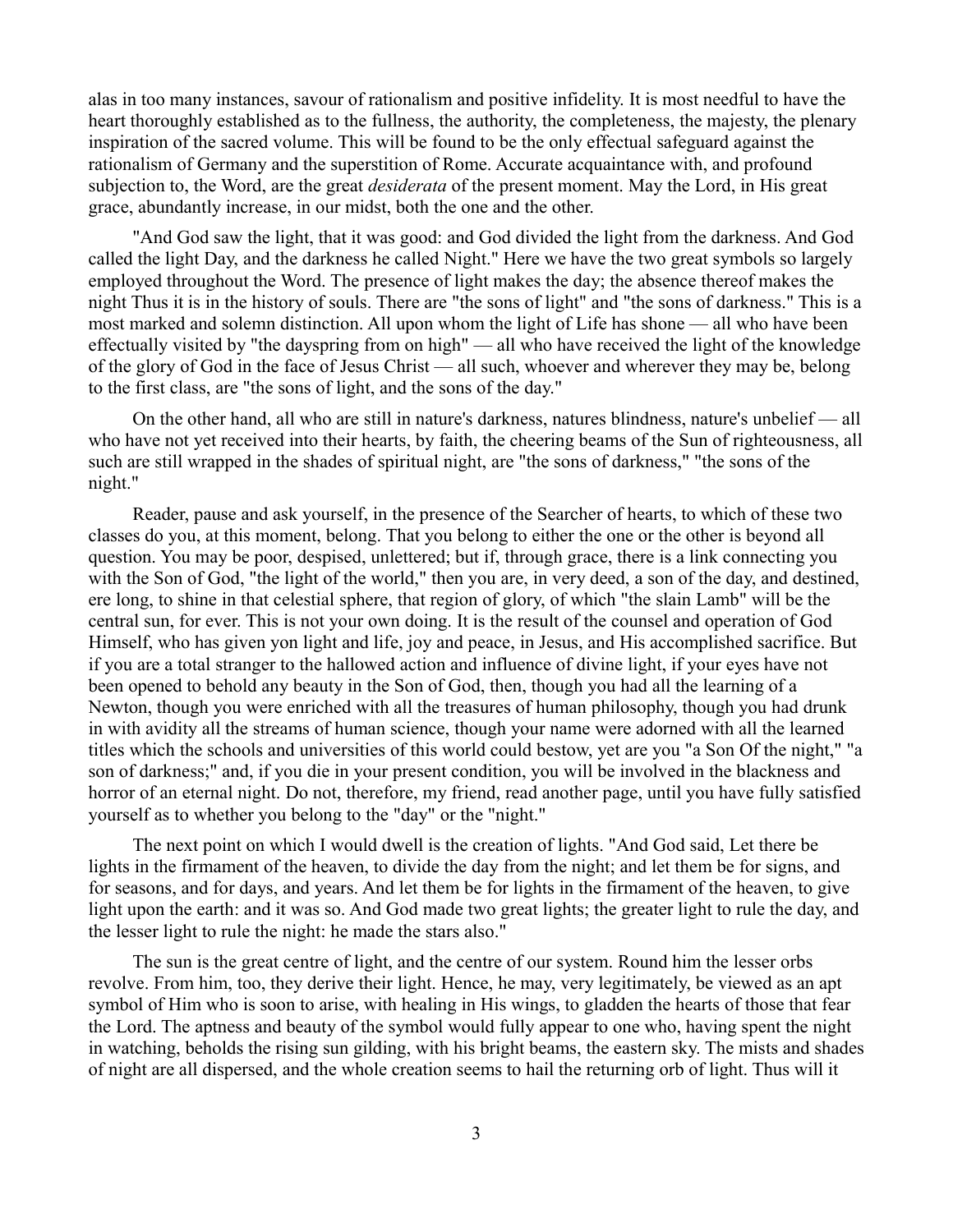be, by and by, when the Son of righteousness arises. The shadows of night shall flee away, and the whole creation shall be gladdened by the dawning of "a morning without clouds," the opening of a bright and never-ending day of glory.

The moon, being in herself opaque, derives all her light from the sun. She always reflects the sun's light, save when earth and its influences intervene.\* No sooner has the sun sunk beneath our horizon than the moon presents herself to receive his beams and reflect them back upon a dark world, or should she be visible during the day, she always exhibits a pale light, the necessary result of appearing in the presence of superior brightness. True it is, as has been remarked, the world sometimes intervenes; dark clouds, thick mists, and chilling vapours, too, arise from earth's surface, and hide from our view her silvery light.

{\*It is an interesting fact that the moon, as viewed through a powerful telescope, presents the appearance of one vast ruin of nature.}

Now, as the sun is a beautiful and an appropriate symbol of Christ, so the moon strikingly reminds us of the Church. The fountain of her light is hidden from view. The world seeth Him not, but she sees Him; and she is responsible to reflect His beams upon a benighted world. The world has no other way in which to learn anything of Christ but by the Church. "Ye," says the inspired apostle, "are our epistle,....known and read of all men." And again, "Forasmuch as ye are manifestly declared to be the epistle of Christ." (2 Cor. 3: 2, 3.)

What a responsible place! How earnestly should she watch against everything that would hinder the reflection of the heavenly light of Christ, in all her ways! But how is she to reflect this light? By allowing it to shine upon her, in its undimmed brightness. If the Church only walked in the light of Christ, she would, assuredly, reflect His light; and this would ever keep her in her proper position. The light of the moon is not her own. So is it with the Church. She is not called to set herself before the world. She is a simple debtor to reflect the light which she herself receives. She is bound to study, with holy diligence, the path which He trod, while down here; and by the energy of the Holy Ghost, who dwells in her, to follow in that path. But, alas! earth with its mists, its clouds, and its vapours, intervenes, and hides the light and blots the epistle. The world can see but little of the traits of Christ's character in those mho call themselves by His name; yea, in many instances, they exhibit an humbling contrast, rather than a resemblance. May we study Christ more prayerfully, that so we may copy Him more faithfully.

The stars are distant lights. They shine in other spheres, and have little connection with this system, save that their twinkling can be seen. "One star differeth from another star in glory." Thus will it be in the coming kingdom of the Son. He will shine forth in living and everlasting lustre. His body, the Church, will faithfully reflect His beams on all around; while saints individually shall shine in those spheres which a righteous Judge shall allot to them, as a reward of service during the dark night of His absence. This thought should animate us to a more ardent and vigorous pursuit after conformity to our absent Lord. (see Luke 19: 12-19.)

The lower orders of creation are next introduced. The sea and the earth are made to team with life. Some May feel warranted in regarding the operations of each successive day, as foreshadowing the various dispensations, and their great characteristic principles of action. I would only remark, as to this, that there is great need, when handling the word in this way, to watch, with holy jealousy, the working of imagination; and also to pay strict attention to the general analogy of scripture, else we may make sad mistakes. I do not feel at liberty to enter upon such a line of interpretation; I shall therefore confine myself to what I believe to be the plain sense of the sacred text.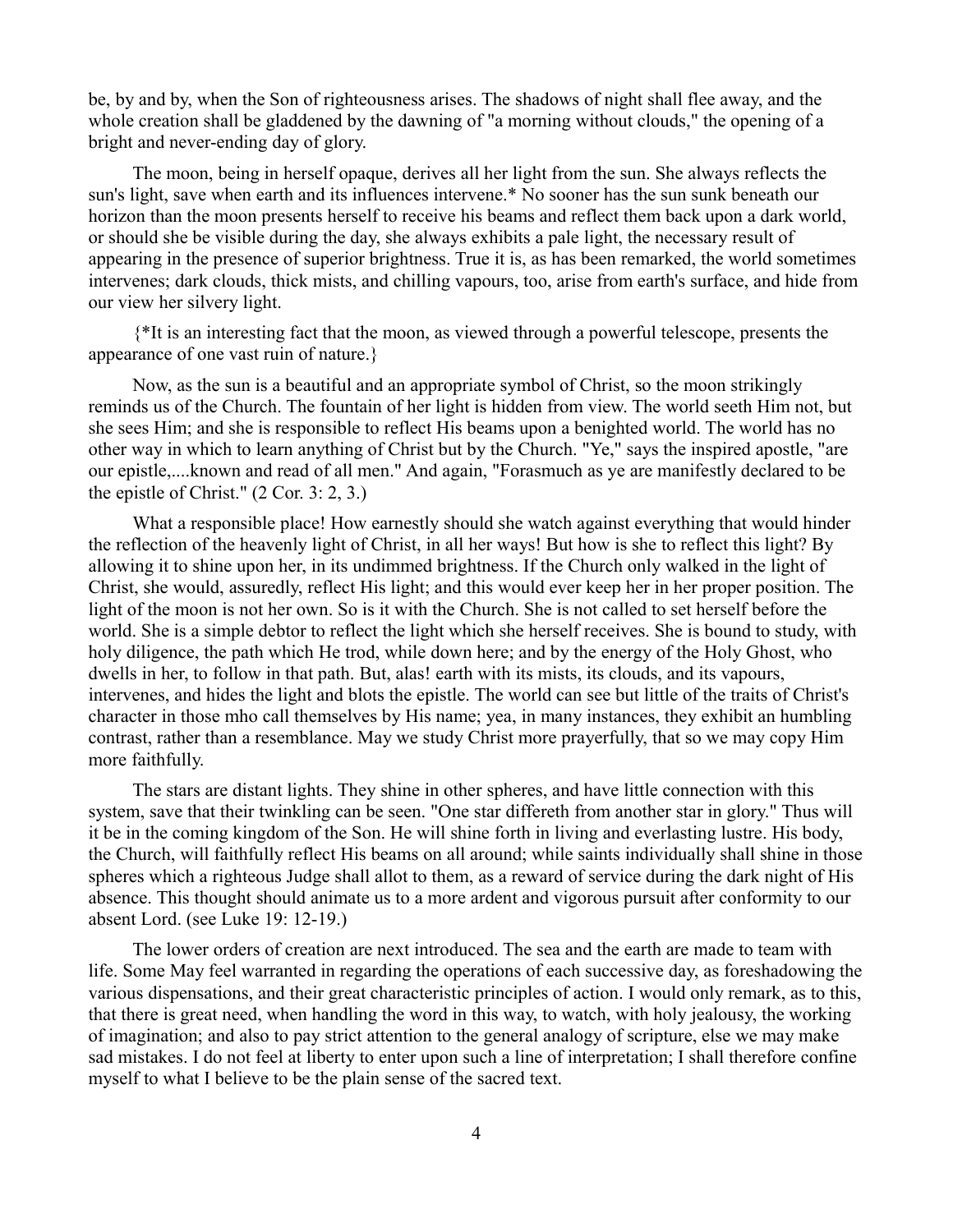We shall now consider man's place, as set over the works of God's hands. All having been set in order, one was needed to take the headship. "And God said, Let us make man in our image, after our likeness; and let them have dominion over the fish of the sea, and over the fowl of the air, and over the cattle, and over all the earth, and over every creeping thing that creepeth upon the earth. So God created man in His own image, in the image of God created he him; male and female created he *them*. And God blessed them, and God said unto them, Be fruitful and multiply, and replenish the earth, and subdue it; and have dominion over the fish of the sea, and over the fowl of the air, and over every living thing that moveth upon the earth." My reader will observe the change from "him" to "them." We are not presented with the actual fact of the formation of the woman, until the next chapter; though here we find God blessing "them" and giving "them" jointly the place of universal government. All the inferior orders of creation were set under their joint dominion. Eve received all her blessings in Adam. In him, too, she got her dignity. Though not yet called into actual existence, she was, in the purpose of God, looked at as part of the man. "In thy book were all my members written, which, in continuance were fashioned, when as yet there was none of them."

Thus it is with the Church — the bride of the Second Man. She was viewed from all eternity in Christ, her Head and Lord; as we read in the first chapter of Ephesians, "According as He hath chosen us in him, *before the foundation of the world,* that we should be holy and without blame before him in love." Before a single member of the Church had yet breathed the breath of life, all were, in God's eternal mind, predestinated to be conformed to the image of his Son." The counsels of God render the Church necessary to complete the mystic man. Hence the Church is called "the fullness [*pleroma*] of Him that filleth all in all." This is an amazing title, and it develops much of the dignity, importance, and glory of the Church.]

It is too common to view redemption as bearing merely upon the blessedness and security of individual souls. This is entirely too low a view to take of the matter. That all which pertains, in any way, to the individual is, in the fullest manner, secured, is, blessed be God, most true. This is the least part of redemption. But that Christ's glory is involved in, and connected with, the Church's existence, is a truth of far more dignity, depth, and power. If I am entitled, on the authority of Holy Scripture, to regard myself as a constituent part of that which is actually needful to Christ, I can no longer entertain a doubt as to whether there is the fullest provision for all my personal necessities. And is not the Church thus needful to Christ? Yes, truly. "It is not good that the man should be alone; I will make him an help meet for him." And, again, "For the man is not of the woman; but the woman of the man; neither was the man created for the woman; but the woman for the man.... Nevertheless, neither is the man without the woman. neither the woman without the man in the Lord. For as the woman is of the man, even so is the man also by the woman; but all things of God." (1 Cor. 11: 8-12) Hence, it is no longer the mere question whether God can save a poor, helpless sinner — whether He can blot out his sins, and receive him in the power of divine righteousness. God has said, "it is not good that the man should be alone." He left not "the first man" without "an help meet;" neither would He leave the "Second." As, in the case of the former, there would have been a blank in the creation without Eve, so stupendous thought! — in the case of the latter, there would be a blank in the new creation without the Bride, the Church.

Let us, now, look at the manner in which Eve was brought into being, though, in so doing, we shall have to anticipate part of the contents of the next chapter. Throughout all the orders of creation there was not found an help meet for Adam. "A deep sleep" must fall on him, and a partner be formed, out of himself, to share his dominion and his blessedness. "And the Lord God caused a deep sleep to fall upon Adam, and he slept: and he took one of his ribs, and closed up the flesh instead thereof. And the rib, which the Lord God had taken from man, builded\* he a woman, and brought her unto the man.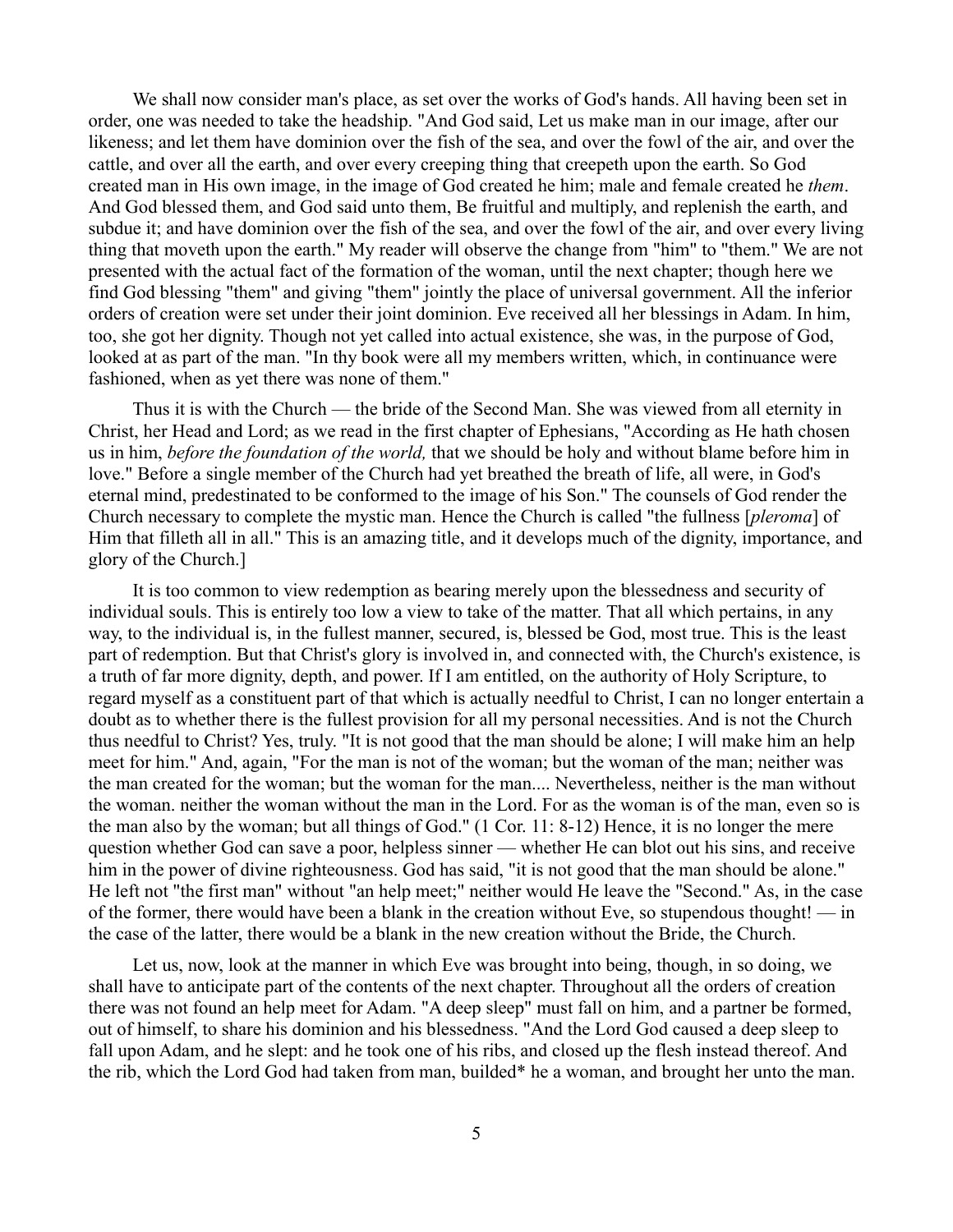And Adam said, This is now bone of my bones, and flesh of my flesh: she shall be called Woman, because she was taken out of man." (Gen. 2: 21-23.)

{\*The Hebrew word which is rendered "builded" in the margin the LXX. render by οκοδομεσεν]. A reference to the original of Eph. 2: 20, 22 will show the reader that the words rendered "built" and "builded together" are inflexions of the same verb.}

Looking at Adam and Eve as a type of Christ and the Church, as scripture fully warrants us to do, we see how that the death of Christ needed to be an accomplished fact, ere the Church could be set up; though, in the purpose of God, she was looked at, and chosen in Christ, before the foundation of the world. There is, however, a vast difference between the secret purpose of God and the revelation and accomplishment thereof. Before the divine purpose could be actualised in reference to the constituent parts of the Church, it was necessary that the Son should be rejected and crucified — that He should take His seat on high — that He should send down the Holy Ghost to baptise believers into one body. It is not that souls were not quickened and saved, previous to the death of Christ. They assuredly were. Adam was saved, and thousands of others, from age to age, in virtue of the sacrifice of Christ, though that sacrifice was not yet accomplished. But the salvation of individual souls is one thing; and the formation of the Church, as a distinctive thing, by the Holy Ghost, is quite another.

This distinction is not sufficiently attended to; and even where it is in theory maintained, it is accompanied with but little of those practical results which might naturally be expected to flow from a truth so stupendous. The Church's unique place her special relationship to "the Second Man, the Lord from heaven" her distinctive privileges and dignities — all these things would, if entered into by the power of the Holy Ghost, produce the richest, the rarest, and the most fragrant fruits. (See Eph. 5: 23-32.)

When we look at the type before us, we may form some idea of the results which ought to follow from the understanding of the Church's position and relationship. What affection did not Eve owe to Adam? What nearness she enjoyed! What intimacy of communion! What full participation in all his thoughts! In all his dignity, and in all his glory, she was entirely one. He did not rule over, but with her. He was Lord of the whole creation, and she was one with him. Yea, as has already been remarked, she was looked at, and blessed in him. "The man" was the object; and as to "the woman," she was needful to him, and therefore she was brought into being. Nothing can be more profoundly interesting as a type. Man first set up, and the woman viewed in, and then formed out of him-all this forms a type of the most striking and instructive character. Not that a doctrine can ever be founded upon a type, but when we find the doctrine fully and clearly laid down in other parts of the Word, we are then prepared to understand, appreciate, and admire the type.

Psalm 8 furnishes a fine view of man set over the work of God's hands: "when I consider thy heavens, the work of thy fingers; the moon and the stars which thou hast ordained: what is man that thou art mindful of him? and the son of man that thou visitest him? For thou hast made him a little lower than the angels, and hast crowned him with glory and honour. Thou madest him to have dominion over the works of thy hands; thou hast put all things under his feet: all sheep and oxen, yea, and the beasts of the field; the fowl of the air, and the fish of the sea, and whatsoever passeth through the paths of the sea." Here man is looked at, without any distinctive mention of the woman; and this is quite in character, for the woman is looked at *in* the man.

There is no direct revelation of the mystery of the Church, in any part of the Old Testament. The apostle expressly says, "in other ages it was not made known to the sons of men us it is now revealed unto his holy apostles and prophets (of the New Testament) by the Spirit." (Eph. 3: 1-11) Hence, in the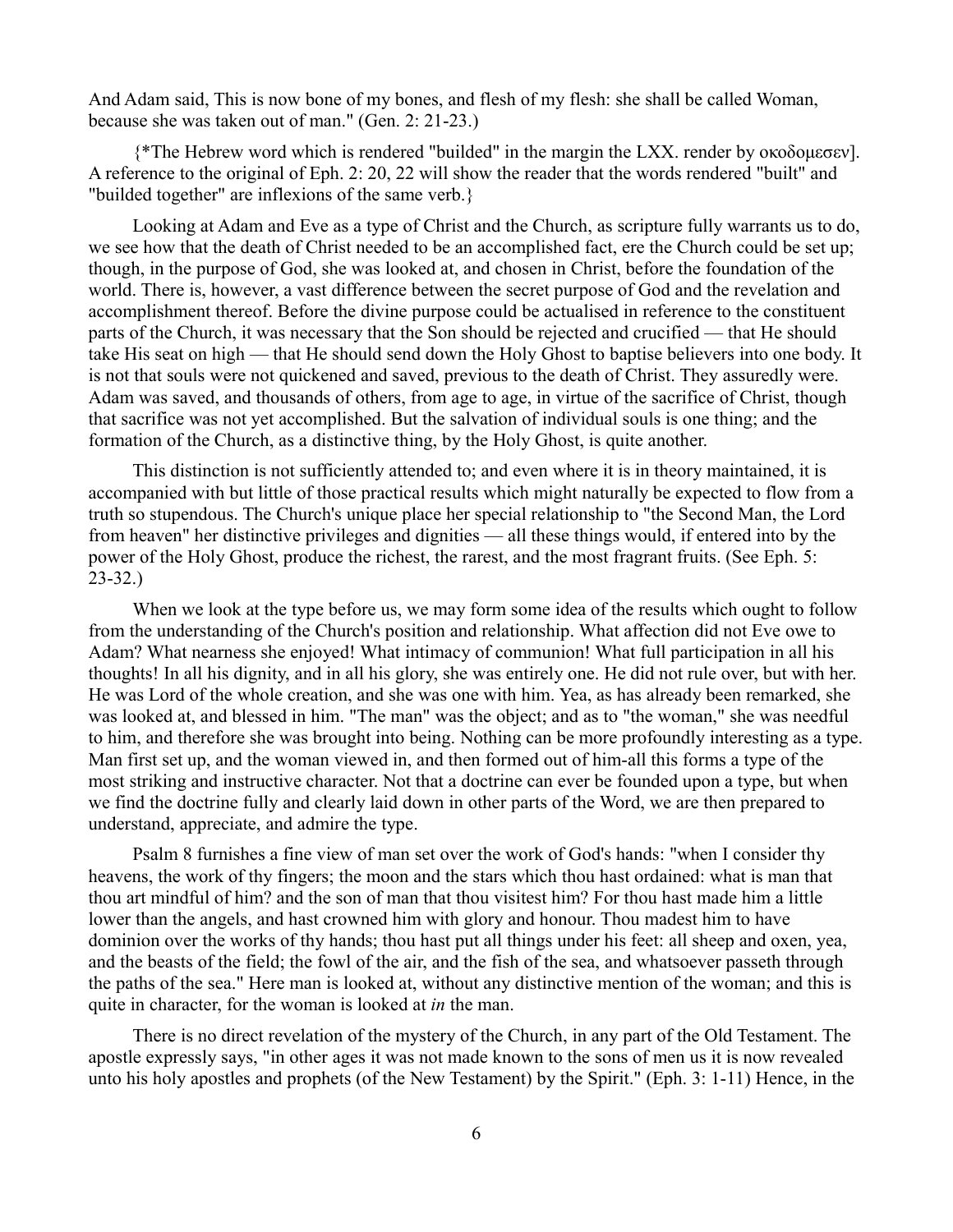Psalm just quoted, we have only "the man" presented to us; but we know that the man and the woman are looked at under one head. All this will find its full anti type in the ages to come. Then shall the True Man, the Lord from heaven, take His seat on the throne, and, in companionship with His bride, the Church, rule over a restored creation. His Church is quickened out of the grave of Christ, is Part "of his body, of his flesh, and of his bones." He the Head and she the body, making one Man, as we read in the fourth chapter of Ephesians.

"Till we all come, in the unity of the faith, and of the knowledge of the Son of God, unto a perfect man, unto the measure of the stature of the fullness of Christ." The Church, being thus part of Christ, will occupy a place, in the glory, quite unique. There was no other creature so near to Adam as Eve, because no other creature was part of himself. So, in reference to the Church, she will hold the very nearest place to Christ, in His coming glory.

Nor is it merely what the Church will be that commands our admiration; but what the Church is. She is now the body of which Christ is the Head; she is now the temple of which God is the Inhabitant. Oh what manner of people ought we to be? If such is the present, such the future dignity of that of which we, through God's grace, form a part, surely a holy, a devoted, a separated, an elevated walk is what becomes us.

May the Holy Ghost unfold these things, more fully and powerfully, to our hearts, that so we may have a deeper sense of the conduct and character which are worthy of the high vocation wherewith we are called. "The eyes of your understanding being enlightened; that ye may know what is the hope, of his calling, and what the riches of the glory of his inheritance in the saints, and what is the exceeding greatness of his power to usward who believe, according to the working of his mighty power, which he wrought in Christ when he raised him from the dead, and set him at his own right hand in the heavenly places, far above all principality, and power, and might, and dominion, and every name that is named, not only in this world, but also in that which is to come; and hath put all things under his feet, and gave him to be the head over all things to the Church, which is his body, the fullness of him that filleth all in all." (Eph. 1: 18-23.)

# **Genesis 2**

The chapter introduces to our notice two prominent subjects, namely, "the seventh day" and "the river." The first of these demands special attention.

There are few subjects on which so much misunderstanding and contradiction prevails as the doctrine of "the Sabbath." Not that there is the slightest foundation for either the one or the other; for the whole subject Is laid down in the word, in the simplest possible manner. The distinct commandment, to "keep holy the Sabbath day" will come before us, the Lord permitting, in our meditations on the book of Exodus. In the chapter now before us, there is no command given to man, whatever; but simply the record that, "God rested on the seventh dray." "Thus the heavens and the earth were finished, and all the host of them. And on the seventh day God ended his work which he had made; and he rested on the seventh day from all his work which he had made. and God blessed the seventh day, and sanctified it; because that in it he had rested from all his work which God created and made." There is no commandment given to man, here. We are simply told that God enjoyed His rest, because all was done, so far as the mere creation was concerned. There was nothing more to be done, and, therefore, the One who had, during six days, been working, ceased to work, and enjoyed His rest. All was complete; all was very good; all was just as He Himself had made it; and He rested in it. "The morning stars sang together; and all the sons of God shouted for joy." The work of creation was ended, and God was celebrating a Sabbath.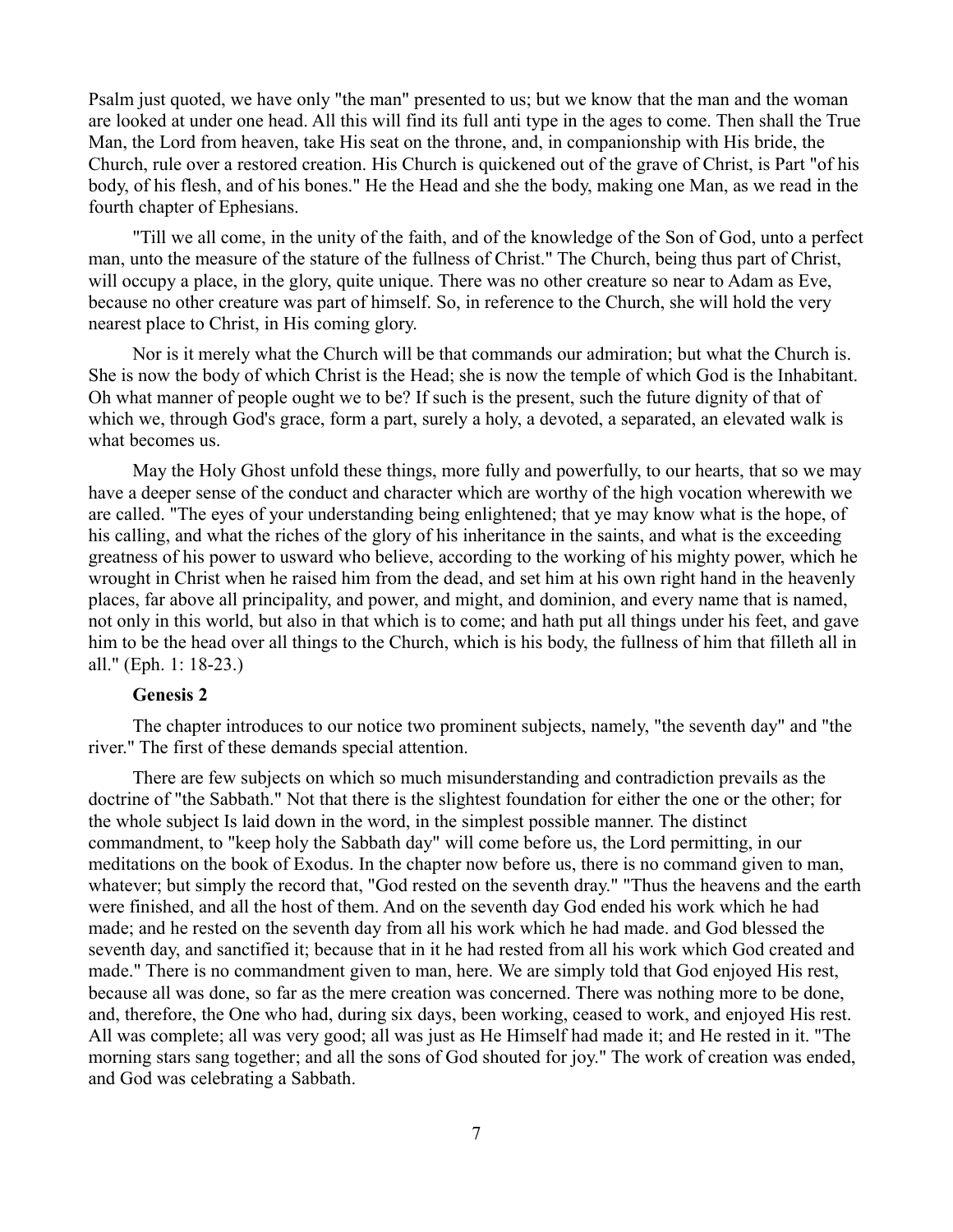And, be it observed, that this is the true character of a Sabbath. This is the only Sabbath which God ever celebrated, so far as the inspired record instructs us. After this, we read of God's commanding man to keep the Sabbath, and man utterly failing so to do; but we never read again the words, "God rested;" on the contrary, the word is, "My Father worketh hitherto, and I work." (John 5: 17) The Sabbath, in the strict and proper sense of the term, could only be celebrated when there really was nothing to be done. It could only be celebrated amid an undefiled creation — a creation on which no spot of sin could be discerned. God can have no rest where there is sin; and one has only to look around him in order to learn the total impossibility of God's enjoying a rest in creation now. The thorn and the thistle, together with the ten thousand other melancholy and humiliating fruits of a groaning creation, rise before us, and declare that God must be at work and not at rest. Could God rest in the midst of thorns and briers? Could He rest amid the sighs and tears, the groans and sorrows, the sickness and death, the degradation and guilt of a ruined world? Could God sit down, as it were, and celebrate a Sabbath in the midst of such circumstances?

Whatever answer may be given to these questions, the word of God teaches us that God has had no Sabbath, as yet, save the one which the 2nd of Genesis records. "The seventh day," and none other, was the Sabbath. It showed forth the completeness of creation work; but creation work is marred, and the seventh day rest interrupted; and thus, from the fall to the incarnation, God was working; from the incarnation to the cross, God the Son was working; and from Pentecost until now, God the Holy Ghost has been working.

Assuredly, Christ had no Sabbath when He was upon this earth. True, He finished His work blessedly, gloriously finished it but where did He spend the Sabbath day? *In the tomb!* Yes, my reader, the Lord Christ. God manifest in the flesh, the Lord of the Sabbath, the Maker and Sustainer of heaven and earth, spent the seventh day in the dark and silent tomb. Has this no voice for us? Does it convey no teaching? Could the Son of God lie in the grave on the seventh day, if that day were to be spent in rest and peace; and in the full sense that nothing remained to be done? impossible! We want no farther proof of the impossibility of celebrating a Sabbath than that which is afforded at the grave of Jesus. We may stand beside that grave amazed to find it occupied by such an one on the seventh day; but, oh! the reason is obvious. Man is a fallen, ruined, guilty creature. His long career of guilt has ended in crucifying the Lord of glory; and not only crucifying Him, but placing a great stone at the mouth of the tomb, to prevent, if possible, His leaving it.

And what was man doing while the Son of God was in the grave? He was observing the Sabbath day! What a thought! Christ in His grave to repair a broken Sabbath, and yet man attempting to keep, the Sabbath as though it were not broken at all! It was man's Sabbath, and not God's. It was a Sabbath without Christ — an empty, powerless, worthless, because Christless and Godless, form.

But some will say, "the day has been changed, while all the principles belonging to it remain the same." I do not believe that scripture furnishes any foundation for such an idea. Where is the divine warrant for such a statement? Surely if there is scripture authority, nothing can be easier than to produce it. But the fact is, there is none; on the contrary, the distinction is most fully maintained in the New Testament. Take one remarkable passage, in proof:" In the end of the Sabbath, as it began to dawn towards the first day of the week." (Matt. 28: 1) There is, evidently, no mention here of the seventh day being changed to the first day; nor yet of any transfer of the Sabbath from the one to the other. The first day of the week is not the Sabbath changed, but altogether a new day. It is the first day of a new period, and not the last day of an old. The seventh day stands connected with earth and earthly rest; the first day of the week, on the contrary, introduces us to heaven and heavenly rest.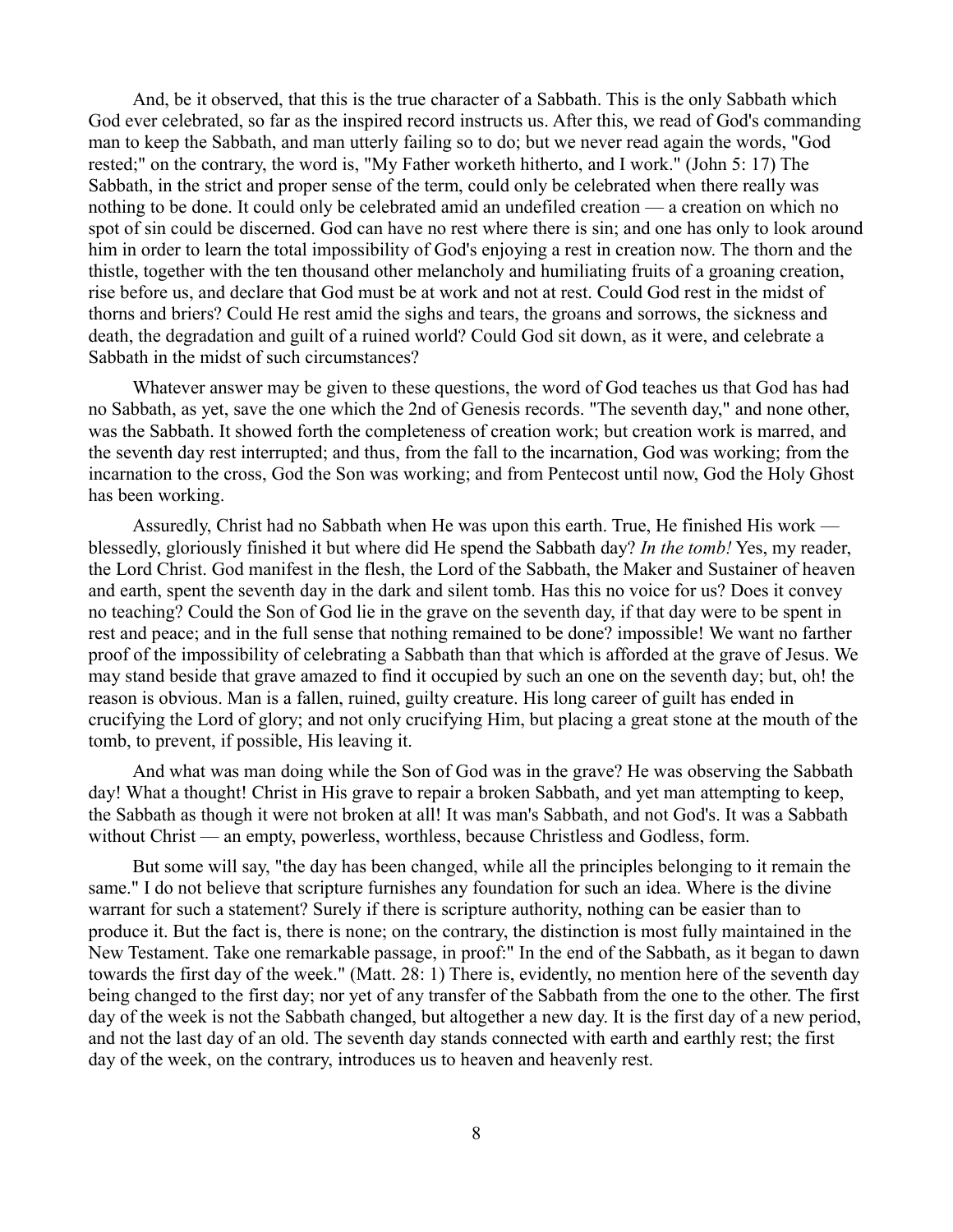This makes a vast difference in the principle; and when we look at the matter in a practical point of view, the difference is most material. If I celebrate the seventh day, it marks me as an earthly man, inasmuch as that day is, clearly, the rest of earth — creation rest; but if I am taught by the Word and Spirit of God to understand the meaning of the first day of the week, I shall at once apprehend its immediate connection with that new and heavenly order of things, of which the death and resurrection of Christ form the everlasting foundation. The seventh day appertained to Israel and to earth. The first day of the meek appertains to the Church and to heaven. Further, Israel was *commanded* to observe the Sabbath day; the Church is *privileged* to enjoy the first day of the week. The former was the *test* of Israel's moral condition; the latter is the significant *proof* of the Church's eternal acceptance. That made manifest what Israel *could do* for God; this perfectly declares what God *has done* for us.

It is quite impossible to over-estimate the value and importance of the Lord's day, (*e kuriake emera*,) as the first day of the week is termed, in the first chapter of the Apocalypse. Being the day on which Christ rose from the dead, it sets forth, not the completion of creation, but the full and glorious triumph of redemption. Nor should we regard the celebration of the first day of the week as a matter of bondage, or as a yoke put on the neck of a Christian. It is his delight to celebrate that happy day. Hence we find that the first day of the week was pre-eminently the day on which the early Christians came together to break bread; and at that period of the Church's history, the distinction between the Sabbath and the first day of the week was fully maintained. The Jews celebrated the former, by assembling in their synagogues, to read "the law and the prophets;" the Christians celebrated the latter, by assembling to break bread. There is not so much as a single passage of scripture in which the first day of the week is called the Sabbath day; whereas there is the most abundant proof of their entire distinctness.

Why, therefore, contend for that which has no foundation in the Word? Love, honour, and celebrate the Lord's day as much as possible; seek, like the apostle, to be "in the spirit" thereon; let your retirement from secular matters be as profound as ever you can make it; but while you do all this, call it by its proper name; give it its proper place; understand its proper principles; attach to it its proper characteristics; and, above all, do not bind down the Christian, as with an iron rule, to observe the seventh day, when it is his high and holy privilege to observe the first. Do not bring him down from heaven, where he can rest, to a cursed and bloodstained earth, where he cannot. Do not ask him to keep a day which his Master spent in the tomb, instead of that blessed day on which He left it. (see, carefully, Matt. 28: 1-6; Mark 16: 1-2; Luke 24: 1; John 20: 1, 19, 26; Acts 20: 7; 1 Cor. 16: 2; Rev. 1: 10; Acts 13: 14; Acts 17: 2; Col. 2: 16.)

But let it not be supposed that we lose sight of the important fact that the Sabbath will again be celebrated, in the land of Israel, and over the whole creation. It assuredly will. "There remaineth a rest (*sabbatismos*) for the people of God." (Heb. 4: 9) When the Son of Abraham, Son of David, and Son of man, shall assume his position of government over the whole earth, there will be a glorious Sabbath rest which sin shall never interrupt. But now, He is rejected, and all who know and love Him are called to take their place with Him in His rejection; they are called to "go forth to Him without the camp, bearing his reproach." (Heb. 13: 13) If earth could keep a Sabbath, there would be no reproach; but the very fact of the professing church's seeking to make the first day of the week the Sabbath, reveals a deep principle. It is but the effort to get back to an earthly standing, and to an earthly code of morals.

Many may not see this. Many true Christians may, most conscientiously, observe the Sabbath day, as such; and we are bound to honour their consciences, though we are perfectly warranted in asking them to furnish a scriptural basis for their conscientious convictions. We would not stumble or wound their conscience, but we would seek to instruct it. However, we are not now occupied with conscience or its convictions, but only with the principle which lies at the root of what may be termed the Sabbath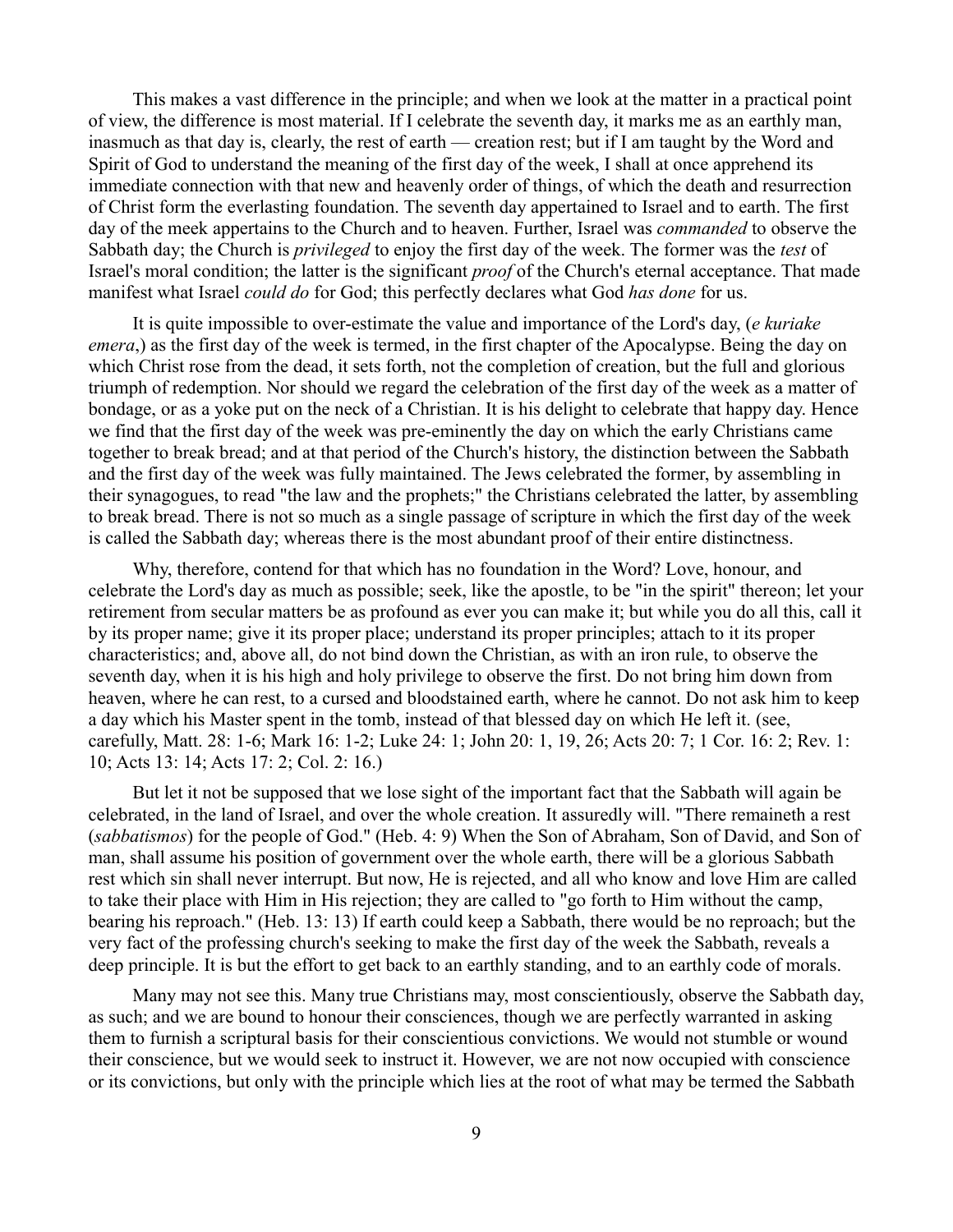question; and I would only put the question to the Christian reader, which is more consonant with the entire scope and spirit of the New Testament, the celebration of the seventh day or Sabbath, or the celebration of the first day of the meek or the Lord's day?\*

{\*This subject will, if the Lord permit, come before us again in Exodus 20; but I would, here, observe, that very much of the offence and misunderstanding connected with the important subject of the Sabbath, may be justly traced to the inconsiderate and injudicious conduct of some who, in their zeal for what they termed Christian liberty, in reference to the Sabbath, rather lose sight of the claims of honest consciences and also of the place which the Lord's day occupies in the New Testament. Some have been known to enter upon their weekly avocations, simply to show their liberty, and thus they caused much needless offence. Such acting could never have been suggested by the Spirit of Christ. If I am ever so clear and free, in my own mind, I should respect the consciences of my brethren: and, moreover, I do not believe that those who so carry themselves, really understand the true and precious privileges connected with the Lord's day. We should only be too thankful to be rid of all secular occupation and distraction, to think of having recourse to them, for the purpose of showing our liberty. The good providence of our God has so arranged for His people throughout the British Empire, that they can, without pecuniary loss, enjoy the rest of the Lord's day, inasmuch as all are obliged to abstain from business. This must be regarded, by every well-regulated mind, as a mercy; for, if it were not thus ordered, we know how man's covetous heart would, if possible, rob the Christian of the sweet privilege of attending the assembly, on the Lord's day. And who can tell what would be the deadening effect of uninterrupted engagement with this worlds traffic? Those Christians who, from Monday morning to Saturday night, breathe the dense atmosphere of the mart, the market, and the manufactory, can form some idea of it.

It cannot be regarded as a Good sign to find men introducing measures for the public profanation of the Lord's day. It, assuredly, marks the progress of infidelity and French influence.

But there are some who teach that the expression *e kuriake emera*, which is rightly enough translated, "the Lord's day," refers to "the day of the Lord" and that the exiled apostle found himself carried forward, as it were, into the Spirit of the day of the Lord. I do not believe the original would bear such an interpretation; and, besides, we have in 1 Thess. 5: 2, and 2 Peter 3: 10, the exact words, "the day of the Lord," the original of which is quite different from the expression above referred to, being not *e kuriake emera,* but *e emera kurion*. This entirely settles the matter, so far as the mere criticism is concerned; and as to interpretation, it is plain that by far the greater portion of the Apocalypse is occupied, not with "the day of the Lord" but with events prior thereto.}

We shall now consider the connection between the Sabbath, and the river flowing out of Eden. There is much interest in this. It is the first notice we get of "the river of God" which is, here, introduced in connection with God's rest. When God was resting in His works, the whole world felt the blessing and refreshment thereof. It was impossible for God to keep a Sabbath, and earth not to feel its sacred influence. But alas, the streams which flowed forth from Eden-the scene of earthly rest — were speedily interrupted, because the rest of creation was marred by sin.

Yet, blessed be God, sin did not put a stop to His activities but only gave them a new sphere; and wherever He is seen acting, the river is seen flowing. Thus when we find Him, with a strong hand, and an outstretched arm, conducting His ransomed hosts across sterile sand of the desert, there we see the stream flowing forth, not from Eden, but from the smitten Rock — apt and beautiful expression of the ground on which sovereign grace ministers to the need of sinners! This was redemption and not merely creation. "That rock was Christ," Christ smitten to meet His people's need. The smitten rock was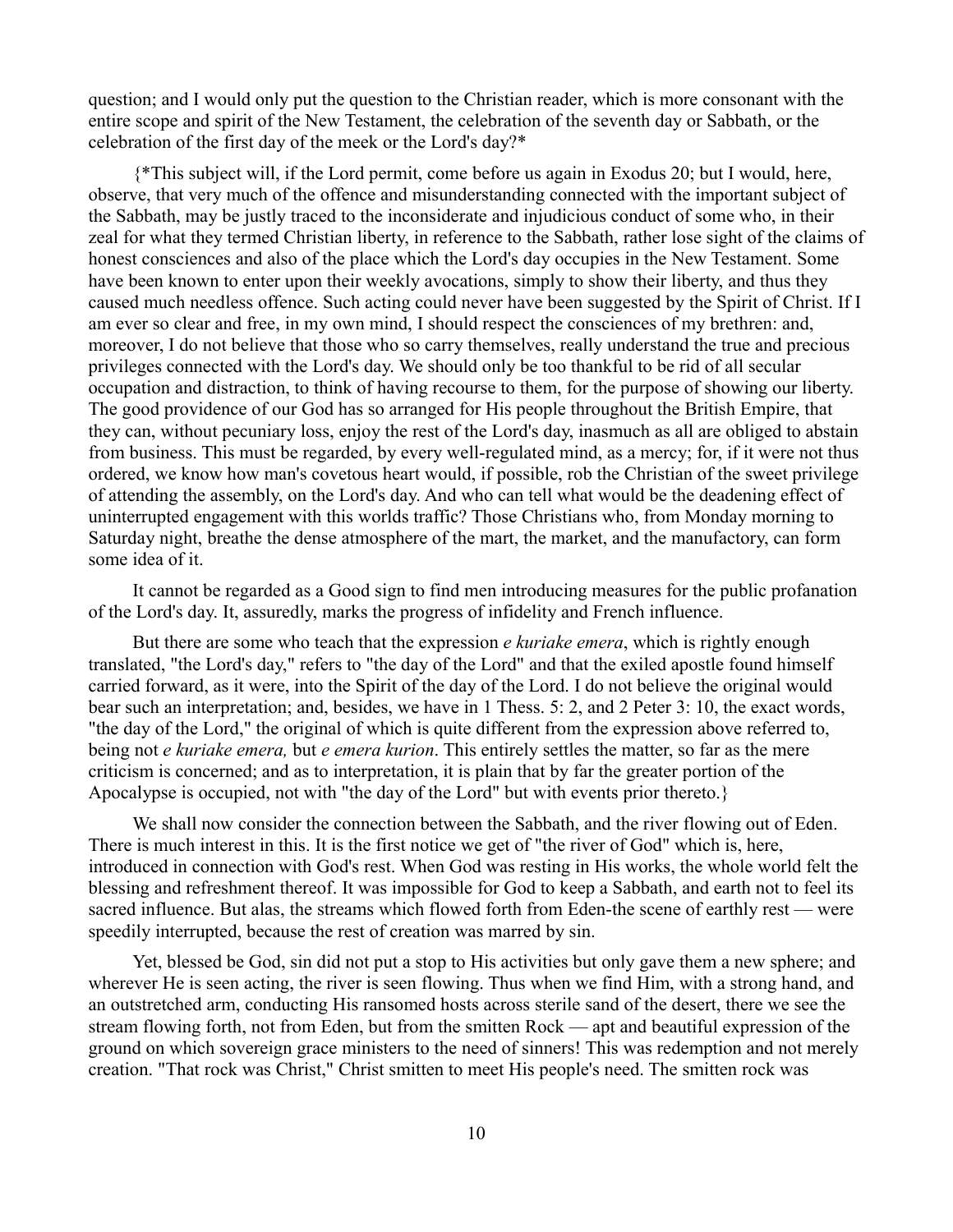connected with Jehovah's place in the Tabernacle; and truly there was moral beauty in the connection. God dwelling in curtains, and Israel drinking from a smitten rock, had a voice for every opened ear, and a deep lesson for every circumcised heart. (Ex. 17: 6)

Passing onward, in the history of God's ways, we find the river flowing in another channel. "In the last day, that great day of the feast, Jesus stood, and saying, If any man thirst, let him come unto me, and drink. He that believeth on me, as the Scripture said, out of his belly shall flow rivers of living water." (John 7: 37, 38.) Here, then, we find the river emanating from another source, and flowing through another channel; though, in one sense, the source of the river was ever the same, being God Himself; but, then, it was God, known in a new relationship and upon a new principle. Thus in the passage just quoted, the Lord Jesus was taking His place, in spirit, outside of the whole existing order of things, and presenting Himself as the source of the river of living water, of which river the person of the believer was to be the channel. Eden, of old, was constituted a debtor to the whole earth, to send forth the fertilising streams. And in the desert, the rock, when smitten, became a debtor to Israel's thirsty hosts. Just so, now, every one who believes in Jesus, is a debtor to the scene around him, to allow the streams of refreshment to flow forth from him.

The Christian should regard himself as the channel, through which the manifold grace of Christ may flow out to a needy world; and the more freely he communicates, the more freely will he receive, "for there is that scattereth, and yet increaseth; and there is that withholdeth more than is meet, and it tendeth to poverty." This places the believer in a place of sweetest privilege, and, at the same time, of the most solemn responsibility. He is called to be the constant witness and exhibitor of the grace of Him on whom He believes.

Now, the more he enters into the privilege, the more will he answer the responsibility. If he is habitually feeding upon Christ, he cannot avoid exhibiting Him. The more the Holy Spirit keeps the Christian's eyes fixed on Jesus, the more will his heart be occupied with His adorable Person, and his life and character bear unequivocal testimony to His grace. Faith is, at once, the power of ministry, the power of testimony, and the power of worship. If we are not living "by the faith of the Son of God, who loved us, and gave himself for us" we shall neither be effectual servants, faithful witnesses, nor true worshippers. We may be doing a great deal, but it will not be service to Christ. We may be saying a great deal, but it will not be testimony for Christ. We may exhibit a great deal of piety and devotion, but it will not be spiritual and true worship.

Finally, we have the river of God, presented to us in the last chapter of the Apocalypse.\* "And he showed me a river of water of life, clear as crystal, out of the throne of God and of the Lamb." "There is a river, the streams whereof shall make glad the city of God, the holy place of the tabernacles of the Most High." This is the last place in which we find river. Its source can never again be touched — its channel never again interrupted. "The throne of God" is expressive of eternal stability; and the presence of the Lamb marks it as based upon the immediate ground of accomplished redemption. It is not God's throne in creation, nor in providence; but in redemption. When I see the Lamb, I know its connection with me as a sinner. "The throne of God," as such, would but deter me; but when God reveals Himself in the Person of the Lamb, the heart is attracted, and the conscience tranquillised.

### {\*Compare also Ezek. 47: 1-12; Zech 14: 8.}

The blood of the Lamb cleanses the conscience from every speck and stain of sin, and sets it, in perfect freedom in the presence of a holiness which cannot tolerate sin. In the cross, all the claims of divine holiness were perfectly answered; so that the more I understand the latter, the more I appreciate the former. The higher our estimate of holiness, the higher will be our estimate of the work of the cross.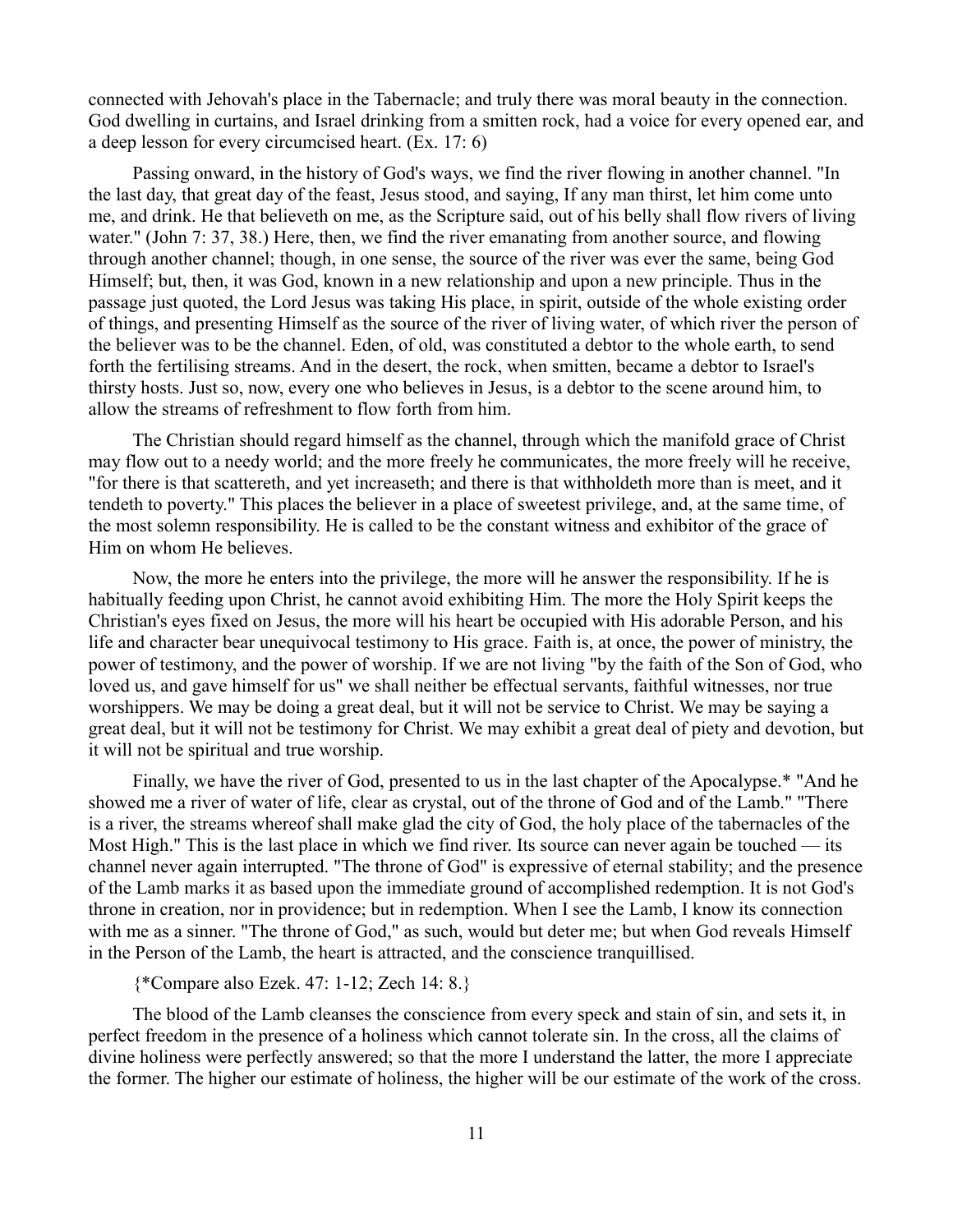"Grace reigns, through righteousness, unto eternal life, by Jesus Christ our Lord." Hence the Psalmist calls on the saints to give thanks at the remembrance of God's holiness. This is a precious fruit of a perfect redemption. Before ever a sinner can give thanks at the remembrance of God's holiness, he must look at it by faith, from the resurrection side of the cross.

Having thus traced the river, from Genesis to Revelation, we shall briefly look at Adam's position in Eden. We have seen him as a type of Christ; but he is not merely to be viewed typically, but personally; not merely as absolutely shadowing forth "the second man, the Lord from heaven," but also as standing in the place of personal responsibility. In the midst of the fair scene of creation, the Lord God set up a testimony, and this testimony was also a test for the creature. It spoke of *death* in the midst of *life*. "In the day that thou eatest thereof, thou shalt surely die." Strange, solemn sound. Yet, it was a needed sound. Adam's life was suspended upon his strict obedience. The link which connected him with the Lord God\* was obedience, based on implicit confidence in the One, who had set him in his position of dignity — confidence in His truth — confidence in His love. He could obey only while he confided. We shall see the truth and force of this, more fully, when we come to examine the next chapter.

{\*My reader will observe the change in the second chapter from the expression "God" to Lord God." There is much importance in the distinction. When God is seen acting in relation with man, He takes the title Lord God," — (Jehovah Elohim;) but until man appears on the scene, the word "Lord': is not used. I shall just point out three out of many passages in which the distinction is very strikingly presented. "And they that went in, went in male and female of all flesh, as God (Elohim) had commanded him; and the Lord (Jehovah) shut him in (Gen. 7: 16) Elohim was going to destroy the world which He had made; but Jehovah took care of the man with whom He stood in relation. Again, "that all the earth may know that there is a God (Elohim) in Israel. And all this assembly shall know that the Lord (Jehovah) saveth," &c. (1 Sam. 17: 46, 47) All the earth was to recognise the presence of Elohim; but Israel was called to recognise the actings of Jehovah, with whom they stood in relation. Lastly, "Jehoshaphat cried out, and the Lord (Jehovah) helped him; and God (Elohim) moved them to depart from him." (2 Chr. 18: 31) Jehovah took care of His poor erring servant; but Elohim, though unknown, acted upon the hearts of the uncircumcised Syrians.}

I would here suggest to my reader the remarkable contrast between the testimony set up in Eden, and which is set up now. Then, when all around was *life*, God spoke of *death*; now, on the contrary, when all around is death, God speaks of life: then the word "in the day thou eatest thou shalt *die*;" now the word is, "believe and *live*." And, as in Eden, the enemy sought to make void God's testimony, as to the result of eating the fruit, so now, he seeks to make God's testimony as to the result of believing the gospel. God had said, "In the day that thou eatest thereof thou shalt surely *die*. But the serpent said, Ye shall not surely *die*." And now, when God's word plainly declares that "he that believeth on the *hath* everlasting *life*," (John 3: 16) the same serpent seeks to persuade people that they have not everlasting life, nor should they presume to think of such a thing, until they have, first, *done*, *felt*, and *experienced* all manner of things.

My beloved reader, if you have not yet heartily believed the divine record, let me beseech you to allow "the voice of the Lord" to prevail above the hiss of the serpent. "He that heareth my word, and believeth on him that sent me, hath everlasting life, and shall not come into condemnation; but is passed from death unto life." (John 5: 24)

## **Genesis 3**

This section of our book sets before us the breaking up of the whole scene on which we have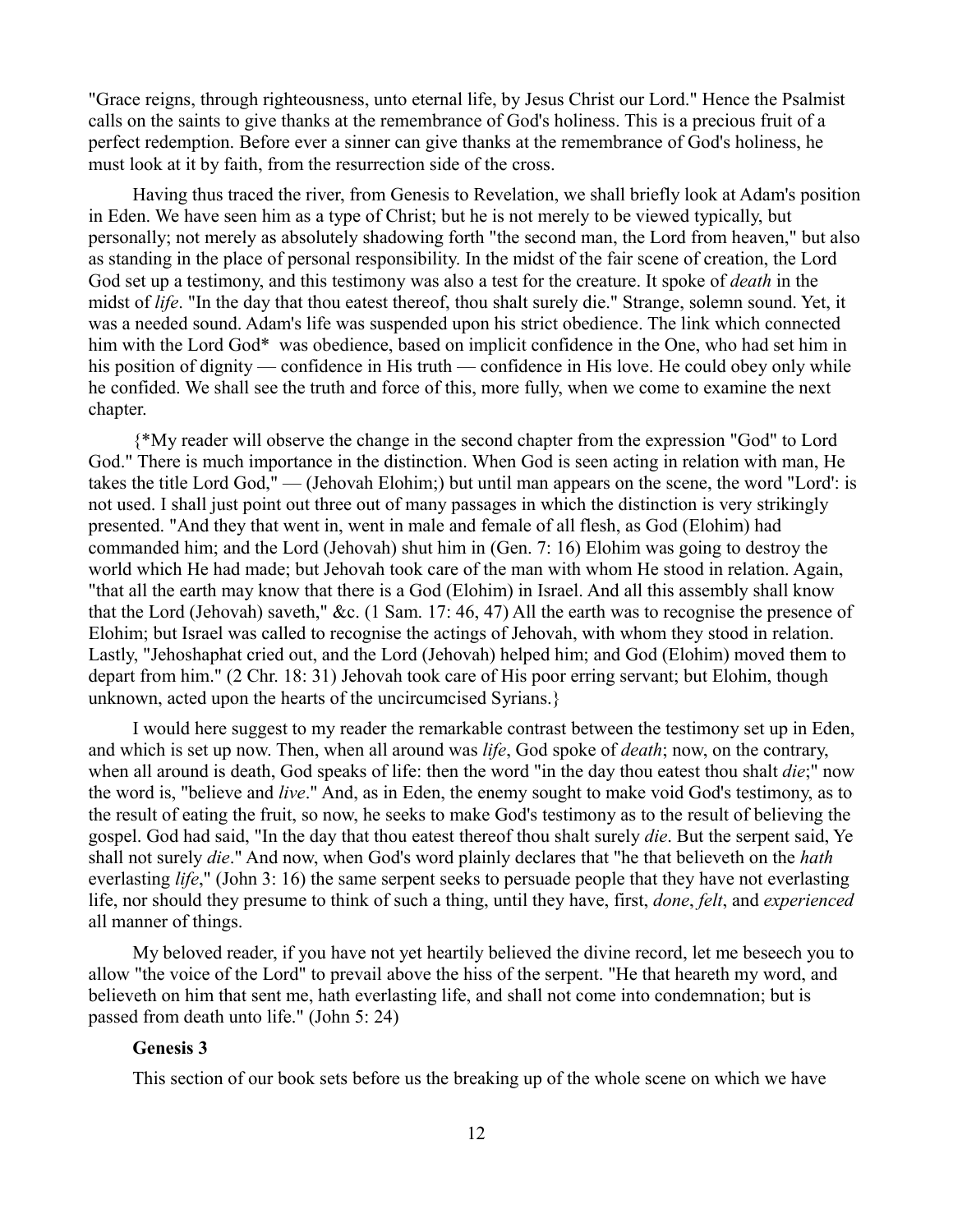been dwelling. It abounds in very weighty principles; and has, very justly, been, in all ages, resorted to as a most fruitful theme for those who desired to set forth the truth as to man's ruin and God's remedy. The serpent enters, with a bold question as to divine revelation — terrible model and forerunner of all infidel questions since raised by those who have, alas! too faithfully served the serpent's cause in the world questions which are only to be met by the supreme authority and. divine majesty of Holy Scripture.

"Yea, hath God said, ye shall not eat of every tree of the garden?" This was Satan's crafty enquiry; and had the word of God been dwelling richly in Eve's heart, her answer might have been direct, simple, and conclusive. The true way in which to meet Satan's questions and suggestions, is to treat them as his, and repel them by the word. To let them near the heart, for a moment, is to lose the only power by which to answer them. The devil did not openly present himself and say, "I am the devil, the enemy of God, and I am come to traduce Him, and ruin you." This would not be serpent-like; and, yet, he really did all this, *by raising questions* in the mind of the creature. To admit the question, "hath God said?" when I know that God has spoken, is positive infidelity; and the very fact of my admitting It, proves my total incapacity to meet it. Hence, in Eve's case, the form of her reply evidenced the fact that she bad admitted to her heart serpent's crafty enquiry. Instead of adhering strictly to the exact words of God, she, in her reply, actually adds thereto.

Now, either to add to, or take from, God's word, proves very clearly, that His word is not dwelling in my heart, or governing my conscience. If a man is finding his enjoyment in obedience, if it is his meat and his drink, if he is living by every word that proceedeth out of the mouth of Jehovah, he will, assuredly, be acquainted with, and fully alive to, His word. He could not be indifferent to it. The Lord Jesus, in His conflict with Satan, accurately applied the word, because He lived upon it, and esteemed it more than His necessary food. He could not misquote or misapply the word, neither could He be indifferent about it. Not so Eve. She added to what God had said. His command was simple enough, "Thou shalt not eat of it." To this Eve adds her own words, "neither shall ye touch it." These were Eve's words, and not God's. He had said nothing about touching; so that whether her misquotation proceeded from ignorance, or indifference, or a desire to represent God in an arbitrary light, or from all three together, it is plain that she was entirely off the true ground of simple confidence in, and subjection to, God's holy word. "By the words of thy mouth, I have kept me from the paths of the destroyer."

Nothing can possess more commanding interest than the way in which the word is everywhere put forward throughout the sacred canon, together with the immense importance of strict obedience thereto. Obedience is due from us to God's word, simply because it is His word. To raise a question, when He has spoken, is blasphemy. We are in the place of the creature. He is the Creator; He may, therefore, justly claim obedience from us. The infidel may call this "blind obedience;" but the Christian calls it intelligent obedience, inasmuch as it is based upon the knowledge that it is God's word to which he is obedient. If a man had not God's word, he might well be said to be in blindness and darkness, for there is not so much as a single ray of divine light, within or around us, but what emanates from God's pure and eternal word. ALL that we want to know is that God has spoken, and then obedience becomes the very highest order of intelligent acting. When the soul gets up to God, it has reached the very highest source of authority. No man, nor body of men, can claim obedience to their word, because it is theirs ; and hence the claims of the Church of Rome are arrogant and impious. In her claiming obedience, she usurps the prerogative of God; and all who yield it, rob God of His right. She presumes to place herself between God and the conscience; and who can do this with impunity? When God speaks, man is bound to obey. Happy is he if he does so. Woe be to him if he does not. Infidelity may question if God has spoken; superstition may place human authority between my conscience and what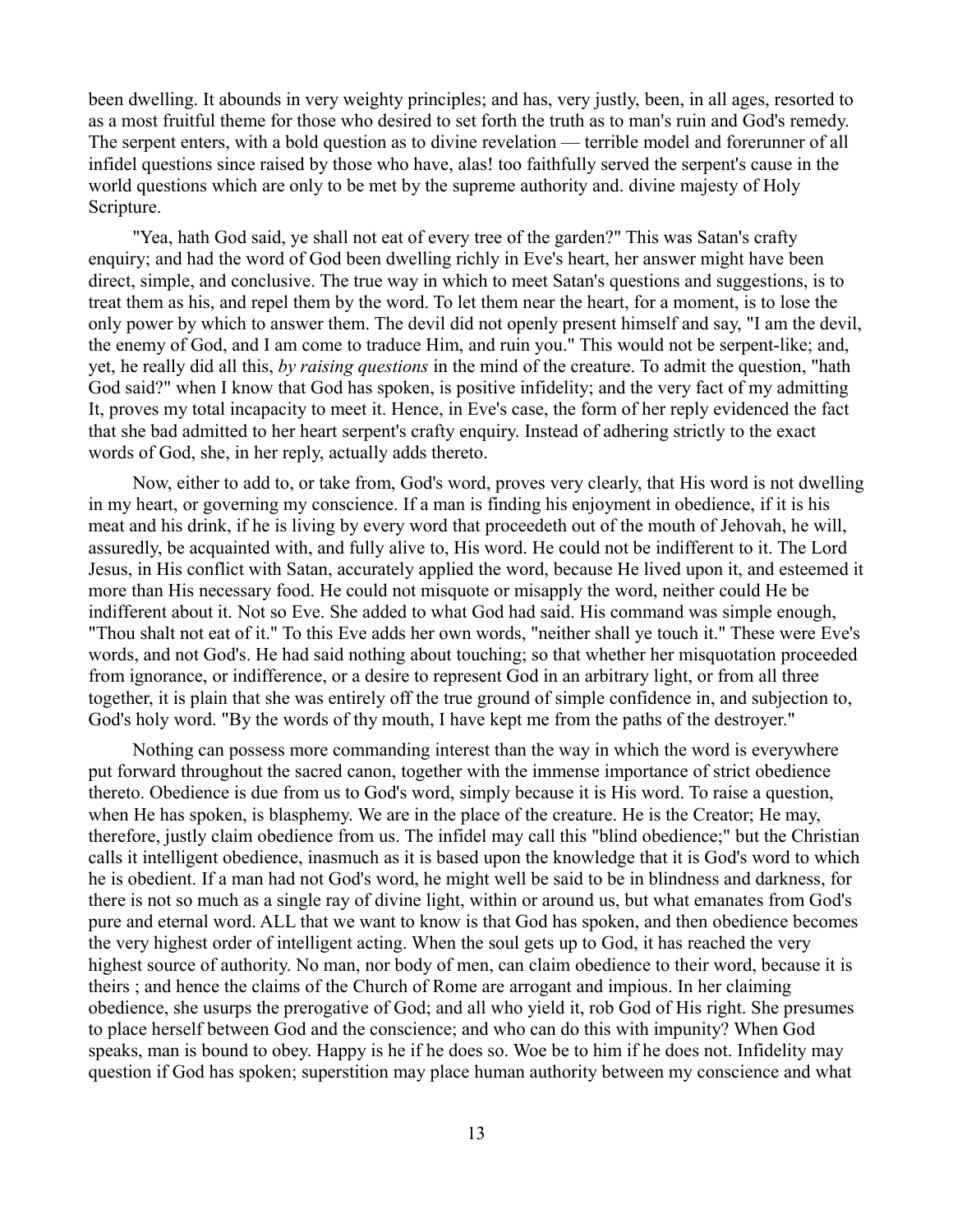God has spoken; by both I like I am effectually robbed of the word, and, as a consequence, of the deep blessedness of obedience.

There is blessing in every act of obedience; but the moment the soul hesitates, the enemy has the advantage; he will, assuredly, use it, to thrust the soul further and further from God. Thus, in the chapter before us, the question, "Hath God said?" was followed up, "Ye shall not surely die." That is to say, there was first the question raised, as to whether God had spoken, and then followed the open contradiction of what God had said. This solemn fact is abundantly sufficient to show how dangerous it is to admit near the heart a question as to divine revelation, in its fullness and integrity. A refined rationalism is very near akin to bold infidelity; and the infidelity that dares to judge God's Word is not far from the atheism that denies His existence. Eve would never have stood by to hear God contradicted, if she had not previously fallen into looseness and indifference as to His word. She, too, had her "phases of Faith," or, to speak more correctly, her phases of Infidelity: she suffered God to be contradicted by a creature, simply because? His word had lost its proper authority over her heart, her conscience, and her understanding.

This furnishes a most solemn warning to all who are in danger of being ensnared by an unhallowed rationalism. There is no true security, save in a profound faith in the plenary inspiration and supreme authority of "ALL SCRIPTURE." The soul that is endowed with this has a triumphant answer to every objector, whether he issue from Rome or Germany. "There is nothing new under the sun." The self-same evil which is now corrupting the very springs of religious thought and feeling, throughout the fairest portion of the continent of Europe, was that which laid Eve's heart in ruins, in the garden of Eden. The first step in her downward course was her hearkening to the question, "Hath God said." And then, onward she went, from stage to stage, until, at length, she bowed before the serpent, and owned him as her god, and the fountain of truth. Yes, my reader, the serpent displaced God, and the serpent's lie God's truth. Thus it was with fallen man; and thus it is with fallen man's posterity. God's word has no place in the heart of the unregenerated man; but the lie of the serpent has. Let the formation of man's heart be examined, and it will be found that there is a place therein for Satan's lie, but none whatever for the truth of God. Hence the force of the word to Nicodemus, "Ye must be born again."

But, it is important to observe the mode in which the serpent sought to shake Eve's confidence in God's troth, and thus bring her under the power of infidel "*reason*." It was by shaking her confidence in God's love. He sought to shake her confidence in what God had said by showing that the testimony was not founded in love. "For," said he, "God doth know that in the day ye eat thereof, then your eyes shall be opened, and ye shall be as gods knowing good and evil." (Ver. 6.) In other words, "There is positive advantage connected with the eating of that fruit of which God is seeking to deprive you; why, therefore, should you believe God's testimony? you cannot place confidence in one who, manifestly, does not love you, for, if He loved you, why should He prohibit your enjoying a positive privilege?'

Eve's security against the influence of all this reasoning, would have been simple repose in the infinite goodness of God. She should have said to the serpent, "I have the fullest confidence in God's goodness, therefore, I deem it impossible that He could withhold any real good from me. If that fruit were good for me, I should surely have it; but the fact of being forbidden by God proves that I would be no better, but much worse off by the eating of it. I am convinced of God's love and I am convinced of God's truth, and I believe, too, that you are an evil one come to draw my heart away from the fountain of goodness and truth. Get thee behind me, Satan." This would have been a noble reply. But it was not given. Her confidence in truth and love gave way, and all was lost; and so we find that there is just as little place in the heart of fallen for God's love, as there is for God's truth. The heart of man is a stranger to both the one and the other, until renewed by the power of the Holy Ghost.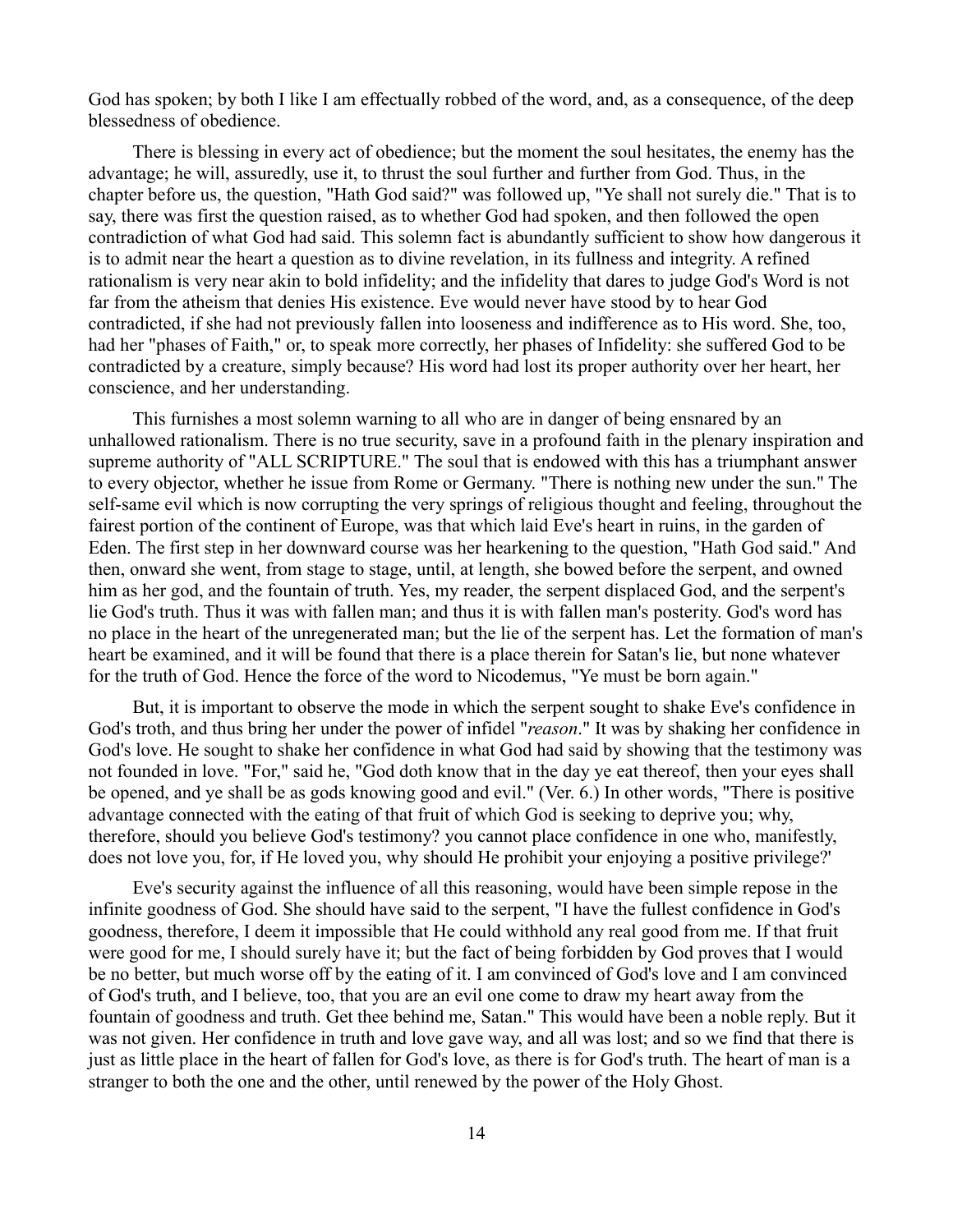Now, it is deeply interesting to turn from Satan's lie in reference to the truth and love of God, to the mission of the Lord Jesus Christ, who came from the bosom of the Father in order to reveal what He really is. "Grace and truth" — the very things which man lost, in his fall — "came by Jesus Christ." (John 1: 17) He was "the faithful witness" of what God was. (Rev. 1: 5) Truth reveals God as He is; but this truth is connected with the revelation of perfect grace; and thus the sinner finds, to his, unspeakable joy, that the revelation of what God is, instead of being his destruction, becomes the basis of his eternal salvation. "This is life eternal, that they might know thee, the only true God, and Jesus Christ whom thou hast sent." (John 17: 3.) I cannot know God and not have life. The loss of the knowledge of God was death; but the knowledge of God is life. This, necessarily, makes life a thing entirely outside of ourselves, and dependent upon what God is. Let me arrive at what amount of self-knowledge I may, it is not said that "this is life eternal, to know themselves;" though, no doubt, the knowledge of God and the knowledge of self-will go very much together; still, "eternal life" is connected with the former, and not with the latter. To know God as He is, is life; and "all who know not God" shall be "punished with everlasting destruction from His presence."

It is of the utmost importance to see that what really stamps man's character and condition is his ignorance or knowledge of God. This it is that marks his character here, and fixes his destiny hereafter. Is he evil in his thoughts, evil in his words, evil in his actions? It is all the result of his being ignorant of God. On the other hand, is he pure in thought, holy in conversation, gracious in action? It is but the practical result of his knowledge of God. So also as to the future. To know God is the solid ground of endless bliss — everlasting glory. To know Him not is "everlasting destruction." Thus the knowledge of God is everything. It quickens the soul, purifies the heart, tranquillises the conscience, elevates the affections, sanctifies the entire character and conduct.

Need we wonder, therefore, that Satan's grand design was to rob the creature of the true knowledge of the only true God? He misrepresented the blessed God: he said He was not kind. This was the secret spring of all the mischief. It matters not what shape sin has since taken it matters not through what channel it has flowed, under what head it has ranged itself, or in what garb it has clothed itself; it is all to be traced to this one thing, namely, ignorance of God. The most refined cultivated moralist, the most devout religionist, the benevolent philanthropist, if ignorant of God, is as far from life and true holiness, as the publican and harlot. The prodigal was just as much a sinner, as positively awry from the Father, when he had crossed the threshold, as when he was feeding swine in the far country. (Luke 15: 13-15.) So, in Eve's case. The moment she took herself out of the hands of God, out of the position of absolute dependence upon, and subjection to, His word, she abandoned herself to the government of sense, as used of Satan for her entire overthrow.

The sixth verse presents three things; namely, "the lust of the flesh, the lust of the eye, and the pride of life:" which three, as the apostle states, comprehend "all that is in the world." These things necessarily took the lead, when God was shut out. If I do not abide in the happy assurance of God's love and truth, His grace and faithfulness, I shall surrender myself to the government of some one, or it may be all, of the above principles; and this is only another name for the government of Satan. There is, strictly speaking, no such thing as man's free-will. If man be self-governed, he is really governed by Satan; and if not, he is governed by God.

Now, the three great agencies by which Satan works are "the lust of the flesh, the lust of the eye, and the pride of life." These are the things presented by Satan to the Lord Jesus, in the temptation. He began by tempting the Second Man to take Himself out of the position of absolute dependence upon God. "Command these stones that they be made bread" He asked Him to do this, not, as in the case of the first man, to make Himself what He was not, but to prove what He was. Then followed the offer of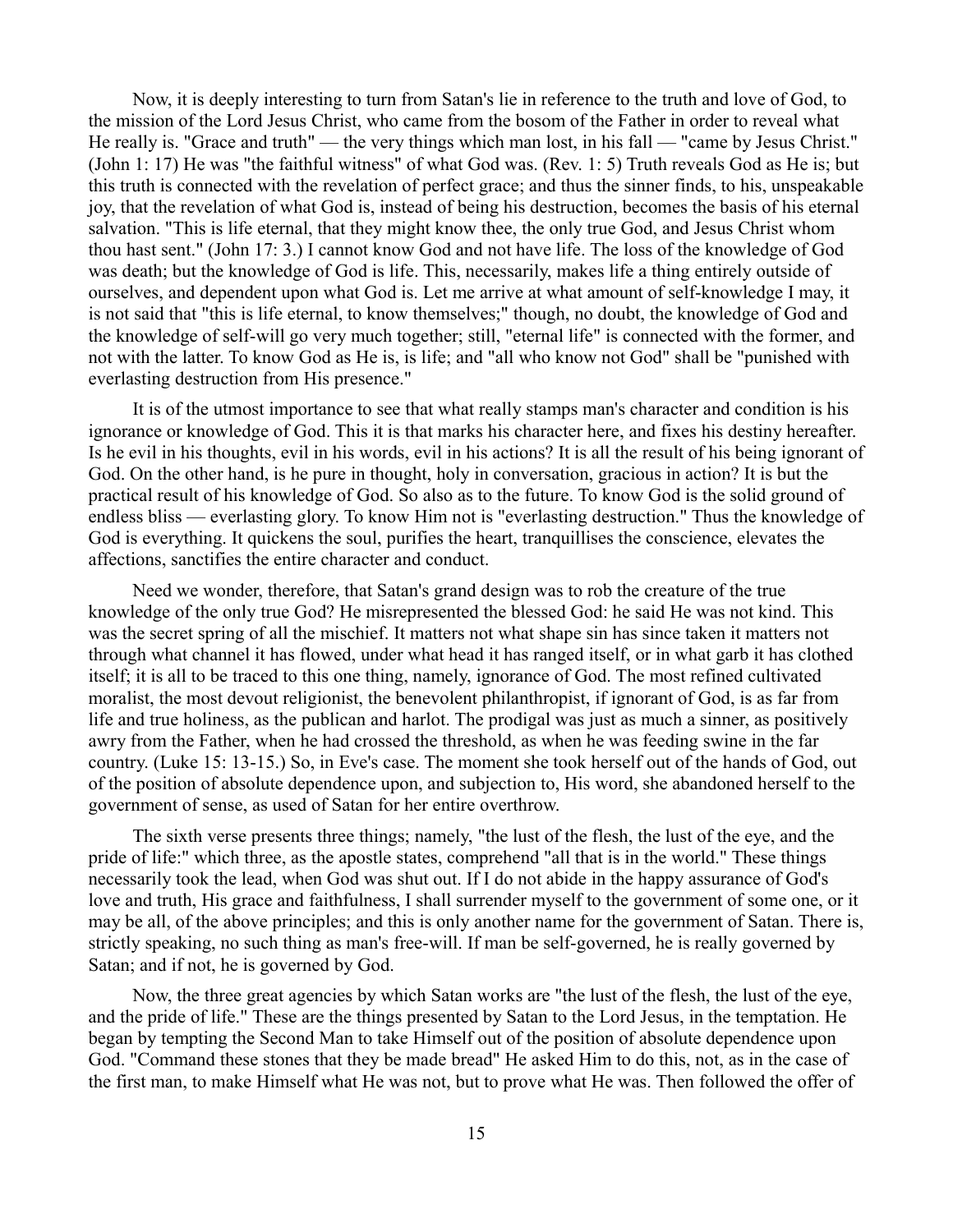the kingdoms of the world, with all their Glory. And, finally, conducting Him to a pinnacle of the temple, he tempted Him to give Himself, suddenly and miraculously, to the Admiration of the assembled people below. (Comp. Matt. 4: 1-11 with Luke 4: 1-13.) The plain design of each temptation was to induce the Blessed One to step from the position of entire dependence upon God, and perfect subjection to His will. But all in vain. "it is written," was the unvarying reply of the only dependent, self-emptied, perfect man. Others might undertake to manage for themselves; none but God should manage for Him.

What an example for the faithful, under all their circumstances! Jesus kept close to scripture, and thus conquered; without any other weapon, save the sword of the Spirit, He stood in the conflict, and gained a glorious triumph. What a contrast with the first Adam! The one had everything to plead for God; the other had everything to plead against Him. The garden, with all its delights, in the one case; the wilderness, with all its privations, in the other: confidence in Satan, in the one case; confidence in God in the other: complete defeat in the one case; complete victory in the other. Blessed for ever be the God of all grace, who has laid our help on One so mighty to conquer — mighty to save!

Let us now inquire how far Adam and Eve realised the serpent's promised advantage. This inquiry will lead us to a deeply important point in connection with the fall of man. The Lord God had so ordered it, that in and by the fall, man should get, what previously, he had not, and that was, a conscience, a knowledge of both good and evil. This, man, evidently, could not have had before. He could not have known ought about evil, inasmuch as evil was not there to be known. He was in a state of innocence, which is a state of ignorance of evil. Man got a conscience in, and by, fall; and we find that the very first effect of conscience was to make him a coward. Satan had utterly deceived the woman. He had said, "your eyes shall be opened, and ye shall be as gods, knowing good and evil! But he had left out a material part of the truth, that they should know good, without the power to do it; and that they should know evil, without the power to avoid it. Their very attempt to elevate themselves in the scale of moral existence, involved the lose of true elevation. They became degraded, powerless, Satan-enslaved, conscience-smitten, terrified, creatures. "The eyes of them both were opened," no doubt; but alas! to what a sight! It was only to discover their own nakedness. They opened their eyes upon their own condition, which was "wretched, and miserable, and poor, and blind, and naked." "They knew that they were naked" — sad fruit of the tree of knowledge! It was not any fresh knowledge of divine excellence they had attained, no fresh beam of divine light from the pure and eternal fountain thereof — alas! no; the very earliest result of their disobedient effort after knowledge, was the discovery, that they were naked.

Now, it is well to understand this; well, too, to know how conscience works, — to see that it can only make cowards of us, as being the consciousness of what we are. Many are astray as to this; they think that conscience will bring us to God. Did it operate thus, in the case of Adam and Eve? Assuredly not, nor will it, in the case of any sinner. How could it? How could the sense of what *I am* ever bring me to God, if not accompanied by the faith of what *God is?* Impossible; it will produce shame, selfreproach, remorse, anguish. It may, also, give birth to certain efforts, on my part, to remedy the condition which it discloses; but these very efforts, so far from drawing us to God, rather act as a blind to hide Him from our view. Thus, in the case of Adam and Eve, the discovery of their nakedness was followed by an effort of their own to cover it. "They sewed fig-leaves together and made themselves aprons." This is the first record we have of man's attempt to remedy, by his own device, his condition; and the attentive consideration thereof will afford us not a little instruction as to the real character of human religiousness in all ages. In the first place we see, not only in Adam's case, but in every case, that man's effort to remedy his condition is based upon the sense of his nakedness. He is, confessedly,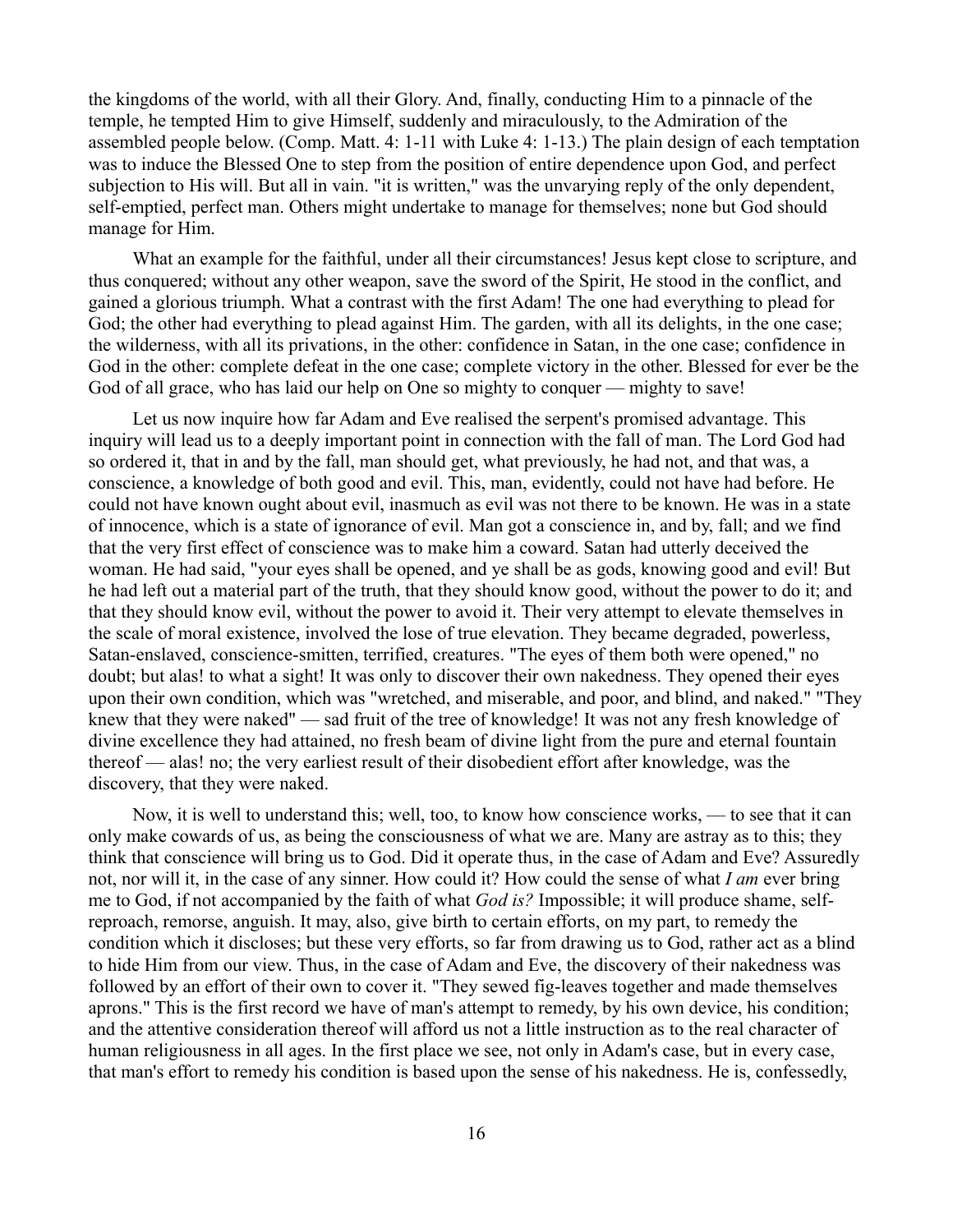naked, and all his works are the result of his being so. This can never avail. I must know that I am clothed, before I can do anything acceptable in the sight of God.

And this, be it observed, is the difference between true Christianity and human religiousness. The former is founded upon the fact of a man's being clothed; the latter, upon the fact of his being naked. The former for its starting post what the latter has for its goal. that a true Christian does, is because he is clothed — perfectly clothed; all that a mere religionist does, in order that he may be clothed. This makes a vast difference. The more we examine the genius of man's religion, in all its phases, the more we shall see its insufficiency to remedy his state, or even to meet his own sense thereof. It may do very well for a time. It may avail so long as death, judgement, and wrath of God are looked at from a distance, if at all; but, when a man comes to look these realities straight in the face, he will find, in truth, that his religion is a bed too short for him to stretch himself upon, and a covering too narrow for him wrap himself in.

The moment Adam heard the voice of the Lord in Eden, "*he was afraid*," because, as he himself confessed, "I was naked." Yes, naked, although he had his apron on him. But it is plain that that covering did not even satisfy His own conscience. Had his conscience been divinely satisfied, he would not have been afraid. "If our heart condemn us not, then have we confidence toward God." (1 John 3: 20, 21.) But if even the human conscience cannot find repose in man's religious efforts, how much less can the holiness of God. Adam's apron could not screen him from the eye of God; and he could not stand in His presence naked; therefore he fled to hide himself. This is what conscience will do at all times. It will cause man to hide himself from God; and, moreover, all that his own religiousness offers him is a hiding-place from God. This is a miserable provision, inasmuch as he must meet God, some time or other; and if he has nought save the bad Conscience of what he is, he must be afraid — yea, he must be wretched. Indeed, nothing is needed, save hell itself, to complete the misery of one who feels he has to meet God, and knows only his own unfitness to meet Him.

Had Adam known God's perfect love, he would not have been afraid. "There is no tear in love; but perfect love casteth out fear, because fear hath torment. He that feareth is not made perfect in love." (1 John 4: 17, 18.) But Adam knew not this, because he had believed the serpent's lie. He thought that God was anything but love; and, therefore, the very last thought of his heart would have been to venture into His presence. He could not do it. Sin was there, and God and sin can never meet; so long as there is sin on the conscience, there must be the sense of distance from God. "He is of purer eyes than to behold evil, and cannot look upon iniquity." (Hab. 1: 13) Holiness and sin cannot dwell together. Sin, wherever it is found, can only be met by the wrath of God.

But, blessed be God, there is something beside the *conscience of what I am.* There is *the revelation of what He is*; and this latter the fall of man really brought out. God had not revealed Himself, fully, in creation: He had shown "His eternal power and Godhead,"\* *Theiotes* but He had not told out all the deep secrets of His nature and character. Wherefore Satan made a grand mistake in coming to meddle with God's creation. He only proved to be the instrument of his own eternal defeat, and confusion, and "his violent dealing" shall for ever "come down upon his own pate." His lie Only gave occasion for the displays of the full 'truth in reference to God. Creation never could have brought out what God was. There was infinitely more in Him than power and wisdom. There was love, mercy, holiness, righteousness, goodness, tenderness, long-suffering. Where could all these be displayed, in a world of sinners? God, at the first, came to create; and, then, when the serpent presumed to meddle with creation, God came down to save. This brought out in the first words uttered by the Lord God, after man's fall. "And the Lord God called unto Adam, and said unto him, Where art thou?" This question proved two things. It proved that man was lost, and that God had come to seek. It proved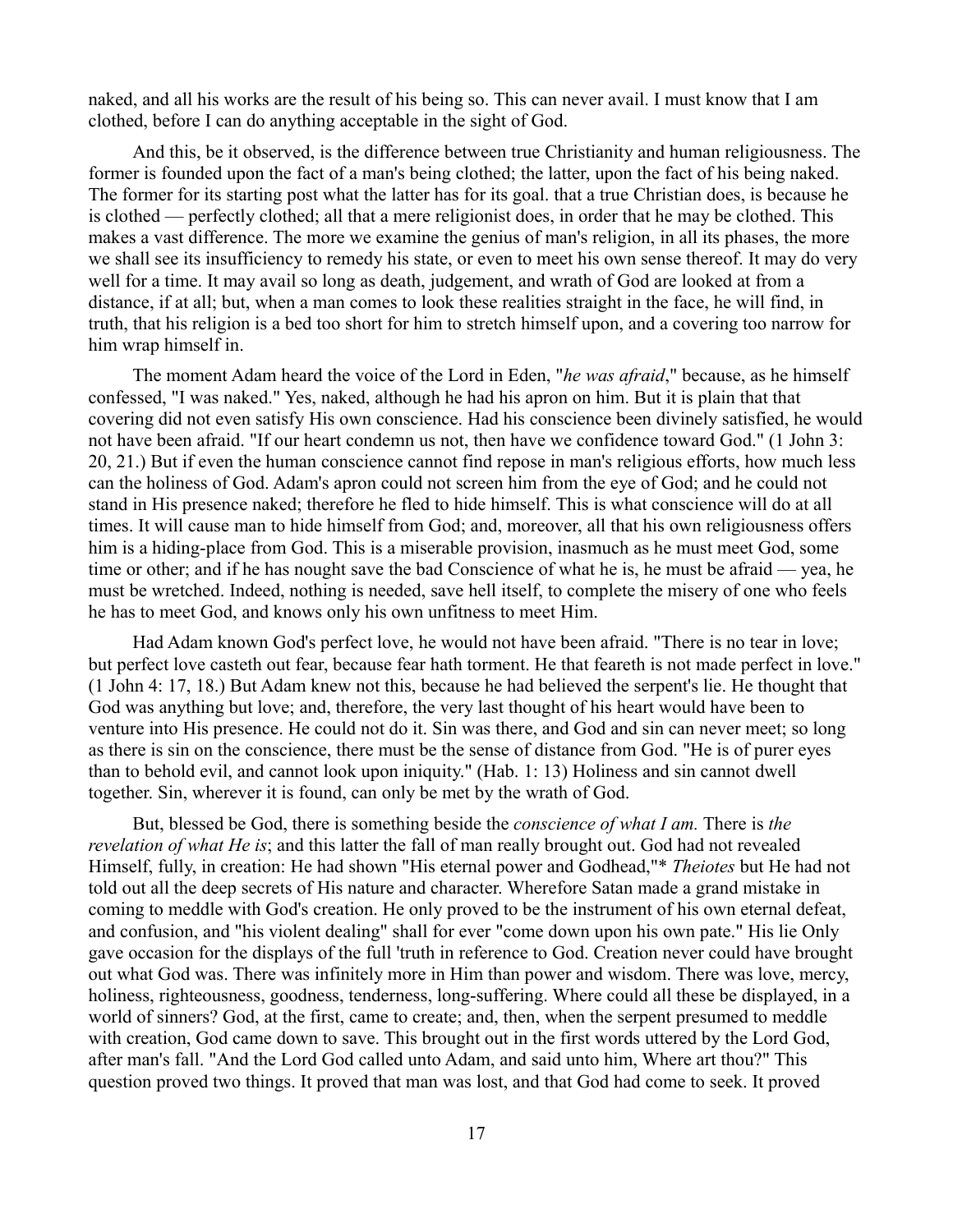man's sin, and God's grace. "Where art thou?" Amazing faithfulness? Amazing grace Faithfulness, to disclose, in the very question itself, the truth as to man's condition: grace, to bring out, in the very fact of God's asking such a question, the truth as to His character and attitude, in reference to fallen man. Man was lost; but God had come down to look for him — to bring him out of his hiding place, behind the trees of the garden, in order that, in the happy confidence of faith, he might find a hiding place in Himself. This was grace. To create man out of the dust of the ground was power; but to seek man in his lost estate was grace. But who can utter all that is wrapped up in the idea of God's being a seeker? God seeking a sinner? What could the Blessed One have seen in man, to lead Him to seek for him? Just what the shepherd saw in the lost sheep; or what the woman saw in the lost piece of silver; or what the father saw in the lost son. The sinner is valuable to God; but why he should be so eternity alone will unfold.

{\*There is a profoundly interesting thought suggested by comparing the word *Theiotes* (Rom. 1: 20) with the word *Theotes* (Col. 2: 9 They are both rendered "Godhead;" but they present a very different thought. The heathen might have seen that there was something superhuman, something divine, in creation; but pure, essential, incomprehensible Deity dwelt in the Adorable Person of the Son.}

How, then, did the sinner reply to the faithful and gracious inquiry of the Blessed God? alas! the reply only reveals the awful depth of evil into which he had fallen. "And he said, I heard thy voice in the garden, and I was afraid, because I was naked; and I hid myself. And he said, Who told thee that thou wast naked? Hast thou eaten of the tree, whereof I commanded thee that thou shouldest not eat? And the man said, The woman whom thou gavest to be with me, she gave me of the tree, and I did eat." Here, we find him actually laying the blame of his shameful fall on the circumstances in which God had placed him, and thus, indirectly, upon God Himself. This has ever been the way with fallen man. Everyone and everything is blamed but self. In the case of true conviction, the very reverse is exhibited. "Is it not I that have sinned" is the inquiry of a truly humbled soul. Had Adam known himself, how different would have been his style! But he neither knew himself nor God, and, instead of throwing the blame entirely upon himself, he threw it upon God.

Here, then, was man's terrible position. He had lost all. His dominion — his dignity — his happiness — his purity — his peace — all was gone from him; and, what was still worse, he accused God of being the cause of it.\* There he stood, a lost, ruined, guilty, and yet, *self-vindicating*, and, therefore, *God-accusing* sinner.

{\*Man not only accuses God of being the author of his fall, but also blames Him for his nonrecovery. How often do we hear persons say that they cannot believe unless God give them the power to believe; and, further, that unless they are the subjects of God's eternal decree, they cannot be saved.

Now it is perfectly true, that no man can believe the gospel, except by the power of the Holy Ghost; and it is also true, that who so believe the gospel are the happy subjects of God's eternal counsels. But does all this set aside man's responsibility to believe a plain testimony set before him in God's Word. It most certainly does no such thing. But it does reveal the sad evil of man's heart, which leads him to reject Gods testimony which is plainly revealed, and to give as a reason for so doing God's decree which is a profound secret, known only to Himself However it will not avail, for we read in 1 Thess. 1: 8, 9, that those "Who obey not the gospel of our Lord Jesus Christ, shall be punished with everlasting destruction." Men are responsible to believe the gospel, and they will be punished for not believing it. They are not responsible to know anything about God's counsels, inasmuch as they are not revealed, and, therefore, there can be no guilt attached to ignorance concerning them. The apostle could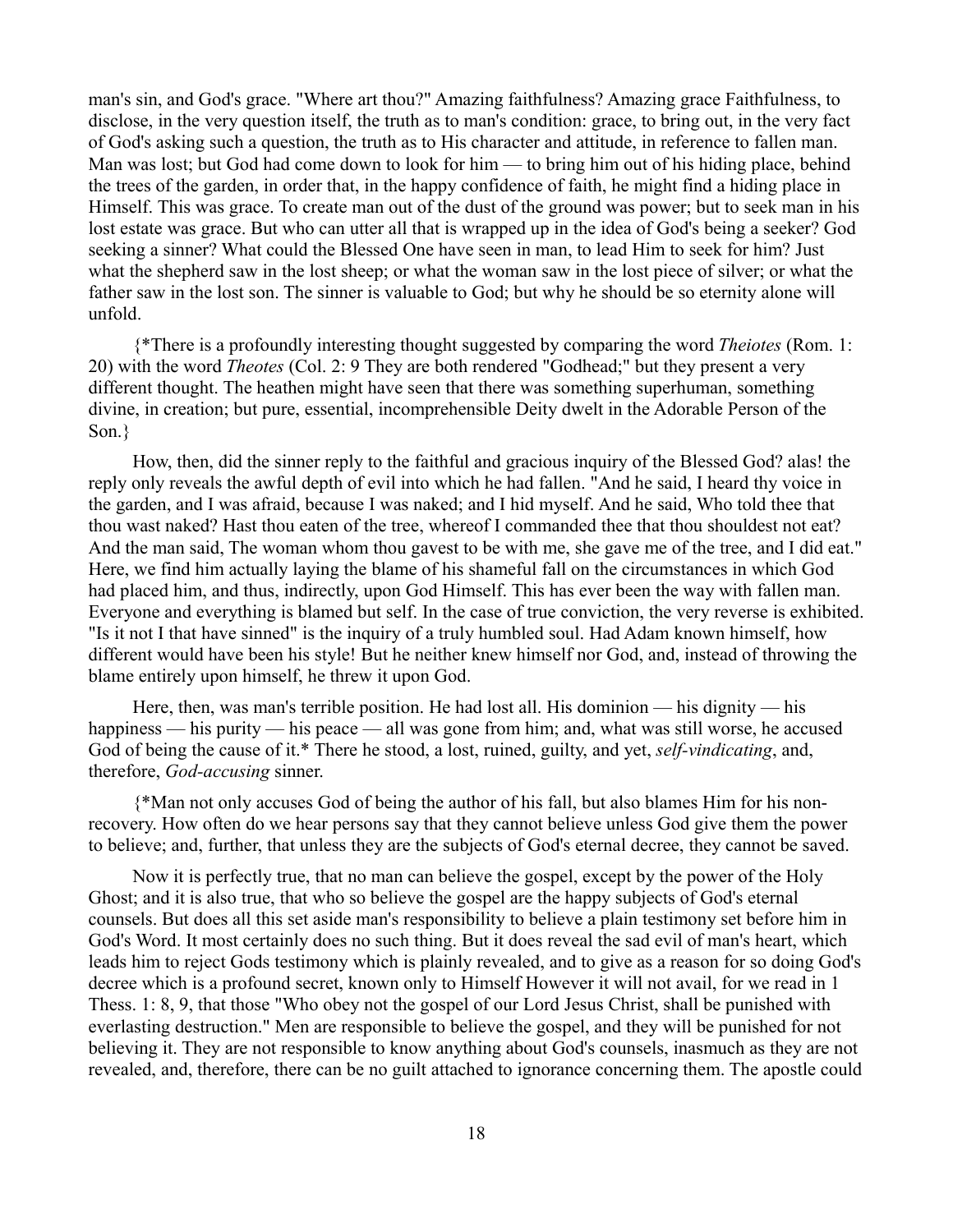say to the Thessalonians, "knowing brethren beloved, our election of God." How did he know it? Was it by having access to the page of God's secret and eternal decrees? By no means. How then? "Because (*hoti*) our gospel came not unto you in word only, but also in power." (1 Thess. 1: 4, 5) This is the way to know the election of any. When the gospel comes in power, it is a plain proof of God's election.

But, I doubt not, the people who draw a plea from the divine counsels for rejecting the divine testimony, only want some flimsy excuse to continue in sin. They really do not want God; and it would be far more honest in them to say so, plainly, than to put forward a plea which is not merely flimsy, but positively blasphemous. Such a plea will not avail them much amid the terrors of the day of judgement now fast approaching.}

But, just at this point, God began to reveal Himself, and His purposes of redeeming love; and herein lay the true basis of man's peace and blessedness. when man has come to the end of himself, God can show what He is; but not until then. The scene must be entirely cleared of man, and all his vain pretensions, empty boastings, and blasphemous reasonings, ere God can or will reveal Himself. Thus it was when man was hidden behind the trees of the garden, that God unfolded His wondrous plan of redemption through the instrumentality of the bruised seed of the woman. Here we are taught a valuable principle of truth as to what it is which alone will bring a man, peacefully and confidingly, into the presence of God.

It has been already remarked that conscience will never effect this. Conscience drove Adam behind the trees of the garden; revelation brought him forth into the presence of God. The consciousness of what he was terrified him; the revelation of what God was tranquillised him. This is truly consolatory for a poor sin burdened heart. The reality of what I am is met by the reality of what God is; and this is salvation.

There is a point where God and man must meet, whether in grace or judgement, and that point is where both are revealed *as they are.* Happy are they who reach that point in grace! Woe be to them who will have to reach it in judgement! It is with what we are that God deals; and it is as He is that He deals with us. In the cross, I see God descending in grace to the lowest depths, not merely of my negative, but my positive condition, as a sinner. This gives perfect peace. If God has met me, in my actual condition, and Himself provided an adequate remedy, all is eternally settled. But all who do not thus, by faith, see God, in the cross, will have to meet Him, by and by, in judgement He will have to deal, according to what He is, with what they are.

The moment a man is brought to know his real state, he can find no rest until He has found God, in the cross, and then he rests in God Himself. He, blessed be His name is the rest and hiding-place of the believing soul. This at once, puts human works and human righteous in their proper place. We can say, with truth, that those who rest in such things cannot possibly have arrived at the true knowledge of themselves. It is quite impossible that a divinely quickened conscience can rest in ought save the perfect sacrifice of the Son of God. All effort to establish one's own righteousness must proceed from ignorance of the righteousness of God. Adam might learn, in the light of the divine testimony about "the seed of the woman," the worthlessness of his fig-leaf apron. The magnitude of that which had to be done, proved the sinner's total inability to do it. Sin had to be put away Could man do that? Nay, it was by him it had come in. The serpent's head had to be bruised Could man do that? Nay, he had become the serpent's slave. God's claims had to be met. Could man do that? Nay, he had, already, trampled them under foot. Death had to be abolished. Could man do that? Nay, he had, by sin, introduced it, and imparted to it its terrible sting.

Thus, in whatever way we view the matter, we see the sinner's complete impotency, and, as a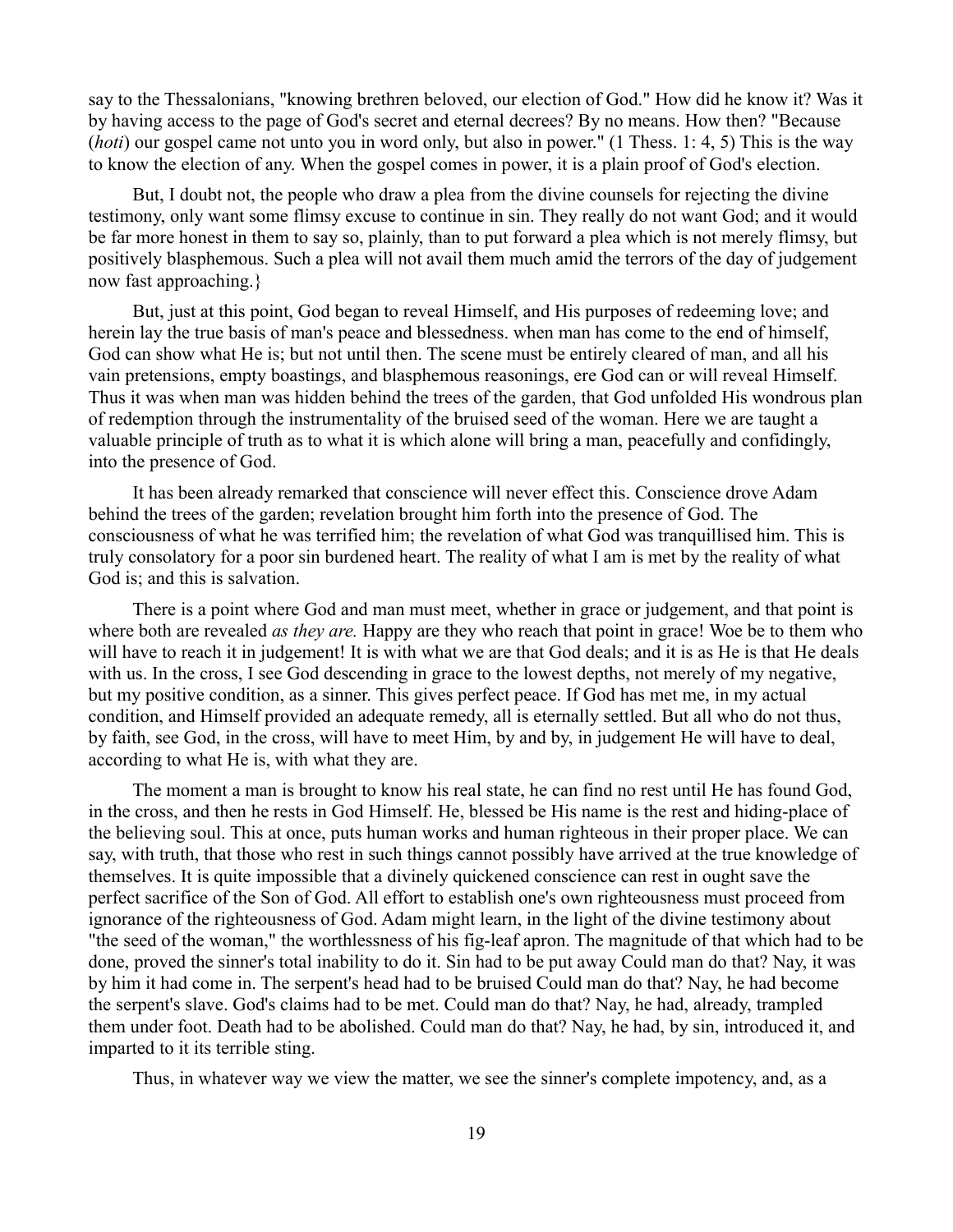consequence, the presumptuous folly of all who attempt to assist God in the stupendous work of redemption, as all assuredly do who think to be saved in any other way but "by grace, through faith."

However, though Adam might, and, through grace, did, see and feel that he could never accomplish all that had to be done, yet God revealed Himself as about to achieve every jot and tittle thereof, by the seed of the woman. In short, we see that He graciously took the entire matter into His own hands. He made it, altogether, a question between Himself and the serpent; for although the man and the woman were called upon, individually, to reap, in various ways, the bitter fruits of their sin, yet it was to the serpent that the Lord God said, "Because thou hast done this." The serpent was the source of the ruin; and the seed of the woman was to be the source of the redemption. Adam heard all this, and believed it; and, in the power of that belief, "he called his wife's name the mother of *all living*. This was a precious fruit of faith in God's recreation. Looking at the matter from nature's point of view, Eve might be mother called, "the mother of all *dying*." But, in the judgement of faith, she was the mother of all *living*. "His mother called him Ben-oni; (the son of my sorrow;) but his father called him Benjamin (the son of my right hand)."

It was through the sustaining energy of faith that Adam was enabled to endure the terrible results of what he had done. It was God's wondrous mercy to allow him to hear what He said to the serpent, before he was called to listen to what He had to say to himself. Had it not been so, he must have been plunged in despair. It is despair to be called upon to look at myself, without being able to look at God, as revealed in the cross, for my salvation. There is no child of fallen Adam who could bear to have his eyes opened to the reality of what he is, and what he has done, without being plunged in despair, unless he could take refuge in the cross. Hence, in that place to which all who reject Christ must finally be consigned, hope cannot come. There, men's eyes will be opened to the reality of what they are, and what they have done; but they will not be able to find relief and refuge in God. What God is, will, then, involve hopeless perdition; as truly as what God is, doth, now, involve eternal salvation. The holiness of God will, then, be eternally against them; as it is now that in which all who believe are called to rejoice. The more I realise the holiness of God, now, the more I know my security; but, in the case of the lost, that very holiness will be but the ratification of their eternal doom. Solemn — unspeakably solemn — reflection!

We shall, now, briefly glance at the truth presented to us in God's providing a coats for Adam and Eve. "Unto Adam, also, and to his wife, did the Lord God make coats of skins, and clothed them." We have here, in figure, the great doctrine of divine righteousness set forth. The robe which God provided was an effectual covering, because He provided it just as the apron was an ineffectual covering, because man had provided it. Moreover, God's coat was founded upon blood-shedding. Adam's apron was not. So also, now God's righteousness is set forth in the cross; man's righteousness is set forth in the works, the sin-stained works of his own hands. When Adam stood clothed in the coat of skin he could not say, "I was naked,'' nor had he any occasion to hide himself. The sinner may feel perfectly at rest, when, by faith, he knows that God has clothed him: but to feel at rest till then, can only be the result of presumption or ignorance. To know that the dress I wear, and in which I appear before? God, is of His own providing, must set my heart at perfect rest. There can be no true, permanent rest in ought else.

The closing verses of this chapter are full of instruction. Fallen man, in his fallen state, must not be allowed to eat of the fruit of the tree of life, for that would entail upon him endless wretchedness in this world To take of the tree of life, and eat, and live for ever, in our present condition, would be unmingled misery. The tree of life can only be tasted in resurrection. To live for ever, in a frail tabernacle, in a body of sin and death, would be intolerable. Wherefore, the Lord God "drove out the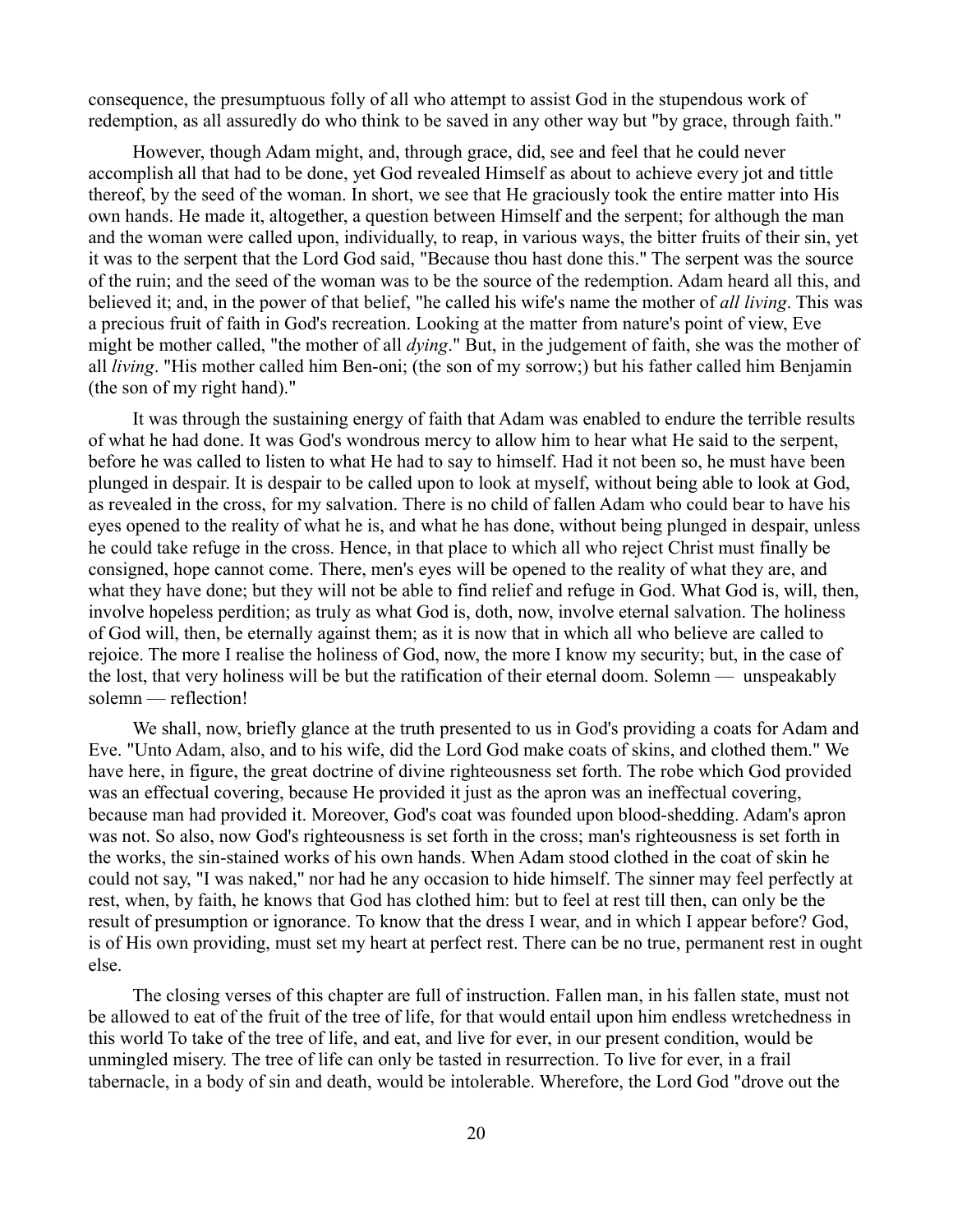man." He drove him out into a world which, everywhere, exhibited the lamentable results of his fall. The Cherubim and the flaming sword, too, forbid fallen man to pluck the fruit of the tree of life; while God's revelation pointed him to the death and resurrection of the seed of the woman, as that wherein life was to be found beyond the power of death.

Thus Adam was a happier and a safer man, outside the bounds of Paradise, than he had been within, for this reason — that, within, his life depended upon himself whereas, outside, it depended upon another, even a promised Christ. And as he looked up, and beheld "the Cherubim and the flaming sword," he could bless the hand that had set them there, "to keep the way of the tree of life," inasmuch as the same hand had opened a better, a safer, and a happier way to that tree. If the Cherubim and flaming sword stopped up the way to Paradise, the Lord Jesus Christ has opened "a new and living way" into the holiest of all. "I am the way, the truth, and the life; no man cometh unto the Father, but by me." (Compare John 14: 6; Heb. 10: 20.) In the knowledge of this, the believer now moves onward through a world which is under the curse — where the traces of sin are visible on all hands. He has found his way, by faith, to the bosom of the Father; and while he can secretly repose there, he is cheered by the blessed assurance that the one who has conducted him thither, is gone to prepare a place in the many mansions of the Father's house, and that he will soon come again and receive him unto Himself, amid the glory of the Father's kingdom. Thus, in the bosom, the house, and the kingdom of the Father, the believer finds his present portion, his future home and reward.

### **Genesis 4 & Genesis 5**

As each section of the Book of Genesis opens before us, we are furnished with fresh evidence of the fact that we are travelling over, what a recent writer has well termed, "the seed-plot of the whole Bible;" and not only so, but the seed-plot of man's entire history.

Thus, in the fourth chapter, we have, in the persons of Cain and Abel, the first examples of a religious man of the world, and of a genuine man of faith. Born, as they were, outside of Eden, and being the sons of fallen Adam, they could have nothing, natural, to distinguish them, one from the other. They were both sinners. Both had a fallen nature. Neither was innocent. It is well to be clear in reference to this, in order that the reality of divine grace, and the integrity of faith, may be fully and distinctly seen. If the distinction between Cain and Abel were founded in nature, then it follows, as an inevitable conclusion, that they were not the partakers of the fallen nature of their father, nor the participators in the circumstances of his fall; and, hence, there could be no room for the display of grace, and the exercise of faith.

Some would teach us that every man is born with qualities and capacities which, if rightly used, will enable him to work his way back to God. This is a plain denial of the fact so clearly set forth in the history now before us. Cain and Abel were born, not inside, but outside of Paradise. They were the sons, not of innocent, but of fallen Adam. They came into the world as the partakers of the nature of their father; and it mattered not in what ways that nature might display itself, it was nature still fallen, ruined, irremediable nature. "That which is born of the flesh is (not merely fleshly, but) flesh; and that which is born of the Spirit is, (not merely spiritual, but) spirit." (John 3)

If ever there was a fair opportunity for the distinctive qualities, capacities, resources, and tendencies of nature to manifest themselves, the lifetime of Cain and Abel furnished it. If there were ought in nature, whereby it could recover its lost innocence, and establish itself again within the bounds of Eden, this was the moment for its display. But there was nothing of kind. They were both lost. They were "flesh. They were not innocent. Adam lost his innocence and never regained it. He can only be looked at as the head of a fallen race, who, by his "disobedience," were made "sinners." (Rom. 5: 19)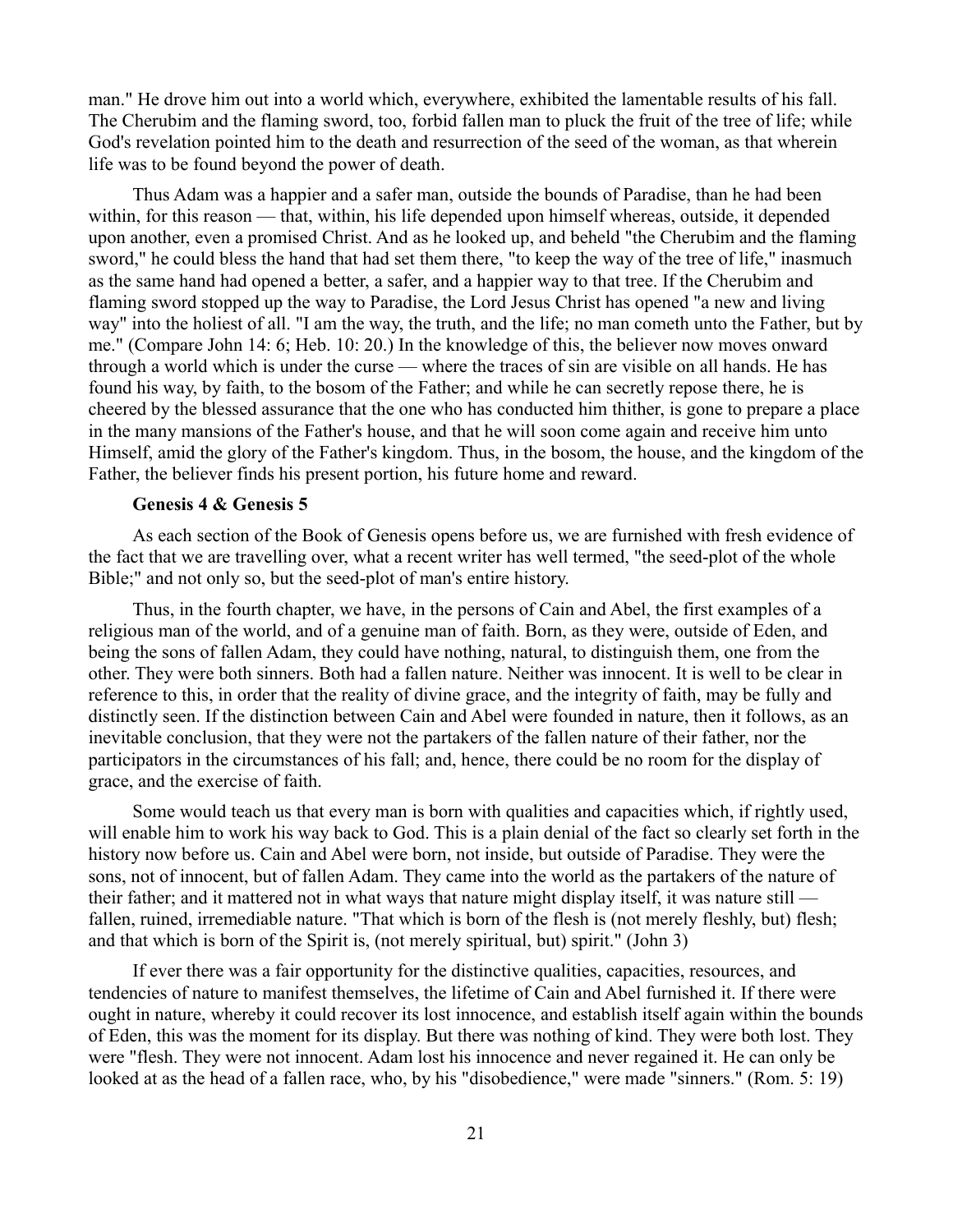He became, so far as he was personally concerned, the corrupt source, from whence have emanated the corrupt streams of ruined and guilty humanity — the dead trunk from which have shot forth the branches of a dead humanity, morally and spiritually dead.

True, as we have already remarked, he himself was made a subject of grace, and the possessor and exhibitor of a lively faith in a promised Saviour; but this was not anything natural, but something entirely divine. And, inasmuch as it was not natural, neither was it within the range of nature's capacity to communicate it. It was not, by any means, hereditary. Adam could not bequeath nor impart his faith to Cain or Abel. His possession thereof was simply the fruit of love divine. It was implanted in his soul by divine power; and he had not divine power to communicate it to another. Whatever was natural Adam could, in the way of nature, communicate; but nothing more. And seeing that he, as a father, was in a condition of ruin, his son could only be in the same. As is the begetter, so are they also that are begotten of him. They must, of necessity, partake of the nature of him from whom they have sprung. "as is the earthy, such are they also that are earthy." (1 Cor. 15: 48)

Nothing can be more important, in its way, than a correct understanding of the doctrine of federal headship. If my reader will turn, for a moment, to Rom. 5: 12-21, he will find that the inspired apostle looks at the whole human race as comprehended under two heads. I do not attempt to dwell on the passage; but merely refer to it, in connection with the subject in hand. The fifteenth chapter of first Corinthians will also furnish instruction of a similar character. In the first man, we have sin, disobedience, and death. In The Second man, we have righteousness, obedience, and life. As we derive a nature from the former, so do we also from the latter. No doubt, each nature will display, in each specific case, its own peculiar energies; it will manifest in each individual possessor thereof, its own peculiar powers. Still, there is the absolute possession of a real, abstract, positive nature.

Now, as the mode in which we derive a nature from the first man is by birth, so the mode in which we derive a nature from the Second man is by *new* birth. Being born, we partake of the nature of the former; being "born *again*," we partake of the nature of the latter. A newly born infant, though entirely incapable of performing the act which reduced Adam to the condition of a fallen being, is, nevertheless, a partaker of his nature; and so, also, a newly born child of God — a newly regenerated soul, though having nothing whatever to do with the working out of the perfect obedience of "the man Christ Jesus," is, nevertheless, a partaker of His nature. True it is that, attached to the former nature, there is sin; and attached to the latter, there is righteousness. man's sin, in the former case; God's righteousness in the latter: yet, all the while, there is actual, *bona fide* participation of a real nature, let the adjuncts be what they may. The child of Adam partakes of the human nature and its adjuncts; the child of God partakes of the divine nature and its adjuncts. The former nature is according to "the will of man," (John 1) the latter is according to "the will of God;" as St. James, by the Holy Ghost, teaches us, "Of his own will begat he us by the word of truth, (James 1: 18)

From all that has been said, it follows, that Abel was not distinguished from his brother Cain by anything natural. The distinction between them was not grounded upon ought in their nature or circumstances, for, as to these, "there was no difference." What, therefore, made the vast difference? The answer is as simple as the gospel of the grace of God can make it. The difference was not in themselves, in their nature, or their circumstances; it lay, *entirely*, in their *sacrifices*. This makes the matter most simple, for any truly convicted sinner — for any one who truly feels that he not only partakes of a fallen nature, but is himself, also, a sinner. The history of Abel opens, to such an one, the only true ground of his approach to, his standing before, and his relationship with, God. It teaches him, distinctly, that he cannot come to God on the ground of anything in, of, or pertaining to, nature; and he must seek, *outside himself,* and in the person and work of another, the true and everlasting basis of his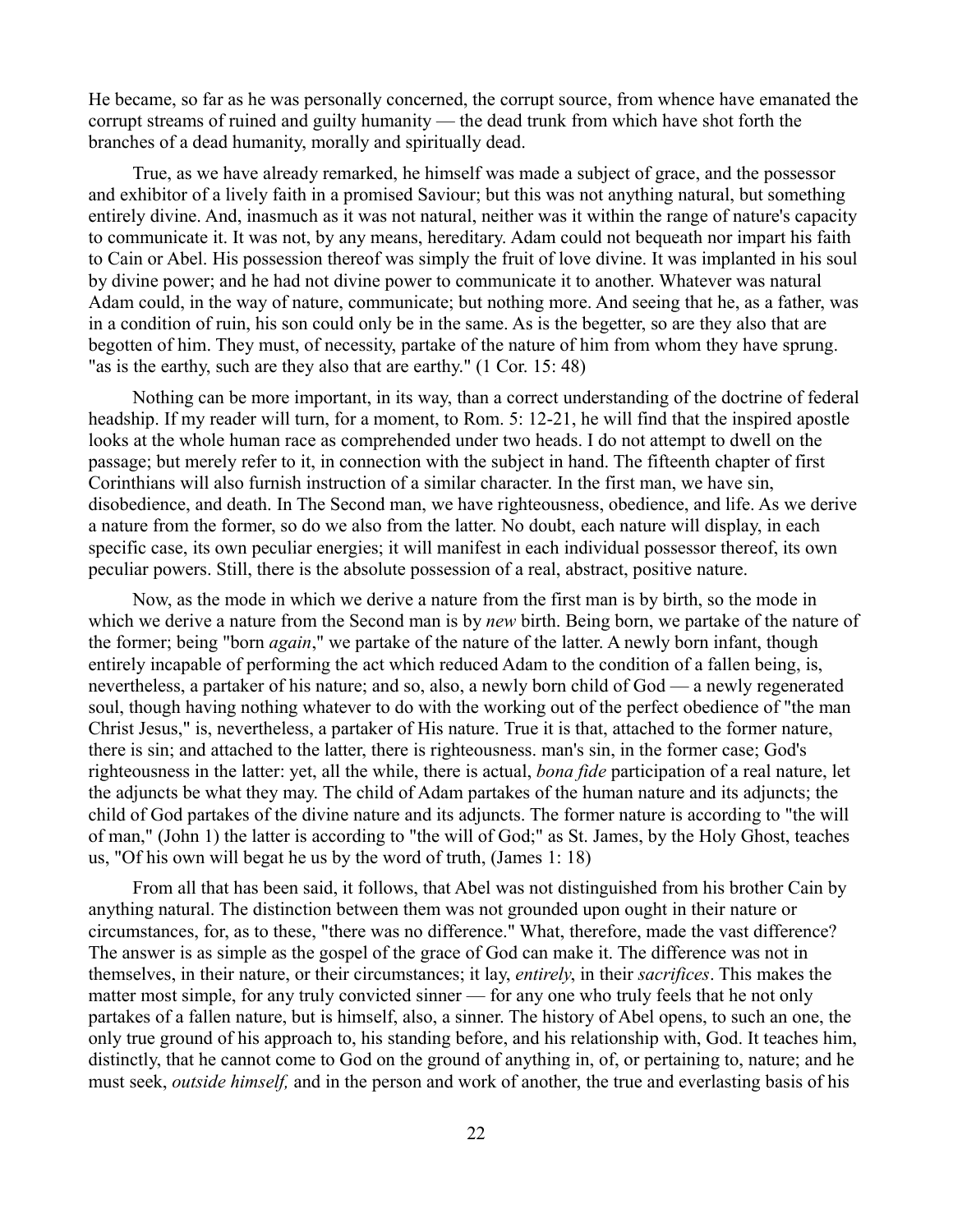connection with the Holy, the Just, and only True God. The eleventh chapter of Hebrews sets the whole subject before us, in the most distinct and comprehensive way. "By faith Abel offered unto God a more excellent sacrifice (*pleiona thusian*) than Cain, by which he obtained witness that he was righteous, God bearing witness (*parturountos*) to his gifts; and by it he being dead yet speaketh." Here we are taught that it was, in no wise, a question as to the men, but only as to their "Sacrifice" — it was not a question as to the offerer, but as to his offering. Here lay the grand distinction between Cain and Abel. My reader cannot be too simple in his apprehension of this point, for therein lies involved the truth as to any sinner's standing before God.

And, now, let us enquire what the offerings were. "And in process of time it came to pass, that Cain brought of the fruit of the ground an offering unto Jehovah. And Abel, he also brought of the firstlings of his flock, and of the fruit thereof. And the Lord had respect unto Abel, and to his offering; but unto Cain and to his offering, he had not respect." (Gen. 4: 3-5) This sets the difference clearly before us: Cain offered Jehovah the fruit of a cursed earth, and that, moreover, without any blood to remove the curse. He presented "An unbloody sacrifice," simply because he had no faith. Had he possessed that divine principle, it would have taught him, even at this early moment, that "Without shedding of blood, there is no remission." (Heb 9) This is a great cardinal truth. The penalty of sin is death. Cain was a sinner, and, as such, death stood between him and Jehovah. But, in his offering, there was no recognition whatever of this fact. There was no presentation of a sacrificed life, to meet the claims of divine holiness, or to answer to his own true condition as a sinner. He treated Jehovah as though He were, altogether, such an one as himself, who could accept the sin-stained fruit of a cursed earth.

All this, and much more, lay involved in Cain's "unbloody sacrifice." He displayed entire ignorance, in reference to divine requirements, in reference to his own character and condition, as a lost and guilty sinner, and in reference to the true state of that ground, the fruit of which he presumed to offer. No doubt, reason might say, "what more acceptable offering could a man present, than that which he had produced by the labour of his hands, and the sweat of his brow?" Reason, and even man's religious mind, may think thus; but God thinks quite differently; and faith is always sure to agree with God's thoughts. God teaches, so faith believes, that there must be a sacrificed life, else there can be no approach to God.

Thus, when we look at the ministry of the Lord Jesus, we see, at once, that, had He not died upon the cross, all His services would have proved utterly unavailing as regards the establishment of our relationship with God. True, "He went about doing good" all His life; but it was His death that rent the veil. (Matt. 27: 61) Nought but His death could have done so. Had he continued, to the present moment, "going about doing good," the veil would have remained entire, to bar the worshipper's approach into" the holiest of all." Hence we can see the false ground on which Cain stood as an offerer and a worshipper. An unpardoned sinner coming into the presence of Jehovah, to present "an unbloody sacrifice," could only be regarded as guilty of the highest degree of presumption. True, he had toiled to produce his offering; but what of that? Could a sinner's toil remove the curse and stain of sin Could it satisfy the claims of an infinitely holy God! Could it furnish a proper ground of acceptance for a sinner? Could it set aside the penalty which was due to sin? Could it rob death of its sting, or the grave of its victory? Could it do any or all of these things? Impossible. "Without shedding of blood is no remission." Cain's "unbloody sacrifice," like every other unbloody sacrifice, was not only worthless, but actually abominable, in the divine estimation. It not only demonstrated his entire ignorance of his own condition, but also of the divine character. "God is not worshipped with men's hands as though he needed anything." And yet Cain thought he could be thus approached. And every mere religionist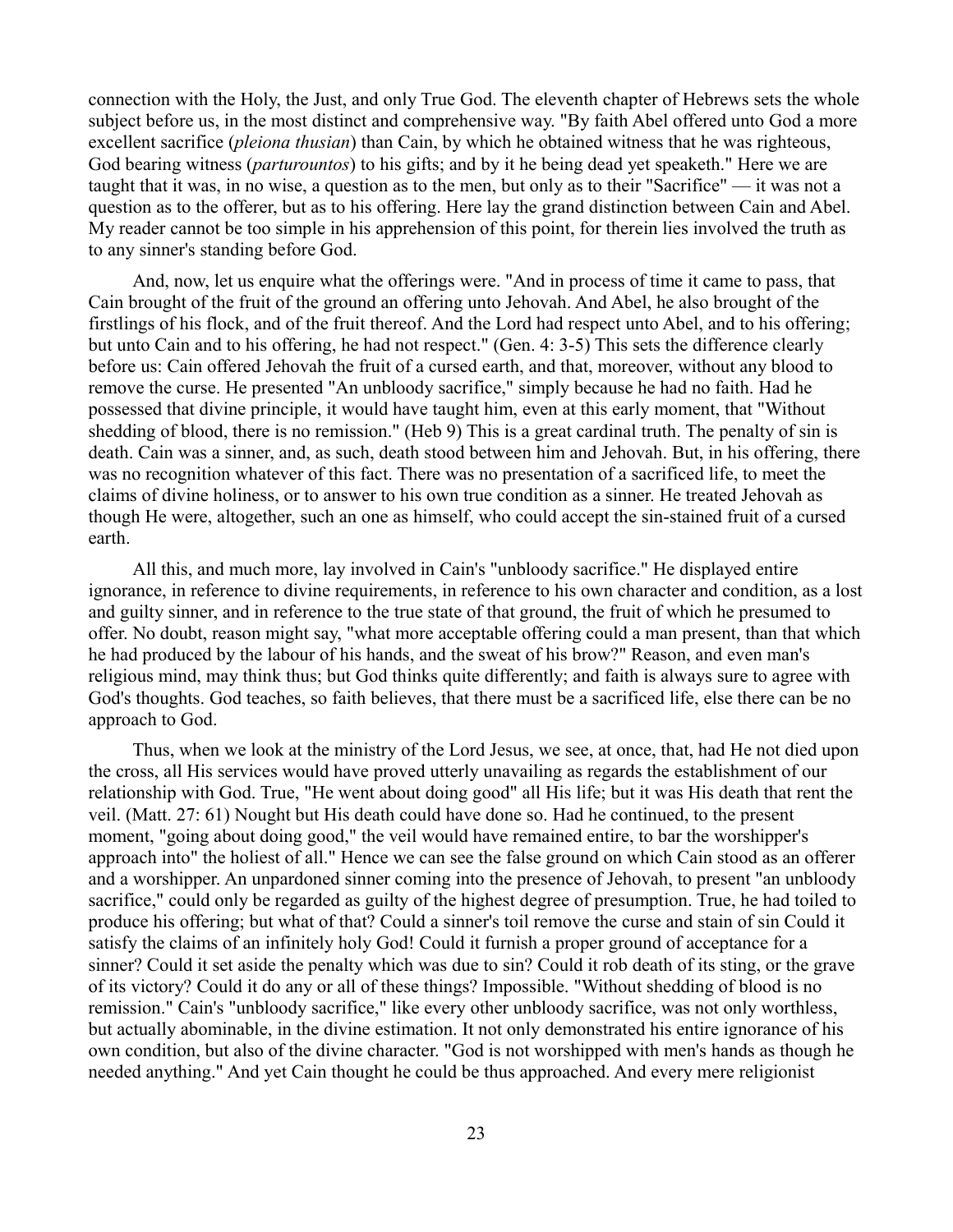thinks the same. Cain has had many millions of followers, from age to age. Cain-worship has abounded all over the world. It is the worship of every unconverted son, and is maintained by every false system of religion under the sun.

Man would fain make God a receiver instead of a giver; but this cannot be; for, "it is more blessed to give than to receive;" and, assuredly, God must have the more blessed place. "Without all contradiction, the less is blessed of the better." "Who hath *first* given to him?" God can accept the smallest gift from a heart which has learnt the deep truth contained in those words, "Of thine own have we given thee;" but, the moment a man presumes to take the place of the "first" giver, God's reply is, "if I were hungry, I would not tell thee;" for "He is not worshipped with men's hands, as though he *needed anything,* seeing he *giveth* to *all* "life and breath and *all* things." The great Giver of "all things" cannot possibly "need anything." Praise is all that we can offer to God; but this can only offered in the full and clear intelligence that our sins are all put away; and this again can only be known by faith in the virtue of an accomplished atonement.

My reader may pause, here, and read prayerfully the following scriptures, namely, Psalm 1; Isaiah 1: 11-18; Acts 17: 22-34, in all of which he will find distinctly laid down the truth as to man's true position before God, as also the proper ground of worship.

Let us now consider Abel's sacrifice. "And Abel, he also brought of the firstlings of his flock, and of the fat thereof." In other words, he entered, by faith, into the glorious truth, that God could be approached by sacrifice; that there was such a thing as a sinner's placing the death of another between himself and the consequence of his sin, that the claims of God's nature and the attributes of His character could be met by the blood of a spotless victim — a victim offered to meet God's demands, and the sinner's deep necessities. This is, in short, the doctrine of the cross, in which alone the conscience of a sinner can find repose, because, therein, God is fully glorified.

Every divinely convicted sinner must feel that death and judgement are before him, as "the due reward of his deeds;" nor can he, by ought that he can accomplish, alter that destiny. He may toil and labour; he may, by the sweat of his brow, produce an offering; he may make vows and resolutions; he may alter his way of life; he may reform his outward character; he may be temperate, moral, upright, and, in the human acceptation of the word, religious; he may, though entirely destitute of faith, read, pray, and hear sermons. In short, he may do anything, or everything which lies within the range of human competency; but, notwithstanding all, "death and judgement" are before him. He has not been able to disperse those two heavy clouds which have gathered upon the horizon. There they stand; and, so far from being able to remove them, by all his doings, he can only live in the gloomy anticipation of the moment Then they shall burst upon his guilty head. It is impossible for a sinner, by his own works, to place himself in life and triumph, at the other side of "death and judgement — yea, his very works are only performed for the purpose of preparing him, if possible, for those dreaded realities.

Here, however, is exactly where the cross comes in. In that cross, the convicted sinner can behold a divine provision for all his guilt and all his need. There, too, he can see death and judgement entirely removed from the scene, and life and glory set in their stead. Christ has cleared the prospect of death and judgement, so far as the true believer is concerned, and filled it with life, righteousness, and glory. "He hath abolished death, and brought life and incorruptibility to light, through the gospel." (2 Tim. 1: 10) He has glorified God in the putting away of that which would have separated us for ever, from His holy and blissful presence. "He has put away sin," and, hence it is gone. (Heb. 9: 26) all this is, in type, set forth in Abel's "more excellent sacrifice." There was no attempt, on Abel's part, to set aside the truth as to his own condition, and proper place as a guilty sinner — no attempt to turn aside the edge of the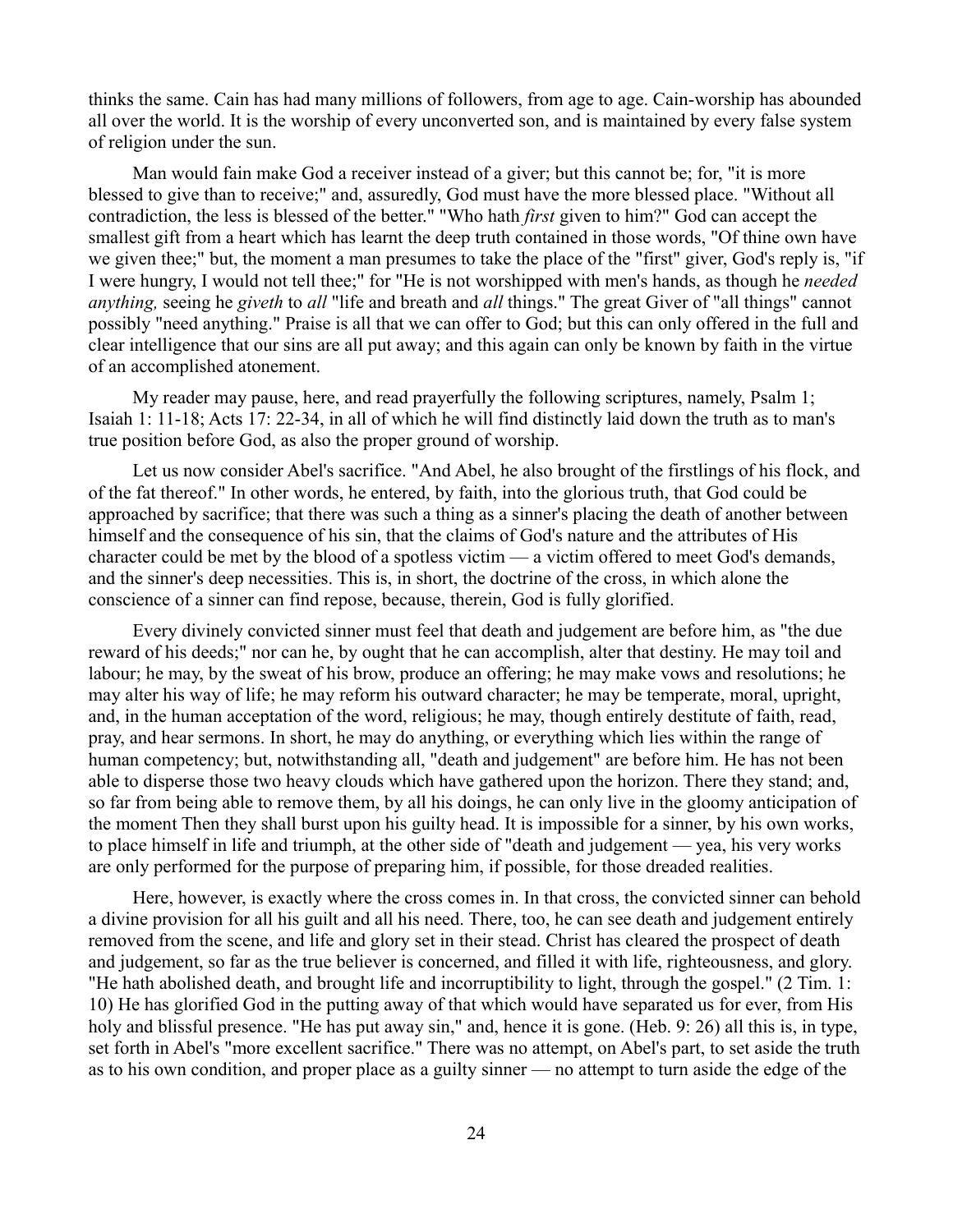flaming sword, and force his way back to the tree of life — no presumptuous offering of an unbloody sacrifice" — no presentation of the fruit of a cursed earth to Jehovah — he took the real ground of a sinner, and, as such, set the death of a victim between him and his sins, and between his sins and the holiness a sin-hating God. This was most simple. Abel deserved death and judgement, but he found a substitute.

This is it with every poor, helpless, self-condemned, conscience-smitten sinner. Christ is his substitute, his ransom, his most excellent sacrifice, his ALL. Such an one will feel, like Abel, that the fruit of the ground could never avail for him; that were he to present to God the fairest fruits of earth, he would still have a sin-stained conscience, inasmuch as "without shedding of blood is no remission." The richest fruits, and the most fragrant flowers, in the greatest profusion, could not remove a single stain from the conscience. Nothing but the perfect sacrifice of the Son of God can give ease to the heart and conscience. All who by faith lay hold of that divine reality, will enjoy a peace which the world can neither give nor take away. It is faith which puts the soul in present possession of this peace. "Being justified by faith, we have peace with God, through our Lord Jesus Christ." (Rom. 5: 1) "By faith Abel offered unto God a more excellent sacrifice than Cain."

It is not a question of feeling, as so many would make it. It is entirely a question of faith in an accomplished fact, faith wrought in the soul of a sinner, by the power of the Holy Ghost. This faith is something quite different from a mere feeling of the heart, or an assent of the intellect. Feeling is not faith. Intellectual assent is not faith. Some would make faith to be the mere assent of the intellect to a certain proposition. This is fearfully false. It makes the question of faith human, whereas it is really divine. It reduces it to the level of man, whereas it really comes from God Faith is not a thing of today or tomorrow. It is an imperishable principle, emanating from an eternal source, even God Himself; it lays hold of God's truth, and sets the soul in God's presence.

Mere feeling and sentimentality can never rise above the source from whence they emanate; and that source in self; but faith has to do with God and His eternal word, and is a living link, connecting the heart that possesses it with God mho gives it. Human feelings, however intense; human sentiments, however refined, could not connect the soul with God. They are neither divine nor eternal, but are human and evanescent. They are like Jonah's gourd, which sprang up in a night, and perished in a night. Not so faith. That precious principle partakes of all the value, all the power, and all the reality of the source from whence it emanates, and the object with which it has to do. It justifies the soul; (Rom. 5: 1) it purifies the heart; (Acts 15: 9) it works by love; (Gal. 5: 6) it overcomes the world. (1 John 5: 4) Feeling and sentiment never could accomplish such results; they belong to nature and to earth, faith belongs to God and to heaven; they are occupied with self, faith is occupied with Christ; they look inward and downward, faith looks outward and upward; they leave the soul in darkness and doubt, faith leads it into light and peace; :they have to do with one's own fluctuating condition, faith has to do with God's immutable truth, and Christ's eternally enduring sacrifice.

No doubt, faith will produce feelings and sentiments spiritual feelings and truthful sentiments but the fruits of faith must never be confounded with faith "itself. I am not justified by feelings, nor yet by faith feelings, but simply by faith. And why? Because faith believes God when He speaks; it takes Him at His word; it apprehends Him as He has revealed Himself in the Person and work of the Lord Jesus Christ. This is life, righteousness, and peace. To apprehend God as He is, is the sum of all present and eternal blessedness. When the soul finds out God, it has found out all it can possibly need, here or hereafter; but He can only be known by His own revelation, and by the faith which He Himself imparts, and which, moreover, always sees divine revelation as its proper object.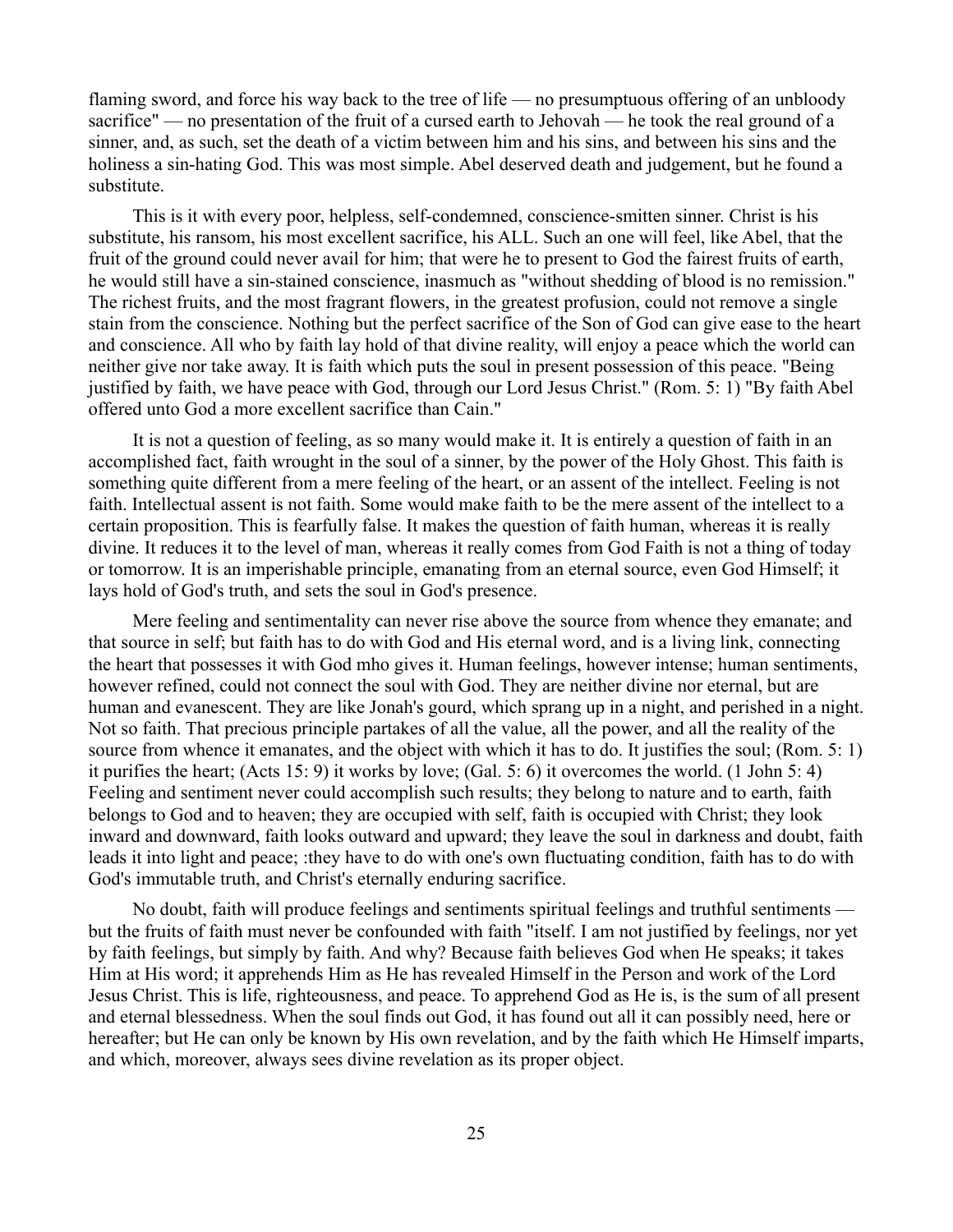Thus, then, we can, in some measure, enter into the meaning and power of the statement, "By faith Abel offered unto God a more excellent sacrifice than Cain." Cain had no faith, and, therefore, he offered an unbloody sacrifice. Abel had faith, and, therefore, he offered both "blood, and fat," which, in type, set forth the presentation of the life, and also the inherent excellency of the Person of Christ. "The blood," set forth the former; "the fat," shadowed forth the latter. Both blood and fat were forbidden to be eaten, under the Mosaic economy. The blood is the life; and man, under law, had no title to life. But, in the sixth of John, we are taught, that unless we eat blood, we have no life in us. Christ is the life. There is not a spark of life outside of Him. ALL out of Christ is death. "In him was life," and in none else.

Now, He gave up His life on the cross; and, to that life, sin was, by imputation, attached, when the blessed One was nailed to the cursed tree. Hence, in giving up His life, He gave up, also, the sin attached thereto, so that it is, effectually, put away, having been left in His grave from which He rose triumphant, in the power of a new life, to which righteousness as distinctly attaches itself, us did sin to that life which He gave up on the cross. This will help us to an understanding of an expression used by our blessed Lord, after His resurrection, "a spirit hath not flesh and bones, as ye see we have." He did not say, "flesh and blood;" because, in resurrection, He had not assumed, into His sacred person, the blood which He had shed out upon the cross, as an atonement for sin. "The life of the flesh is in the blood, and I have given it to you upon the altar, to make an atonement for your souls: for it is the blood which maketh an atonement for the soul." (Lev. 17: 11) Close attention to this point will have the effect of deepening, in our souls, the sense of the completeness of the putting away of sin, by the death of Christ; and we know that whatever tends to deepen our sense of that glorious reality, must, necessarily, tend to the fuller establishment of our peace, and to the more effectual promotion of the glory of Christ, as connected with our testimony and service.

We have, already, referred to a point of much interest and value, in the history of Cain and Abel, and that is, the entire identification of each with the offering which he presented. My reader cannot possibly bestow too much attention upon this. The question, in each case, was not as to the person of the offerer; but, entirely, as to the character of his offering. Hence, of Abel we read that "God testified of his gifts." He did not bear witness to Abel, but to Abel's sacrifice; and this fixes, distinctly, the proper ground of a believer's peace and acceptance before God.

There is a, constant tendency, in the heart, to ground our peace and acceptance upon something in or about ourselves even though we admit that that something is wrought by the Holy Ghost. Hence arises the constant looking *in*, when the Holy Ghost would ever have us looking *out*. The question for every believer is not, "what am I" but, "what is Christ?" Having come to God "in the name of Jesus," he is wholly identified with Him, and accepted in His name, and, moreover, can no more be rejected than the One in whose name he has come. Before ever a question can be raised as to the feeblest believer, it must be raised as to Christ Himself. But this latter is clearly impossible, and thus the security of the believer is established upon a foundation which nothing can possibly move. Being in himself a poor worthless sinner, he has come in the name of Christ, he is identified with Christ, accepted in and as Christ, bound up in the same bundle of life with Christ. God testifies, not of him, but of his gift, and his gift is Christ. ALL this is most tranquillising and consolatory. It is our happy privilege to be able, in the confidence of faith, to refer every objection, and every objector, to Christ, and His finished atonement. ALL our springs are in Him. In Him we boast all the day long. Our confidence is not in ourselves, but in Him who hath wrought everything for us. We hang on His name, trust in His work, gaze on His Person, and wait for His coming.

But the carnal mind, at once, displays its enmity against all this truth which so gladdens and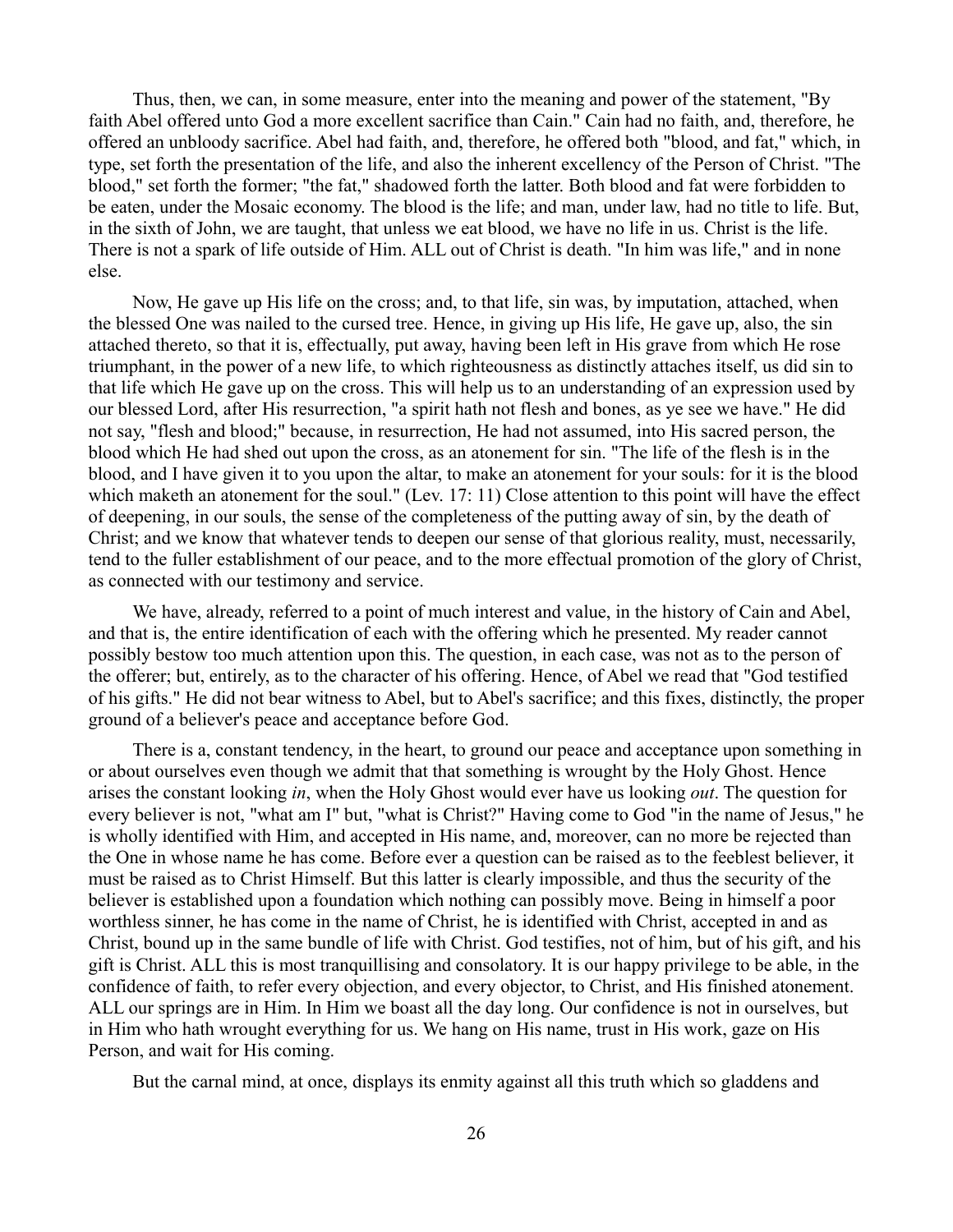satisfies the heart of a believer. Thus it was with Cain. "He was very wroth, and his countenance fell." That which filled Abel with peace, filled Cain with wrath. Cain in unbelief, despised the only way in which a sinner could come to God. He refused to offer blood, without which there can be no remission; and, then, because *he* was not received, *in his sins*, and because Abel was accepted, *in his gift,* "he was wroth, and his countenance fell." And yet, how else could it be? He should either be received with his sins, or without them; but God could not receive him with them, and he would not bring the blood which alone maketh atonement; and, therefore, he was rejected, and, being rejected, he manifests in his ways, the fruits of corrupt religion. He persecutes and murders the true witness — the accepted, justified man — the man of faith; and, in so doing, he stands as the model and forerunner of all false religionists, in every age. At all times, and in all places, men have shown themselves more ready to persecute on religious grounds, than on any other. This is Cain-like. Justification — full, perfect, unqualified justification, by faith only, makes God everything, and man nothing: and man does not like this; it causes his countenance to fall, and draws out his anger. Not that he can give any reason for his anger; for it is not, as we have seen, a question of man at all, but only of the ground on which he appears before God. Had Abel been accepted on the ground of ought in himself, then, indeed, Cain's wrath, and his fallen countenance, would have had some just foundation; but, inasmuch as he was accepted, exclusively, on the ground of his offering; and, inasmuch as it was not to him, but to his gift, that Jehovah bore testimony, his wrath was entirely without any proper basis. This is brought out in Jehovah's word to Cain:" If thou doest well, (or, as the LXX reads it, if thou offer correctly, (*orthos prosenegkes*) shalt thou not be accepted?" The well-doing had reference to the offering. Abel did well by hiding himself behind an acceptable sacrifice. Cain did badly by bringing an offering without blood; and all his after-conduct was but the legitimate result of his false worship.

"And Cain talked with Abel his brother: and it came to pass, when they were in the field, that Cain rose up against Abel his brother, and slew him." Thus has it ever been; the Cains have persecuted and murdered the Abels. At all times, man and his religion are the same; faith and its religion are the same: and wherever they have met, there has been conflict.

However, it is well to see that Cain's act of murder was the true consequence — the proper fruit — of his false worship. His foundation was bad, and the superstructure erected thereon was also bad. Nor did he stop at the act of murder; but having heard the judgement of God thereon, despairing of forgiveness through ignorance of God, he went forth from His blessed presence, and built a city, and had in his family the cultivators of the useful and ornamental sciences-agriculturists, musicians, and workers in metals. Through ignorance of the divine character, he pronounced his sin too great to be pardoned.\* It was not that he really knew his sin, but that he knew not God. He fully exhibited the terrible fruit of the fall in the very thought of God to which he gave utterance. He did not want pardon, because he did not want God. He had no true sense of his own condition; no aspirations after God; no intelligence as to the ground of a sinner's approach to God. He was radically corrupt — fundamentally wrong; and all he wanted was to get out of the presence of God, and lose himself in the world and its pursuits. Be thought he could live very well without God, and he therefore set about decorating the world as well as be could, for the purpose of making it a respectable place, and himself a respectable man therein, though in God's view it was under the curse, and he was a fugitive and a vagabond.

{\*The word used by Cain occurs in Ps. 32: 1 whose transgression is *forgiven*. The LXX renders it by *aphethenai*, to be remitted.}

Such was "*the way of Cain* in which way millions are, at this moment, rushing on. Such persons are not, by any means, divested of the religious element in their character. They would like to offer something to God; to do something for Him. They deem it right to present to Him the results of their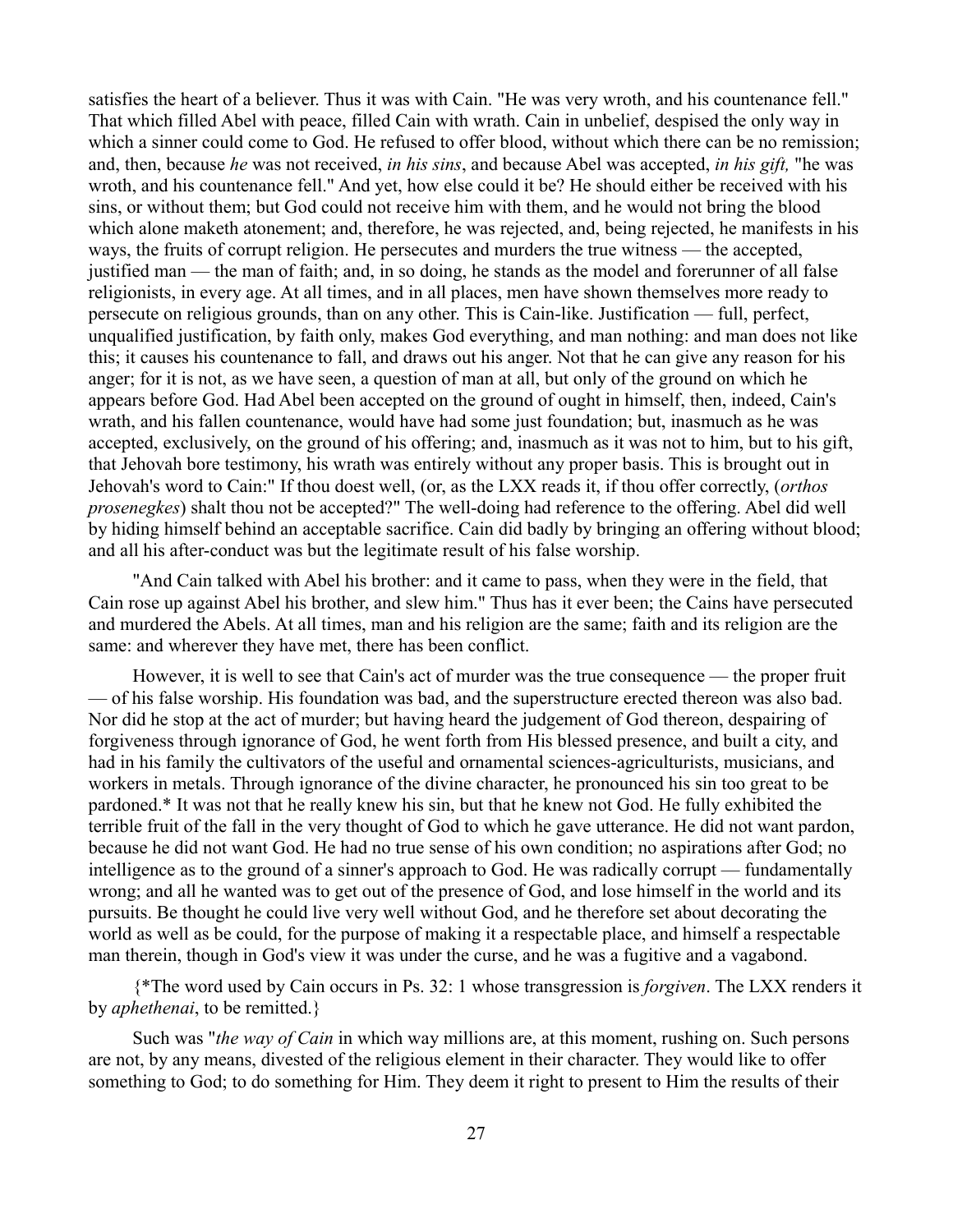own toil. They are ignorant of themselves, ignorant of God; but with all this there is the diligent effort to improve the world; to make life agreeable in various ways; to deck the scene with the fairest colours. God's remedy to *cleanse* is rejected, and man's effort to *improve* is put in its place. This is "the way of Cain." (Jude 11)

And, my reader, you have only to look around you to see how this "WAY is prevailing at the present moment. Though the world is stained with the blood of "a greater than" Abel, even with the blood of Christ; yet see what an agreeable place man seeks to make of it As in Cain's day, the grateful sounds of "the harp and organ," no doubt, completely drowned, to man's ear, the cry of Abel's blood; so now, man's ear is filled with other sounds than those which issue from Calvary; and his eye filled with other objects than a crucified Christ. The resources of his genius, too, are put forth to render this world a hot-house, in which are produced, in their rarest form, all the fruits for which nature so eagerly longs. And not merely are the real wants of man, as a creature, supplied, but the inventive genius of the human mind has been set to work for the purpose of devising things, which, the moment the eye sees, the heart desires, and not only desires, but imagines that life would be intolerable without them. Thus, for instance, some years ago, people were content to devote three or four days to the accomplishing of a journey of one hundred miles; but now they can accomplish it in three or four hours; and not only so, but they will complain sadly if they happen to be five or ten minutes late. In fact, man must be saved the trouble of living. He must travel without fatigue, and he must hear news without having to exercise patience for it. He will lay iron rails across the earth, and electric wires beneath the sea, as if to anticipate, in his own way, that bright and blissful age, when "there shall be no more sea."\*

{\*True, the Lord is using all those things for the furtherance of His own gracious ends; and the Lord's servant can freely use them also; but this does not hinder our seeing the spirit which originates and characterises them.}

In addition to all this, there is abundance of religion, so called; but, alas charity itself is compelled to harbour the apprehension, that very much of what passes for religion is but a screw in the vast machine, which has been constructed for man's convenience, and man's exaltation. Man would not be without religion. It would not be respectable; and, therefore, he is content to devote one-seventh of his time to religion; or, as he thinks and professes, to his eternal interests; and then be has six-sevenths to devote to his temporal interests; but whether he works for time or eternity, it is for *himself*, in reality. such is "the way of Cain." Let my reader ponder it well. Let him see where this way begins, whither it tends, and where it terminates.

How different the way of the man of faith! Abel felt and owned the curse; he saw the stain of sin, and, in the holy energy of faith, offered that which met it, and met it thoroughly — met it divinely. He sought and found a refuge in God Himself; and instead of building a city on the earth, he found but a grave in its bosom. The earth, which on its surface displayed the genius and energy of Cain and his family, was stained underneath with the blood of a righteous man. Let the man of the world remember this; let the man of God remember it; let the worldly-minded Christian remember it. The earth which we tread upon is stained by the blood of the Son of God. The very blood which justifies the Church condemns the world. The dark shadow of the cross of Jesus may be seen by the eye of faith, looming over all the glitter and glare of this evanescent world. "The fashion of this world passeth away." It will soon all be over, so far as the present scene is concerned. "The way of Cain" will be followed by "the error of Balaam," in its consummated form; and then will come "the gainsaying of Core;" and what then "The pit" will open its mouth to receive the wicked, and close it again, to shut them up in "blackness of darkness for ever." (Jude 13)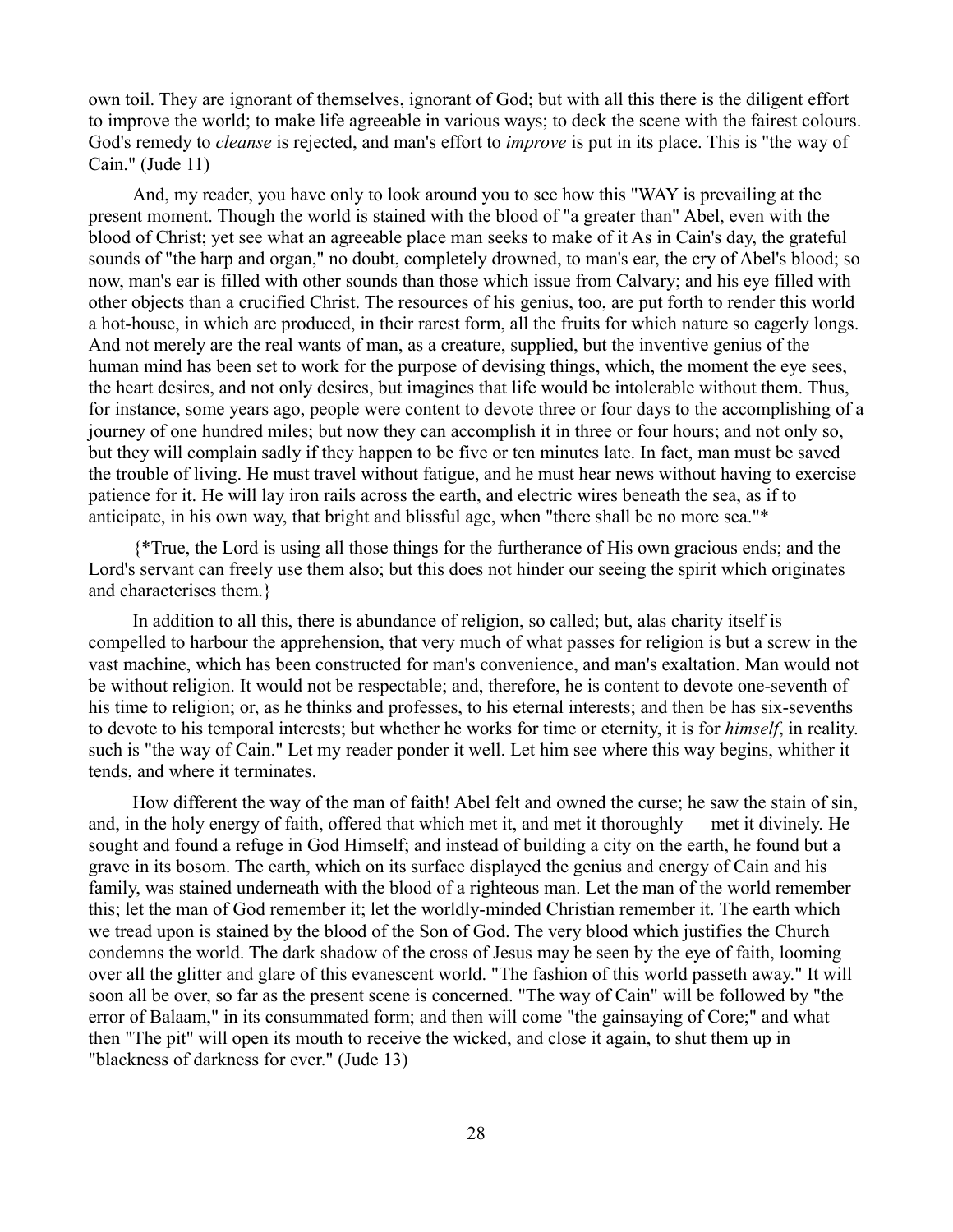In full confirmation of the foregoing lines, we may run the eye over the contents of Chapter 5 and find therein the illuminating record of man's weakness, and subjection to the rule of death. He might live for hundreds of years, and "beget sons and daughters;" but, at last, it must be recorded that "*he died*." "Death reigned from Adam to Moses." "It is appointed unto men once to die." Man cannot get over this. He cannot, by steam, or electricity, or anything else within the range of his genius, disarm death of its terrible sting. He cannot, by his energy, set aside the sentence of *death*, although he may produce the comforts and luxuries of *life*.

But whence came this strange and dreaded thing, death? Paul gives us the answer: "By one man sin entered into the world, and *death by sin."* (Rom. 5: 12) Here we have the origin of death. It came by sin. Sin snapped asunder the link which bound the creature to the living God; and, that being done, he was handed over to the dominion of death, which dominion he had no power whatever to shake off. And this, be it observed, is one of the many proofs of the fact of man's total inability to meet God. There can be no fellowship between God and man, save in the power of life; but man is under the power of death; hence, on natural grounds, there can be no fellowship. Life, can have no fellowship with death, no more than light with darkness, or holiness with sin. Man must meet God on an entirely new ground, and on a new principle, even faith; and this faith enables him to recognise his own position, as "sold under sin," and, therefore, subject to death; while, at the same time, it enables him to apprehend God's character, as the dispenser of a new life — life beyond the power of death — a life which can never be touched by the enemy, nor forfeited by us.

This it is which marks the security of the believer's life — a risen, glorified Christ — a Christ victorious over everything that could be against us. Adams life was founded upon his own obedience; when he disobeyed, life was forfeited. But Christ, having life in Himself, came down into this world and fully met all the circumstances of man's sin, in ever possible form; and, by submitting to death, destroyed him who had the power thereof, and, in resurrection, becomes the life and righteousness of all who believe in His most excellent name.

Now, it is impossible that Satan can touch this life, either in its source, its channel, its power, heaven its sphere, or its duration. God is its source; a risen Christ, its channel, The Holy Ghost, its power; heaven, its sphere; and eternity its duration. Hence, therefore, as might to one possessing this wondrous life, the whole scene is changed; and while, in one sense, it must be said, "in the midst of life we are in death," yet, in another sense it can be said, "in the midst of death we are in life". There is no death in the sphere into which a risen Christ introduces His people. How could there be? Has not he abolished it? It cannot be an abolished and an existing thing at the same time, and to the same people; but God's word tells us it is abolished. -Christ emptied the scene of death, and filled it with life and, therefore, it is not death, but glory that lies before the believer, death is behind him for ever. As to the future, it is all glory, cloudless glory. True, it may be his lot to "fall asleep" — to "sleep in Jesus" — but that is not death, but "life in earnest." The mere matter of departing to be with Christ cannot alter the specific hope of the believer, which is to meet Christ in the air, to be with Him, and like Him, for ever.

Of this we have a very beautiful exemplification in Enoch, who forms the only exception to the rule of Gen. 5. The rule is, "he died;" the exception is, "he should not see death." "By faith Enoch was translated that he should not see death; and was not found, because God had translated him; for before his translation be had this testimony, that he pleased God." (Heb. 11: 5.) Enoch was "the seventh from Adam;" and it is deeply interesting to find, that death was not suffered to triumph over "the seventh;" but that, in his case, God interfered, and made him a trophy of His own glorious victory over all the power of death. The heart rejoices, after reading, six times, the sad record, "he died," to find, that the seventh did not die; and when we ask, how was this? the answer is, "by faith." Enoch lived in the faith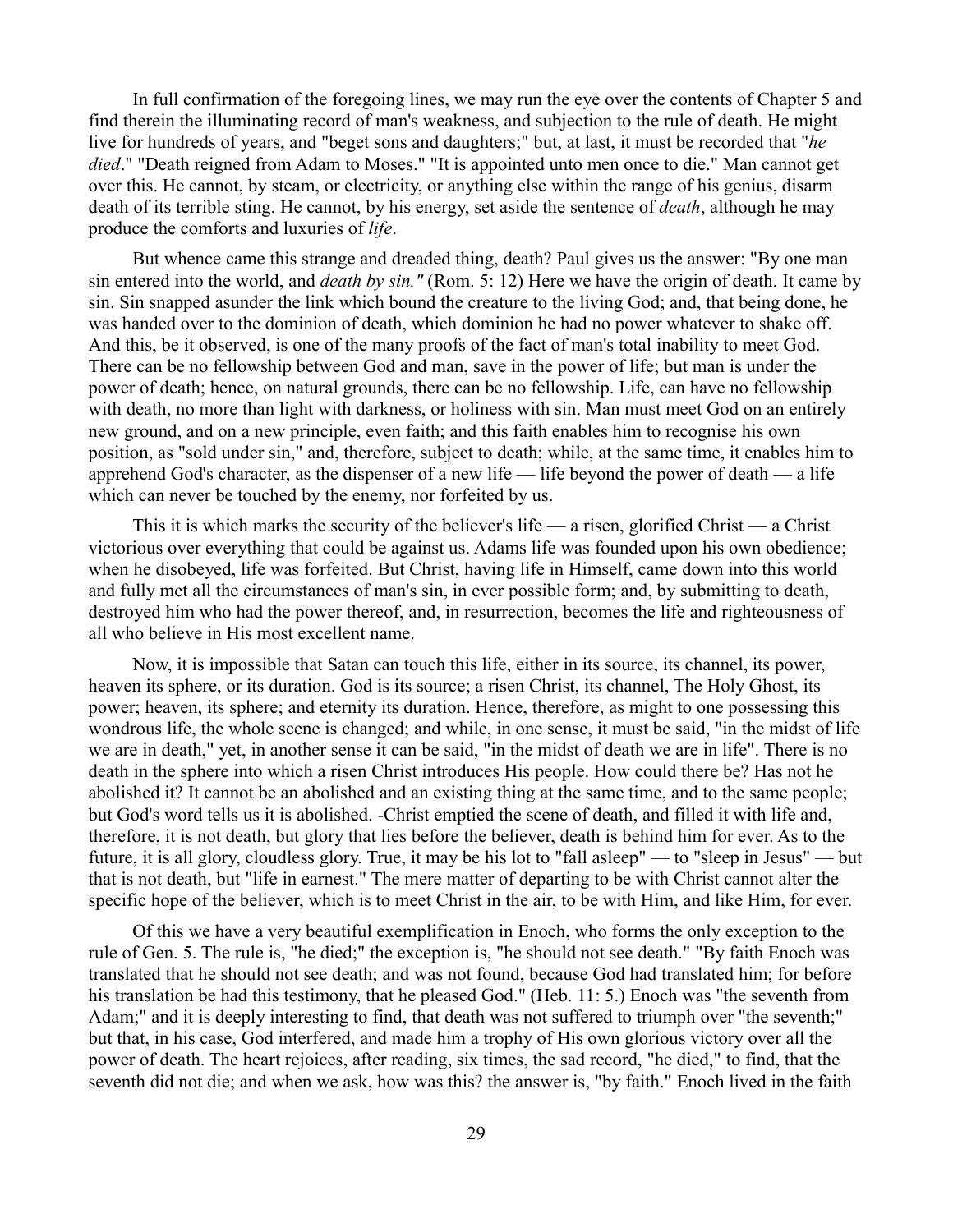of his translation, and walked with God three hundred years. This separated him, practically, from all around. To walk with God must, necessarily, put one outside the sphere of this world's thoughts. Enoch realised this; for, in his day, the spirit of the world was manifested; and then, too, as now, it was opposed to all that was of God. The man of faith felt he had nought to do with the world, save to be a patient witness, therein, of the grace of God, and of coming judgement. The sons of Cain might spend their energies in the vain attempt to improve a cursed world, but Enoch found a better world and lived in the power of it.\* His faith was not given him to improve the world, but to walk with God.

{\*It is very evident, that Enoch knew nothing whatever about of "making the best of both worlds." To him there was but one world. Thus it should be with us}

And, oh! how much is involved in these three words, "walked with God!" What separation and self-denial! what holiness and moral purity! what grace and gentleness what humility and tenderness! and yet, what zeal energy? What patience and long-suffering! and yet what faithfulness and uncompromising decision! To walk with God comprehends everything within the range of the divine life, whether active or passive. It involves the knowledge of God's character as He has revealed it. It involves, too, the intelligence of the relationship in which we stand to Him. It is not a mere living by rules and regulations! nor laying down plans of action; nor in resolutions to go hither and thither to do this or that. To walk with God is far more than any or all of these things. Moreover, it will sometimes carry us right athwart the thoughts of men, even of our brethren, if they are not themselves walking with God. It may, sometimes, bring against us the charge of doing too much; at other times, of doing too little; but the faith that enables one to "walk with God," enables him also to attach the proper value thoughts of man.

Thus we have, in Abel and Enoch, most valuable instruction as to the sacrifice on which faith rests; and, as to the prospect which hope now anticipates; while, at the same time," the walk with God" takes in all the details of actual life which lie between those two points. Lord will give grace and glory;" and between the grace that has been, and the glory that is to be, revealed, there is the happy assurance, that "no good thing will he withhold from them that walk uprightly." (Psalm 84: 11)

It, has been remarked, that "the cross and the coming of the Lord form the termini of the Church's existence on earth," and these termini are prefigured in the sacrifice of Abel, and the translation of Enoch. The Church knows her entire justification through the death and resurrection of Christ, and she waits for the day, when He shall come and receive her to Himself. She, "through the Spirit, waits for the hope of righteousness by faith." (Gal. 5: 5) She does not wait for righteousness, inasmuch as she, by grace, has that already; but she waits for the hope which properly belongs to the condition into which she has been introduced.

My reader should seek to be clear as to this. Some expositors of prophetic truth, from not seeing the Church's specific place, portion, and hope, have made sad mistakes. They have, in effect, cast so many dark clouds and thick mists around "the bright and morning star," which is the proper hope of the Church, that many saints, at the present moment, seem unable to rise above the hope of the God-fearing remnant of Israel, which is to see "the Sun of Righteousness arise with healing in his wings." (Mal. 4) Nor is this all. Very many have been deprived of the moral power of the hope of Christ's appearing, by being taught to look for various events and circumstances previous to the moment of His manifestation to the Church. The restoration of the Jews, the development of Nebuchadnezzar's image, the revelation of the man of sin — all these things, it is maintained. must take place ere Christ comes. That this is not true, might be proved from numerous passages of New Testament scripture, were this the fitting place to adduce them.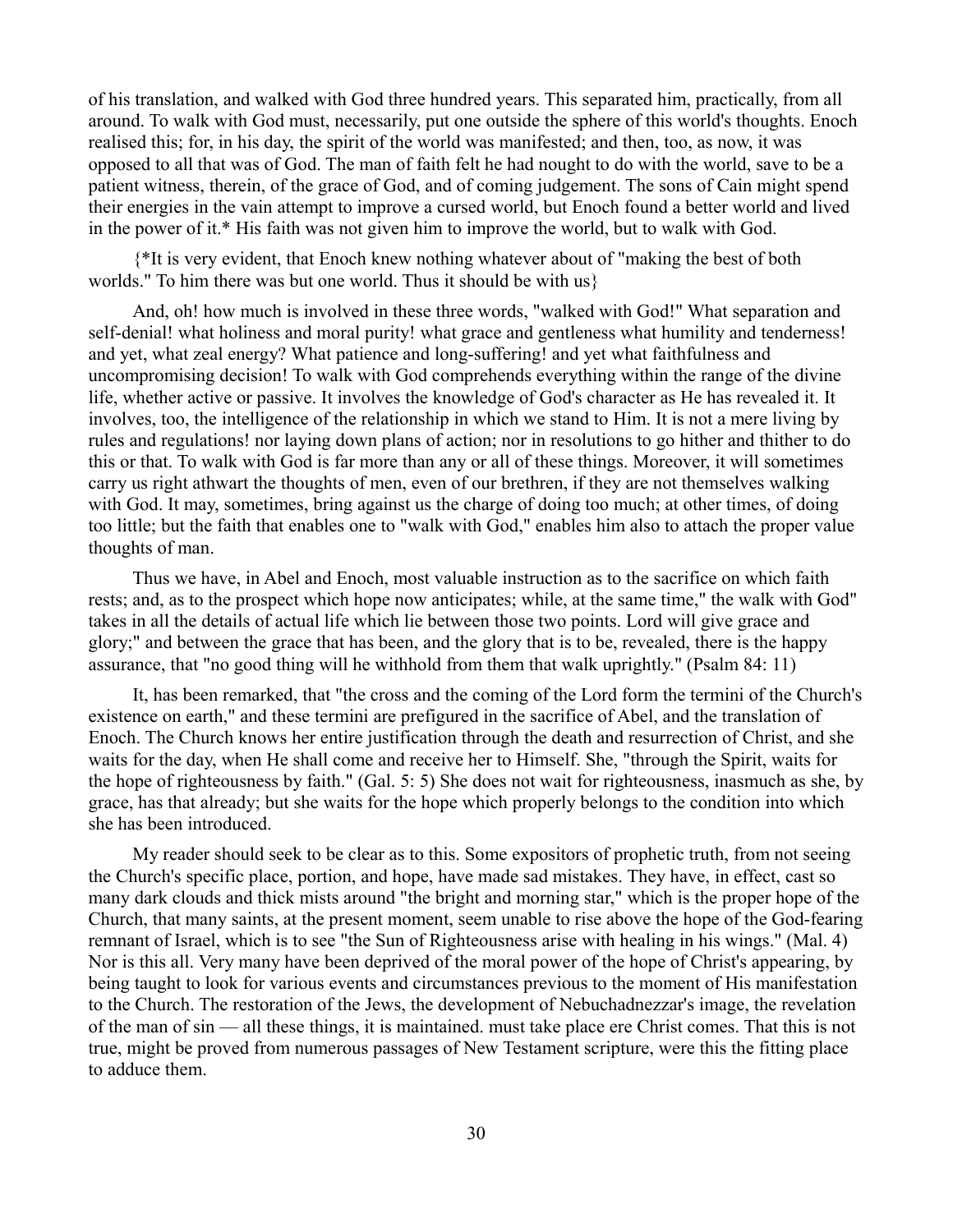The Church, like Enoch, will be taken away from the evil around, and the evil to come. Enoch was not left to see the world's evil rise to a head, and the judgement of God poured forth upon it. He saw not the fountains of the great deep broken up," nor "the windows of heaven opened." He was taken away before any of these things occurred; and he stands before eye of faith as a beautiful figure of those," who shall not all sleep, but shall all be changed, in a moment in the twinkling of an eye." (1 Cor. 15: 51, 52) Translation, not death, was the hope of Enoch; and, as to the Church's hope, it is thus briefly expressed by the apostle, "To wait for the Son from heaven." Thess. 1: 10) This, the simplest and most unlettered Christian can understand and enjoy. Its power, too be can, in some measure, experience and manifest. He may not be able to study prophecy very deeply, but he can, blessed be God, taste the blessedness, the reality, the comfort, the power, the elevating and separating virtue of that celestial hope, which properly belongs to him as a member of that heavenly body, the Church; which hope is not merely to see "the Sun of Righteousness" how blessed soever that may be in its place, but to see "the bright and morning star." (Rev. 2: 28.) And as in the natural world, the morning star is seen, by those who watch for it, before the sun rises, so Christ, as the morning star, will be seen by the Church, before the remnant of Israel can behold the beams of the Sun.

## **Genesis 6 — Genesis 9**

We have, now, arrived at a deeply-important and strongly-marked division of our book. Enoch has passed off the scene. His walk, as a stranger on earth, has terminated in his translation to heaven. He was taken away before human evil had risen to a head, and, therefore, before the divine judgement had been poured out. How little influence his course and translation had upon the world, is manifest from the first two verses of chapter 6. "And it came to pass, when men began to multiply on the face of the earth, and daughters were born unto them, that the sons of God saw the daughters of men that they were fair; and they took them wives of all which they chose."

The mingling of that which is of God with that which is of man, is a special form of evil, and a very effectual engine, in Satan's hand, for marring the testimony of Christ on the earth. This mingling may frequently wear the appearance of something very desirable; it may often look like a wider promulgation of that which is of God — a fuller and a more vigorous outgoing of a divine influence a something to be rejoiced in rather than to be deplored: but our judgement as to this will depend entirely upon the point of view from which it is contemplated. If we look at it in the light of God's presence, we cannot possibly imagine, that an advantage is gained when the people of God mingle themselves with the children of this world; or when the truth of God is corrupted by human admixture. Such is not the divine method of promulgating truth, advancing the interests of those, who ought to occupy the place of witnesses for Him on the earth. Separation from all evil is God's principle; and this principle can never be infringed without serious damage to the truth.

In the narrative now before us, we see that the union of the sons of God with the daughters of men led to the most disastrous consequences. True, the fruit of that union seemed exceedingly fair, in man's judgement, as we read, "the same became mighty men which were of old, men of renown;" yet, God's judgement was quite different. He seeth not as man seeth. His thoughts are not as ours. "God saw that the wickedness of man was great in the earth, and that every imagination of the thoughts of his heart was only evil continually." Such was man's condition before God — "evil *only*" — "evil continually." So much for the mingling of the holy with the profane. Thus it must ever be. If the holy seed will not maintain its purity, all must be forfeited as regards testimony on the earth. Satan's first effort was to frustrate God's purpose by putting the holy seed to death, and when that failed; he sought to gain his end by corrupting it.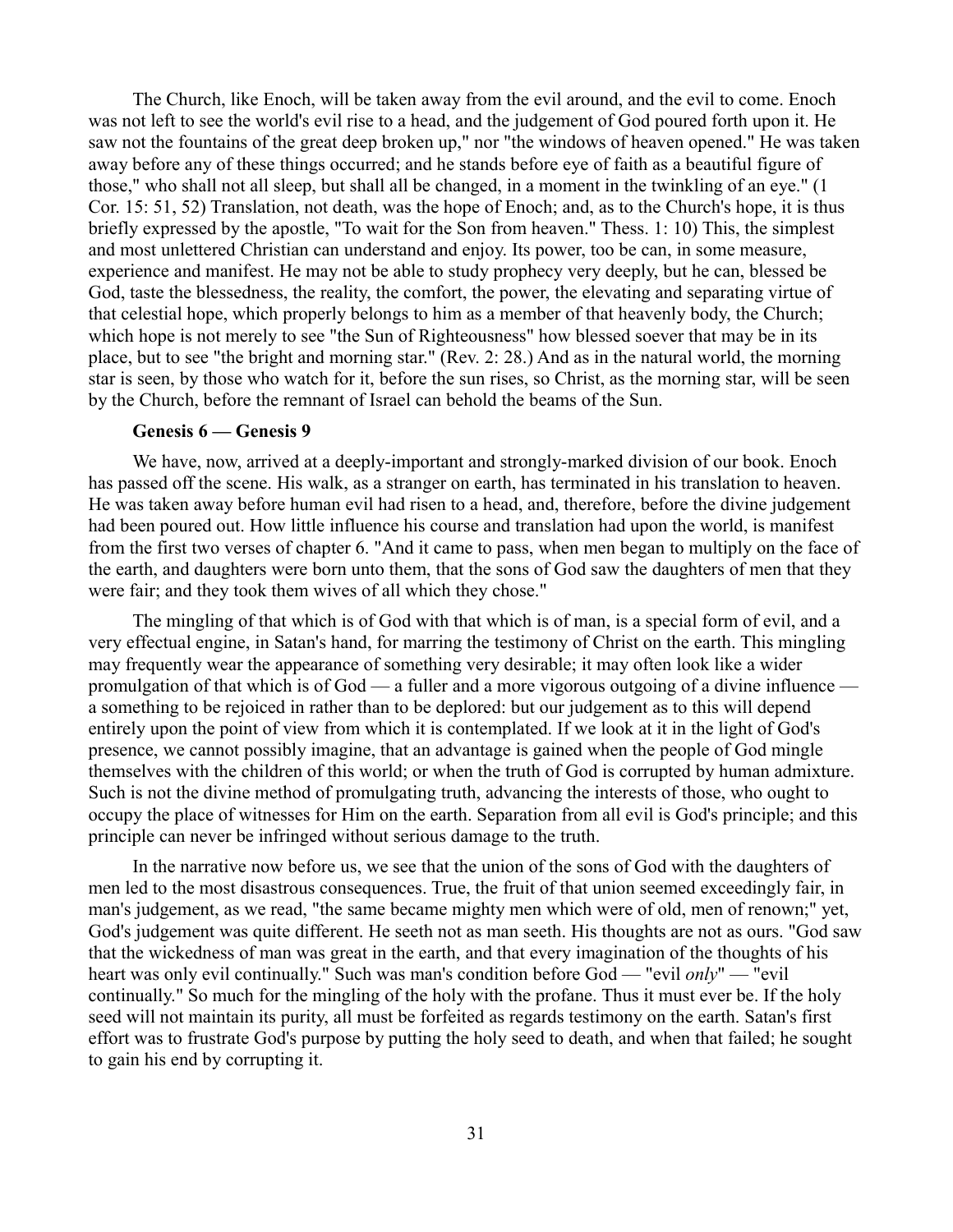Now it is of the deepest moment, that my reader should clearly understand the aim, the character, and the result of this union between "the sons of God" and the daughters of men. There is great danger, at the present day of compromising truth for the sake of union. This should be carefully guarded against. There can be no union attained at the expense of truth. The true Christian's motto should ever be — "maintain truth at all cost; if union can be promoted in this way, so much the better, but maintain the truth." The principle of expediency, on the contrary may be thus enunciated, — "promote union at all cost; if truth can be maintained as well, so much the better, but promote union." This latter principle can only be carried out at the expense of all that is divine in the way of testimony.\* There can, evidently, be no true testimony where truth is forfeited; and hence, in the case of the antediluvian world, we see that the unhallowed union between the holy and the profane-between that which was divine and that which was human, only had the effect of bringing the evil to a head, and then God's judgement was poured out.

{\*We should ever bear in mind, that "the wisdom which is from above is first pure, then peaceable." (James 3: 17) The wisdom which is from beneath would put "peaceable" first, and, therefore, it can never be pure.}

"The Lord said, I will destroy man." Nothing less would do. There must be the entire destruction of that which had corrupted God's way on the earth. "The mighty men, and men of renown," must all be swept away, without distinction. "all flesh" must be set aside, as utterly unfit for God. "The end of all flesh is come before me." It was not merely the end of some flesh; no, it was all corrupt, in the sight of Jehovah — all irrecoverably bad. It had been tried, and found wanting; and the Lord announces His remedy to Noah in these words, "Make thee an ark of gopher wood."

Thus was Noah put in possession of God's thoughts about the scene around him. The effect of the word of God was to lay bare the roots of all that which man's eye might rest upon with complacency and pride. The human heart might swell with pride, and the bosom heave with emotion, as the eye ran down along the brilliant ranks of men of art, men of skill, "men of might "men of renown." The sound of the harp and the organ might send a thrill through the whole soul, while at the same time, the ground was cultivated, and man's necessities were provided for in such a way as to contradict every thought in reference to approaching judgement. But oh I those solemn words, "*I will destroy";* What a heavy gloom they would necessarily cast over the glittering scene! Could not man's genius invent some way of escape? Could not "the mighty man deliver himself by his much strength?" Alas! no: there was ONE way of escape, but it was revealed to faith, not to sight, not to reason, not to imagination.

By faith Noah, being *warned of God,* of things *not seen as yet*, moved with fear (*eulabetheis*) prepared an ark to the saving of his house; by the which he condemned the world, and became heir of the righteousness which is of faith; (Heb 11: 7) The word of God brings His light to shine upon all that by which man's heart is deceived. It removes completely the gilding with which the serpent covers a vain, deceitful, passing world over which hangs the sword of divine judgement. But it is only faith that will be "warned of God," when the things of which He speaks are "not seen as yet; Nature is governed by what it sees — it is governed by it's senses, Faith is governed by the pure word of God; (inestimable treasure in this dark world!") This gives stability, let outward appearances be what they may. When God spoke to Noah of judgement impending, there was no sign of it. It was "not seen as yet;" but the word of God made it a present reality to the heart that was enabled to mix that word with faith. Faith does not wait to see a thing, ere it believes, for "faith cometh by hearing, and hearing by the word of God."

All that the man of faith needs, is to know that God has spoken; this imparts perfect certainty to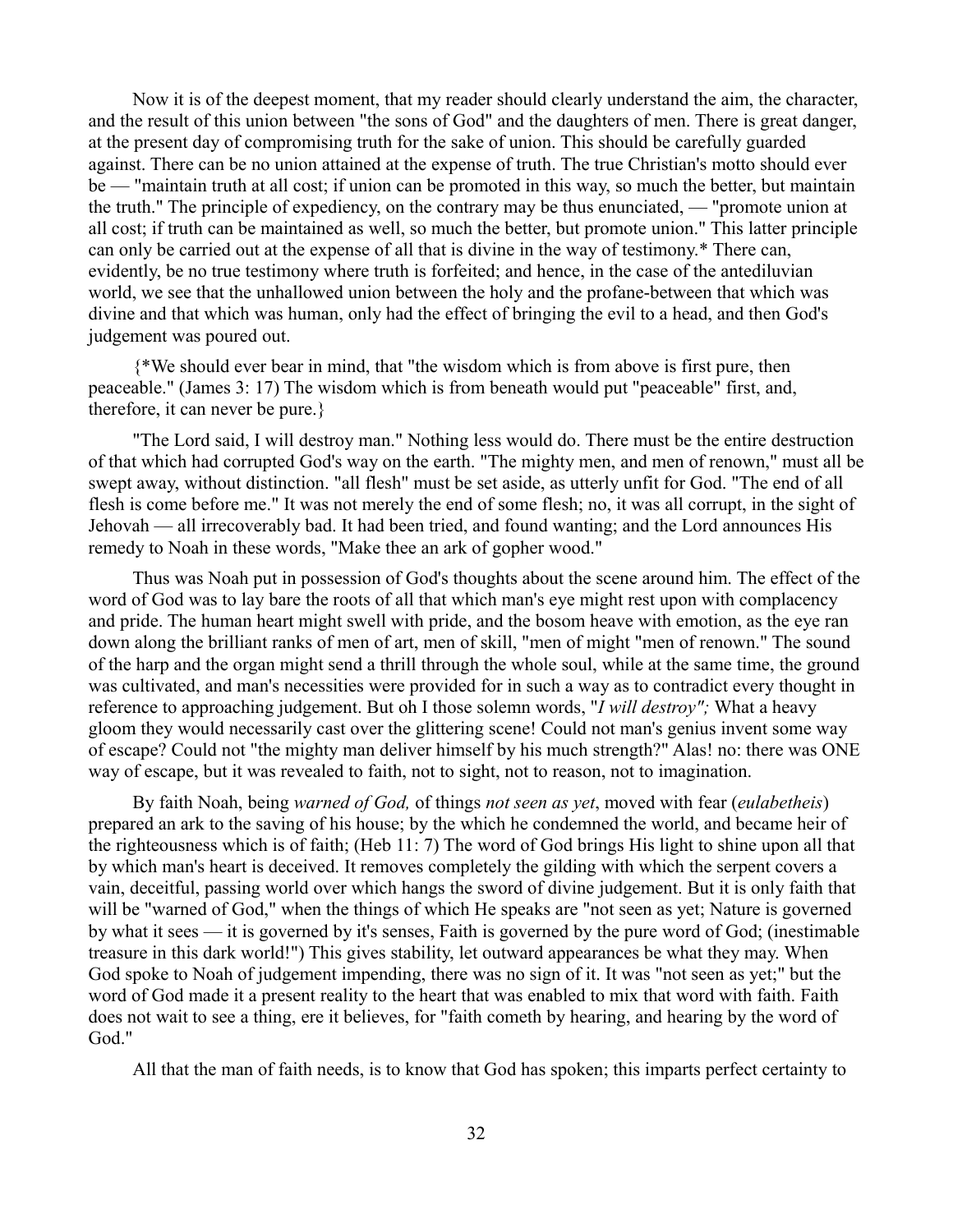his soul. "Thus saith the Lord," settles everything. A single line of Sacred Scripture is an abundant answer to all the reasonings and all the imaginations of the human mind; and when one has the word of God as the basis of his convictions, he may calmly stand against the full tide of human opinion and prejudice. It was the word of God which sustained the heart of Noah during his long course of service; and the same word has sustained the millions of God's saints, from that day to this, in the face of the world's contradiction. Hence, we cannot set too high a value upon the word of God. Without it, all is dark uncertainty; with it, all is light and peace. Where it shines, it marks out for the man of God a sure and blessed path; where it shines not, one is left to wander amid the bewildering mazes of human tradition. How could Noah have "preached righteousness," for 120 years, if he had not had the word of God as the ground of his preaching? How could he have withstood the scoffs and sneers of an infidel world? How could he have persevered in testifying of "judgement to come," when not a cloud appeared on the world's horizon? Impossible. The word of God was the ground on which he stood, and "the Spirit of Christ" enabled him to occupy, with holy decision, that elevated and immovable ground.

And now, my beloved Christian reader, what else have we wherewith to stand, in service for Christ, in an evil day, like the present? Surely, nothing; nor do we want ought else. The word of God, and the Holy Ghost by whom, alone, that word can be understood, applied or used, are all we want to equip us perfectly-to furnish us thoroughly, "to all good works," under whatever head those works may range themselves. (2 Tim 3: 16, 17) What rest for the heart? What relief from all Satan's imagery, and man's imaginations! God's pure, incorruptible, eternal word May our hearts adore Him for the inestimable treasure "Every imagination of the thoughts of man's heart was only evil continually;" but God's word as the simple resting-place of Noah's heart.

"God said unto Noah, The end of all flesh is come before me......Make thee an ark of gopher wood. Here was man's ruin, and God's remedy. Man had been allowed to pursue his career to the utmost limit, to bring his principles and ways to maturity. The leaven had worked and filled the mass. The evil had reached its climax. "All flesh" had become so bad that it could not be worse; wherefore nothing remained but for God to destroy it totally; and, at the same time, to save all those who should be found, according to His eternal counsels, linked with "the eighth person" — the only righteous man then existing. This brings out the doctrine of the cross, in a very vivid manner. There we find, at once, God's judgement of nature with all its evil; and, at the same time, the revelation of His saving grace, in all its fullness, and in all its perfect adaptation to those who have really reached the lowest point of their moral condition, as judged by Himself. (The day-spring from on high hath visited us." (Luke 1: 78) Where? Just *where we are,* as sinners. God has come down to the very deepest depths of our ruin. There is not a point in all the sinner's state to which the light of that blessed day-spring has not penetrated; but, if it has thus penetrated, it must, by virtue of what it is, reveal our true character. The light must judge everything contrary to itself; but, while it does so, it also "gives the knowledge of salvation through the remission of sins." The cross, while it reveals God's judgement upon" all flesh," reveals His salvation for the lost and guilty sinner. Sin is perfectly judged — the sinner perfectly saved — God perfectly revealed, and perfectly glorified, in the cross.

If my reader will turn, for a moment, to the First Epistle of Peter, he will find much light thrown upon this entire subject. At the third chapter, verse 18, we read, "for Christ also hath once suffered for sins, the just for the unjust, that he might bring us to God, being put to death in the flesh, but quickened by the Spirit: by which (Spirit) he went and preached (through Noah) to the spirits (now) in prison; which once were disobedient, when the long-suffering of God waited in the days of Noah, while the ark was being prepared, wherein few, that is eight souls, were saved through water (*di udatos*); to which the anti type (*antitupon*) baptism doth also now save us, not the putting away of the filth of the flesh, (as by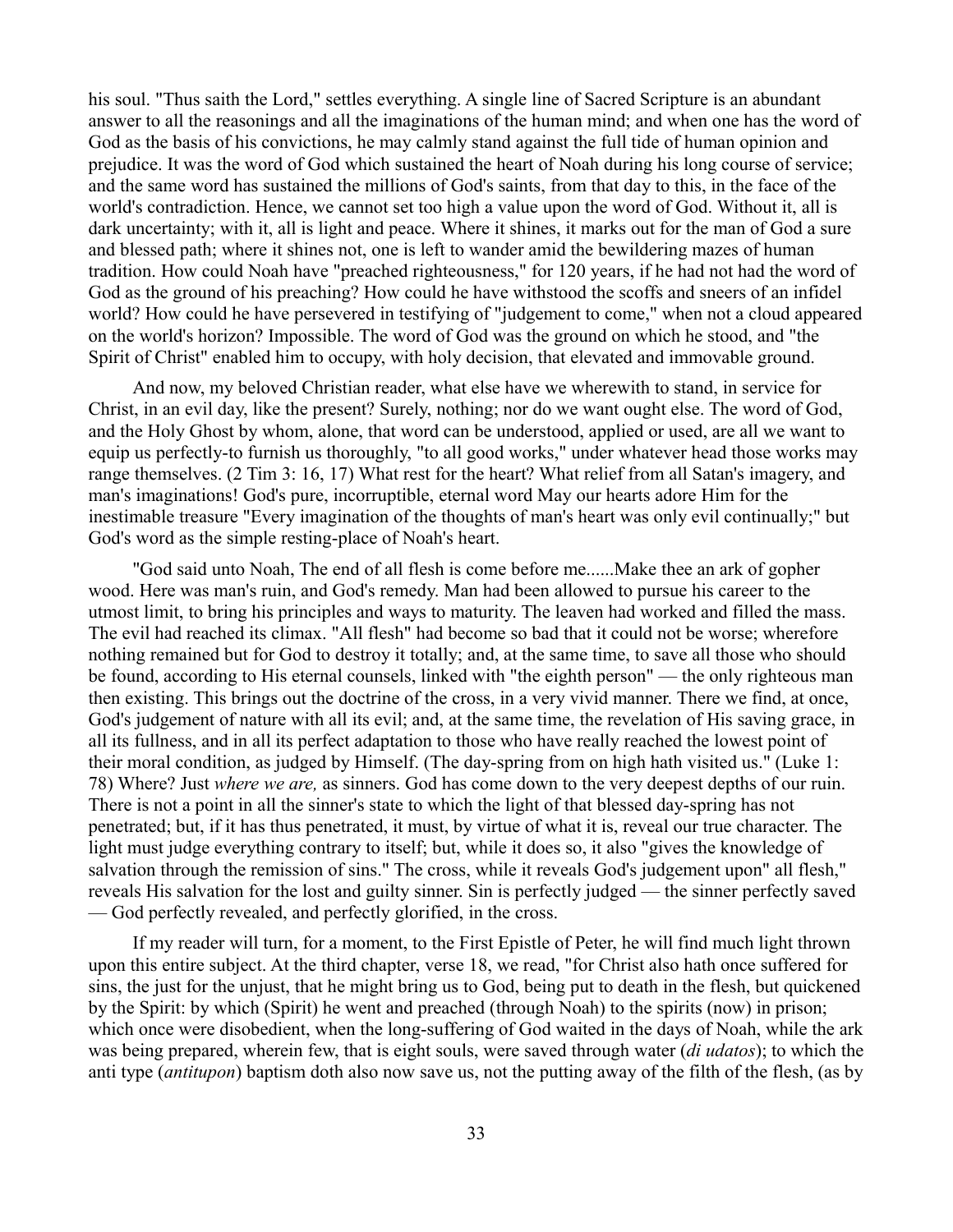water,)\* but the answer of a good conscience toward God, by the resurrection of Jesus Christ, who, having gone into heaven, is at the right hand of God, angels, and authorities, and powers, being made subject to him."

{\*It is impossible to over-estimate the wisdom of the Holy Ghost, as seen in the way in which He treats the ordinance of baptism, in the above remarkable passage. We know the evil use which bas been made of baptism, — we know the false place it has gotten in the thoughts of many, — we know how that the efficacy, which belongs only to the blood of Christ, has been attributed to the water of baptism, — we know how the regenerating grace of the Holy Ghost has been transferred to water baptism; and, with the with the knowledge of all this, we cannot but be struck with the way in which the Spirit of God guards the subject, by stating, that it is not the mere washing away of the filth of the flesh, as by water, But the answer of a good conscience toward God," which "answer" we get, not by baptism, how important soever it may be, as an ordinance of the kingdom, but "by the resurrection of Jesus Christ Who was delivered for our offences, and raised again for our justification."

Baptism, I need hardly say, as an ordinance of divine institution, and in its divinely-appointed place, is most important and deeply significant; but when we find men, in one way or another, putting the figure in place of the substance, we are bound to expose the work of Satan by the light of the word of God.}

This is a most important passage. It sets the doctrine of the ark and its connection with the death of Christ very distinctly before us. As in the deluge, so in the death Christ, all the billows and waves of divine judgement passed over that which, in itself, was without sin. The creation was buried beneath the flood of Jehovah's righteous wrath; and the Spirit of Christ exclaims, "All thy billows and thy waves have gone over me." (Ps. 42: 7) Here is a profound truth for the heart and conscience of a believer. "*All* God's billows and waves" passed over the spotless Person of the Lord Jesus, when He hung upon the cross; and, as a most blessed consequence, not one of them remains to pass over the person of the believer. At Calvary we see, in good truth, "the fountains of the great deep broken up, and the windows of heaven opened." "Deep calleth unto deep at the noise of thy waterspouts." Christ drank the cup, and endured the wrath perfectly. He put Himself, judicially, under the full weight of all His people's liabilities, and gloriously discharged them. The belief of this gives settled peace to the soul. If the Lord Jesus has met all that could be against us, if He has removed out of the way every hindrance, if He has put away sin, if He has exhausted the cup of wrath and judgement on our behalf, if He has cleared the prospect of every cloud, should we not enjoy settled peace? Unquestionably. Peace is our unalienable portion. To us belong the deep and untold blessedness, and holy security, which redeeming love can bestow on the righteous ground of Christ's absolutely accomplished work.

Had Noah any anxiety about the billows of divine judgement? None whatever. How could he? He knew that "*all*" had been poured forth, while he himself was raised, by those very outpoured billows, into a region of cloudless peace. He floated in peace on that very water by which "all flesh" was judged. He was put. beyond the reach of judgement; and put there, too, by God Himself. He might have said, in the triumphant language of Romans 8, "If God be for us, who can be against us?" He had been invited in by Jehovah Himself, as we read in Genesis 7: 1, "Come thou and all thy house into the ark;" and when he had taken his place there, we read, "*the Lord shut him in"* Here assuredly, was full and perfect security for all within. Jehovah kept the door, and no one could go in or out without him. There was both a window and a door to the ark. The Lord secured, with His own omnipotent hand, the door, and left Noah the window from which he might look upward to the place from whence all the judgement had emanated, and see that no judgement remained for him. The saved family could only look *upward*, because the window was "above" (Gen. 6: 16) They could not see the waters of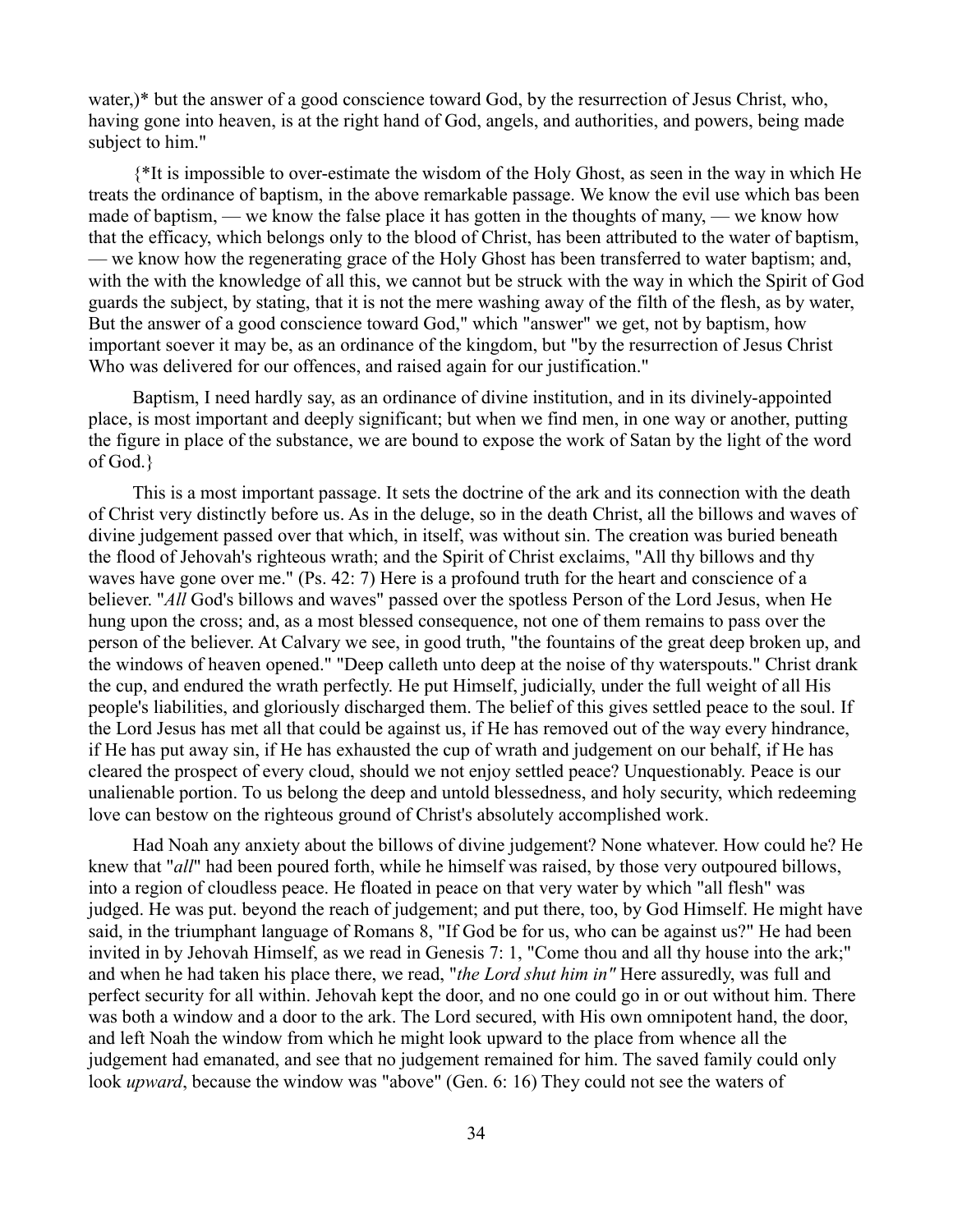judgement, nor the death and desolation which those waters had caused. God's salvation — the "gopher wood," stood between them and all these things. They had only to gaze upward into a cloudless heaven, the eternal dwelling-place of the One who had condemned the world, and saved them.

Nothing can more fully express the believer's perfect security in Christ than those words, "the Lord shut him in." Who could open what God had shut? None. The family of Noah were as safe as God could make them. There was no power, angelic, human, or diabolical, which could possibly burst open the door of the ark, and let the waters in. That door was shut by the selfsame hand that had opened the windows of heaven, and broken up the fountains of the great deep. Thus Christ is spoken of as the One" that hath the key of David, he that openeth and no man shutteth, and shutteth and no man openeth." (Rev. 3: 7) He also holds in His hand" the keys of hell and of death." (Rev. 1: 18) None can enter the portals of the grave, nor go forth there from, without him. He has "all power in heaven and on earth." He is head over all things to the Church," and in Him the believer is perfectly secure. (Matt. 28: 18; Eph. 1: 22) Who could touch Noah? What wave could penetrate that ark which was "pitched within and without with pitch?" Just so now, who can touch those who have, by faith, retreated into the shadow of the cross? Every enemy has been met and silenced — yes, silenced for ever. The death of Christ has triumphantly answered every demur; while, at the same time, His resurrection is the satisfactory declaration of God's infinite complacency in that work which is, at once, the basis of His righteousness in receiving us, and of our confidence in drawing nigh unto Him.

Hence, therefore, the door of our ark being secured, by the hand of God Himself, nothing remains for us but to enjoy the window; or, in other words, to walk in happy and holy communion with Him, who has saved us from coming wrath, and made us heirs and expectants of coming glory. Peter speaks of those, who "are blind, and cannot see afar off and have forgotten that they were purged from their old sins." (2 Peter 1: 9.) This is a lamentable condition for any to be in, and it is the sure result of not cultivating diligent, prayerful communion with Him, who has eternally shut us in in Christ.

Let us, now, ere we proceed further with Noah's history, glance, for a little, at the condition of those, to whom he had so long preached righteousness. We have been looking at the *saved*, let us now look at the *lost*; we have been thinking of those *within* the ark, let us now think of those *without*. No doubt, many an anxious look would be cast after the vessel of mercy, as it rose with the water; but, alas! "the door was shut" the day of grace was over — the time of testimony closed, and that for ever, so far as they were concerned. The same hand which had shut Noah in, had shut them out, and it was as impossible for those without to get in, as it was for those within to get out. The former were irrecoverably lost; the latter, effectually saved. The long-suffering of God, and the testimony of His servant had both been slighted. Present things had engrossed them. "They did eat, they drank, they married wives, and were given in marriage, until the day that Nosh entered into the ark, and the flood came and destroyed them all." (Luke 17: 26, 27) There was nothing wrong in any of these things, abstractedly looked at. The wrong was not in the things done, but in the doers of them. Every one of them might be done in the fear of the Lord, and to the glory of His Holy name, were they only done in faith. But, alas! they were not so done. The word of God was rejected. He told of judgement; but they did not believe. He spoke of sin and ruin; but they were not convinced. He spoke of a remedy; but they would not give heed. They went on with their own plans and speculations, and had no room for God. They acted as if the earth belonged to them, by a lease, for ever. They forgot that there was a clause of surrender. They thought not of that solemn "*until*." God was shut out. "Every imagination of the thoughts of their heart was only evil continually;" and hence, they could do nothing right. They thought, spake, and acted for themselves. They did their own pleasure, and forgot God.

And, my reader, remember the words of the Lord Jesus Christ, how He said, "as it was in the days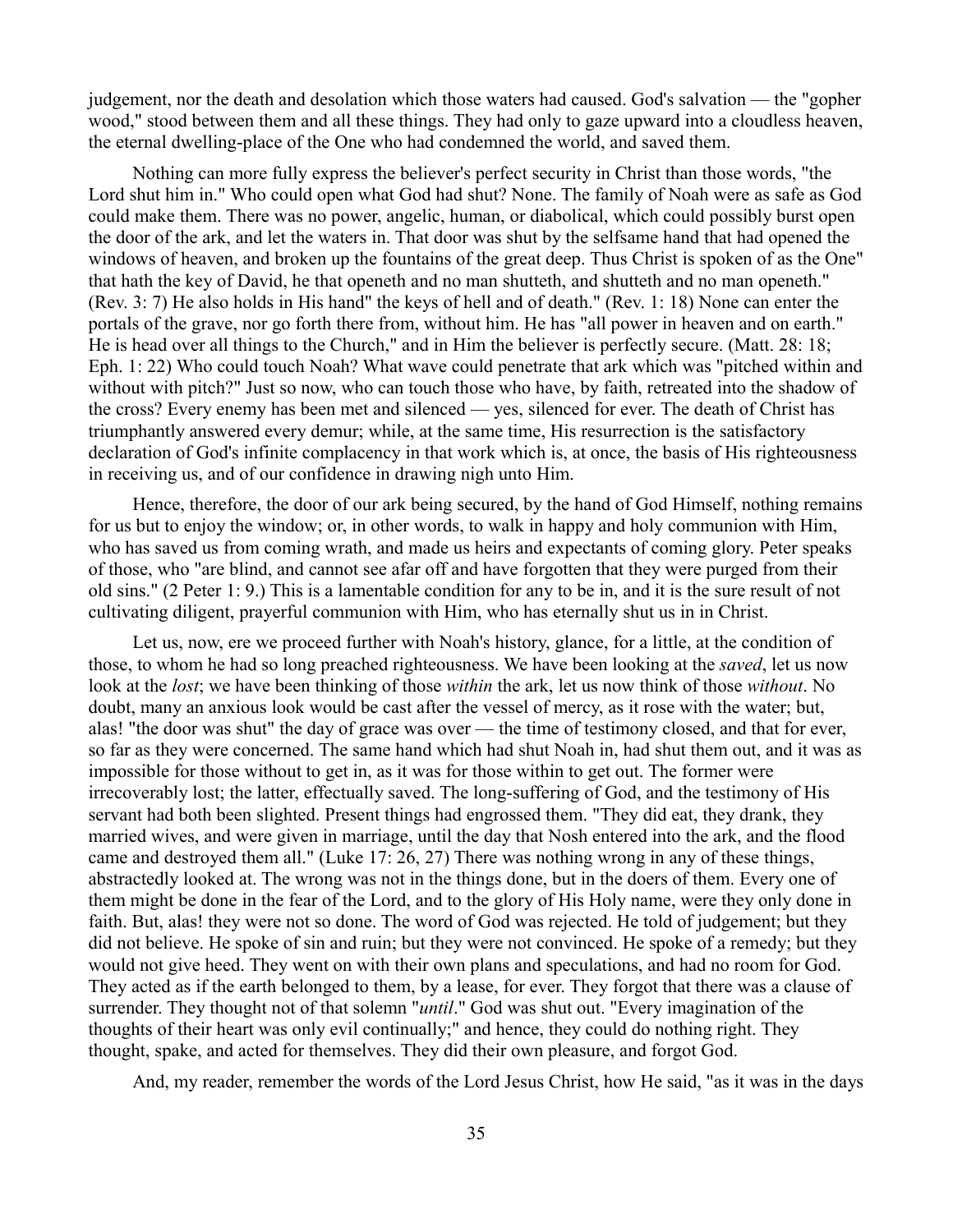of Noah, so shall it be in the days of the Son of man." Some would have us to believe, that ere the Son of man appears in the clouds of heaven, this earth shall be covered, from pole to pole, with a fair mantle of righteousness. They would teach us to look for a reign of righteousness and peace, as the result of agencies now in operation; but the brief passage just quoted cuts up by the roots, in a moment, all such vain and delusive expectations. How was it in the days of Noah? Did righteousness cover the earth, as the waters cover the sea? Was God's truth dominant? Was the earth filled with the knowledge of the Lord? Scripture replies, "the earth was filled with violence." "ALL flesh had corrupted his way on the earth." "The earth also was corrupt before God." Well, then, "*so shall it be* in the days of the Son of man." This is plain enough." "Righteousness" and "violence" are not very like each other. Neither is there any similarity between universal wickedness and universal peace. It only needs a heart subject to the Word, and freed from the influence of preconceived opinions, in order to understand the true character of the days immediately preceding "the coming of the Son of man." Let not my reader be led astray. Let him reverently bow to Scripture. Let him look at the condition of the world, "in the days before the flood;" and let him bear in mind, that "*as*" it was then, "*so*" shall it be at the close of this present period. This is most simple — most conclusive. There was nothing like a state of universal righteousness and peace then, neither shall there be anything like it by and by.

No doubt, man displayed abundant energy in making the world a comfortable and an agreeable place for himself; but that was a very different thing from making it a suitable place for God. So, also, at this present time; man is as busy as he can be, in clearing the stones off the pathway of human life, and making it as smooth as possible; but this is not "making straight in the desert a highway for our God;" nor is it making "the rough places smooth," that all flesh may see the salvation of Jehovah. Civilisation prevails; but civilisation is not righteousness. The sweeping and garnishing are going forward; but it is not in order to fit the house for Christ, but for Antichrist. The wisdom of man is put forth in order to cover, with the folds of his own drapery, the blots and blemishes of humanity; but, though covered, they are not removed! They are and will, ere long, break out in more hideous deformity than ever. The painting of vermilion will soon be obliterated, and the carved cedar wood destroyed. The dams, by which man sedulously seeks to stem the torrent of human wretchedness, must soon give way before the overwhelming force thereof. All the efforts to confine the physical, the mental, and the moral degradation of Adams posterity within those enclosures, which human benevolence, if you please, has devised, must, in the sequel, prove abortive. The testimony has gone forth. "The end of all flesh has come before me." It has not come before man; but it has come before God; and, albeit, the voice of the scoffers may be heard, saying, "Where is the promise of his coming? For, since the fathers fell asleep, all things continue as they were from the beginning of creation;" yet the moment is rapidly hastening on, when those scoffers will get their answer. "The day of the Lord will come as a thief in the night, in the which the heavens shall pass away with a great noise, and the elements shall melt with fervent heat, the earth also, and the works that are therein, shall be burnt up." (2 Peter 3: 4-10) This, my reader, is the answer to the intellectual scoffs of the children of this world, but not to the spiritual affections and expectations of the children of God. These latter, thank God, have a totally different prospect, even to meet the Bridegroom in the air, before evil shall have reached its culminating point, and, therefore, before the divine judgement shall be poured forth thereon. The Church of God looks not for the burning up of the world, but for the arising of "the bright and morning Star."

Now, in whatever way we look at the future, from whatever point of view we contemplate it, whether the object, which presents itself to the soul's vision be the Church in glory, or the world in flames, the coming of the Bridegroom, or the breaking in of the thief, the morning Star, or the scorching sun, the translation, or the deluge, we must feel the unspeakable importance of attending to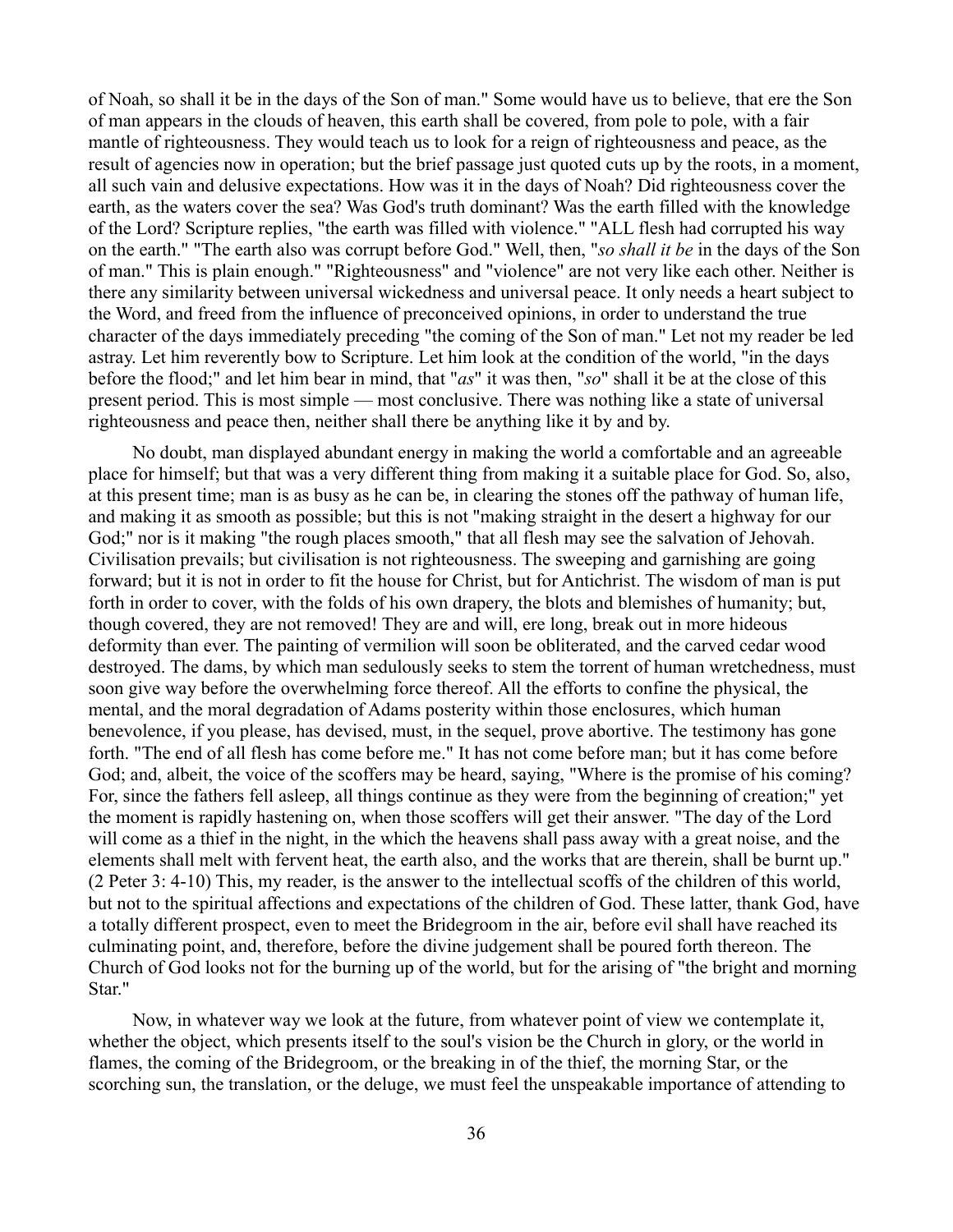God's present testimony in grace, to lost sinners. "*Now* is the accepted time; behold, *now* is the day of salvation." (2 Cor. 6: 2) "God was in Christ, reconciling the world unto himself, not imputing their trespasses unto them." (2 Cor. 5: 19) He is reconciling now, He will be judging by and by; it is all grace now; it will be all wrath then; He is pardoning sin now, through the cross; He will punish it then, in hell, and that for ever. He is sending out a message of purest, richest, freest grace. He is telling sinners of an accomplished redemption through the precious sacrifice of Christ. He is declaring that all is done. He is waiting to be gracious. "The long-suffering of our Lord is salvation." "The Lord is not slack concerning his promise as some men count slackness, but is long-suffering to usward, not willing that any should perish, that all should come to repentance." (2 Peter 3) All this makes the present moment one of peculiar solemnity. Unmingled grace declared! — unmingled wrath impending. How solemn! How deeply solemn!

And, then, with what profound interest should we mark the unfolding of the divine purposes! Scripture sheds its light upon these things; and such a light, too, that we need not, as another has said," vacantly stare on passing events, as those, who know not where they are, and whither they are going." We should accurately know our bearings. We should fully understand the direct tendency of all the principles now at work. We should be well aware of the vortex, toward which all the tributary streams are rapidly flowing on. Men dream of a golden age; they promise themselves a millennium of the arts and science; they feed upon the thought, that "tomorrow shall be as this day, and more abundant." But, oh! how utterly vain are all those thoughts, dreams, and promises. Faith can see the clouds gathering thickly around the world's horizon. Judgement is coming. The day of wrath is at hand. The door will soon be shut. The "strong delusion" will soon set in, with terrible intensity. How needful, then, it is, to raise a warning voice — to seek, by faithful testimony, to counteract man's pitiable self-complacency. True, in so doing, we shall be exposed to the charge which Ahab brought against Micaiah, of always prophesying evil: but no matter for that. Let us prophesy what the word of God prophesies, and let us do this simply for the purpose of "persuading men." The Word of God only removes from beneath our feet a hollow foundation, for the purpose of placing instead thereof, a foundation which can never be moved. It only takes away from us a delusive hope, to give us, instead, "a hope which maketh not ashamed." It takes away "a broken reed," to give us "the rock of ages." It sets aside "a broken cistern, which can hold no water," to set in its place "the fountain of living waters." This is true love. It is God's love. He will not cry "peace, peace, when there is no peace;" nor "daub with untempered mortar." He would have the sinner's heart resting; sweetly in His own eternal Ark of safety, enjoying a present communion with Himself, and fondly cherishing; the hope, that, when all the ruin, the desolation, and the judgement, have passed away, it shall rest with him in a restored creation.

We shall now return to Noah, and contemplate him in a new position. we have seen him building the ark, we have seen him in the ark, and we shall now view him going forth of the ark, and taking his place in the new world.\* "And God remembered Noah." The strange work of judgement being over, the saved family, and all in association with them, come into remembrance. "God made a wind to pass over the earth; and the waters assuaged; the fountains also of deep and the windows of heaven were stopped, and the rain from heaven was restrained. The beams of sun now begin to act upon a world that had been baptised with a baptism of judgement. Judgement is God's "strange work." He delights not in, though He is glorified by, it. Blessed be His name, He is ever ready to leave the place of judgement, and enter that of mercy, because He delights in mercy.

{\*I would here mention, for my reader's prayerful consideration, a thought very familiar to the minds of those who have especially given themselves to the study of what is called "dispensational truth." It has reference to Enoch and Noah. The former was taken away, as we have seen. before the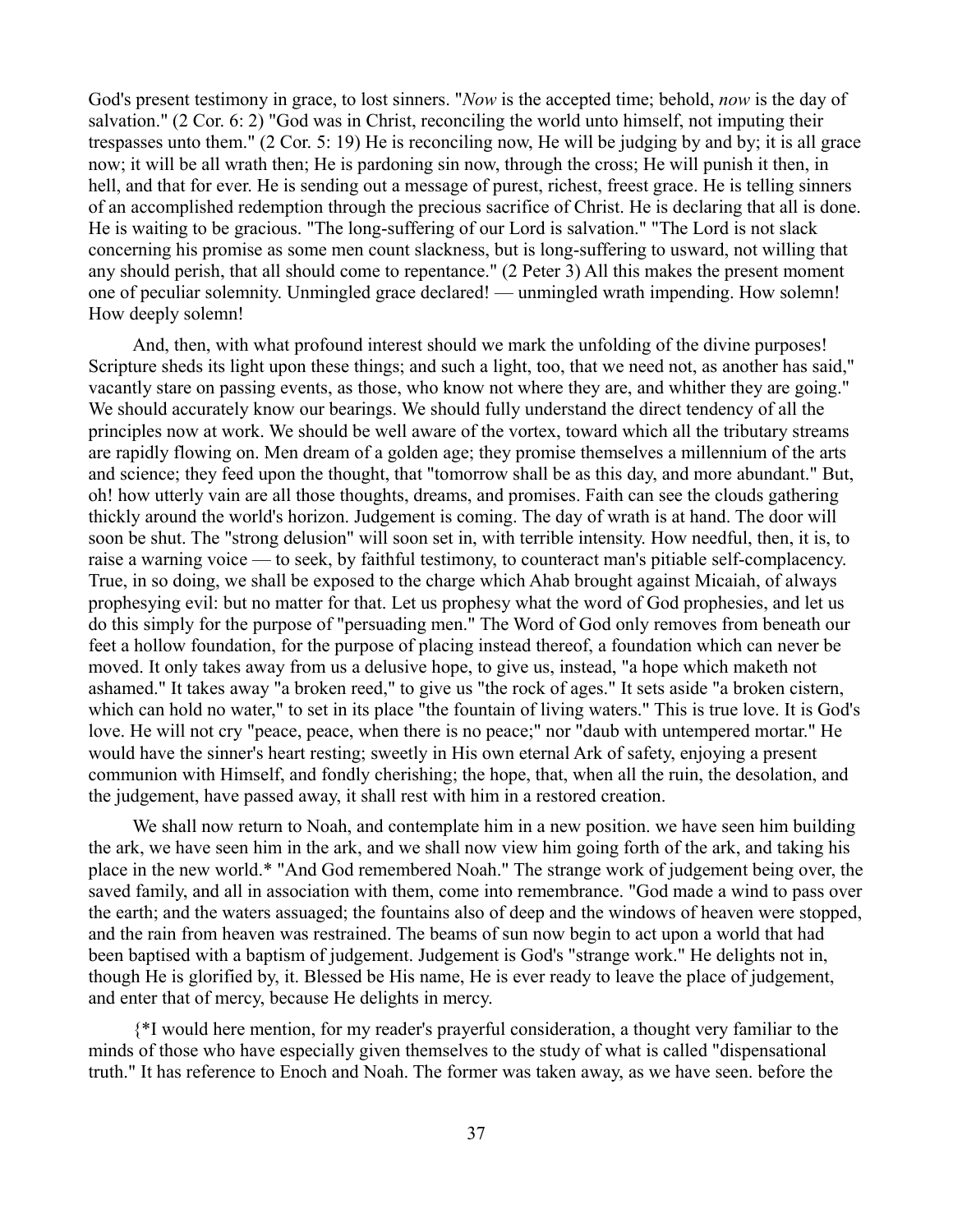judgement came; whereas the latter was carried through the judgement. Now, it is thought that Enoch is a figure of the Church, who shall be taken away before human evil reaches its climax, and before the divine judgement falls thereon. Noah, on the other hand, is a figure of the remnant of Israel, who shall be brought through the deep waters of affliction. and through the fire of judgement, and led into the full enjoyment of millennial bliss, in virtue of God's everlasting covenant. I may add, that I quite receive this thought in reference to those two Old Testament fathers. I consider that it has the full support of the general scope and analogy of Holy Scripture.}

"And it came to pass, at the end of forty days, that Noah opened the window of the ark which he had made: and he sent forth a raven, which went forth, to and fro, until the waters were dried up from off the earth." The unclean bird made its escape, and found, no doubt, a resting-place on some floating carcass. It sought not the ark again. Not so the dove. "She found no rest for the sole of her foot, and she returned unto him into the ark . . . . . and again he sent forth the dove out of the ark: and the dove came in to him, in the evening; and, lo, in her mouth was an olive leaf, pluckt off." Sweet emblem of the renewed mind, which, amid the surrounding desolation, seeks and finds its rest and portion in Christ; and not only so, but also lays hold of the earnest of the inheritance, and furnishes the blessed proof, that judgement has passed away, and that a renewed earth is coming fully into view. The carnal mind, on the contrary, can rest in anything and everything but Christ. It can feed upon all uncleanness. "The olive leaf" has no attraction for it. It can find all it needs in a seen of death, and hence is not occupied with the thought of a new world and its glories; but the heart, that is taught and exercised by the Spirit of God, can only rest and rejoice in that in which He rests and rejoices. It rests in the Ark of His salvation "until the times of the restitution of all things." May it be thus with you and me, beloved render; may Jesus be the abiding rest and portion of our hearts, that so we may not seek them in a world which is under the judgement of God. The dove went back to Noah, and waited for his time of rest: and we should ever find our place with Christ, until the time of His exaltation, and glory, in the ages to come. "He that shall come, will come, and will not tarry." ALL we want, as to this, is a little patience. May God direct our hearts into His love, and into "the patience of Christ."

"And God spake unto Noah, saying, go forth of the ark." The same God that had said, "make thee an ark," and "come thou into the ark, "now says, "go forth of the ark." "And Noah went forth . . . . and builded an altar unto the Lord." ALL is simple obedience. There is the obedience of faith and the worship of faith: both go together. The altar is erected, where, just before, all had been a scene of death and judgement. The ark had borne Noah and his family safely over the waters of judgement. It had carried him from the old into the new world, where he now takes his place as a worshipper.\* And, be it observed, it was "unto the Lord" he erected his altar. Superstition would have worshipped the ark, as being the means of salvation. It is ever the tendency of the heart to displace God by His ordinances. Now, the ark was a very marked and manifest ordinance; but Noah's faith passed beyond the ark to the God of the ark; and, hence, when he stepped out of it, instead of casting back a lingering look at it, or regarding it as an object of worship or veneration, he built an altar unto the Lord, and worshipped Him: and the ark is never heard of again.

{\*It is interesting to look at this entire subject of the ark and deluge in connection with that most important and deeply significant ordinance of baptism. A truly baptised person, that is, one who as the apostle says, "obeys from the heart that type of doctrine to which he is delivered" is one who has passed from the old world into the new, in spirit and principle, and by faith. The water rolls over his person, signifying that his old man is buried, that his place in nature is ignored — that his old nature is entirely set aside; in short, that he is a dead man. When he is plunged beneath the water, expression is given to the fact, that his name, place and existence, in nature, are put out of sight; that the flesh, with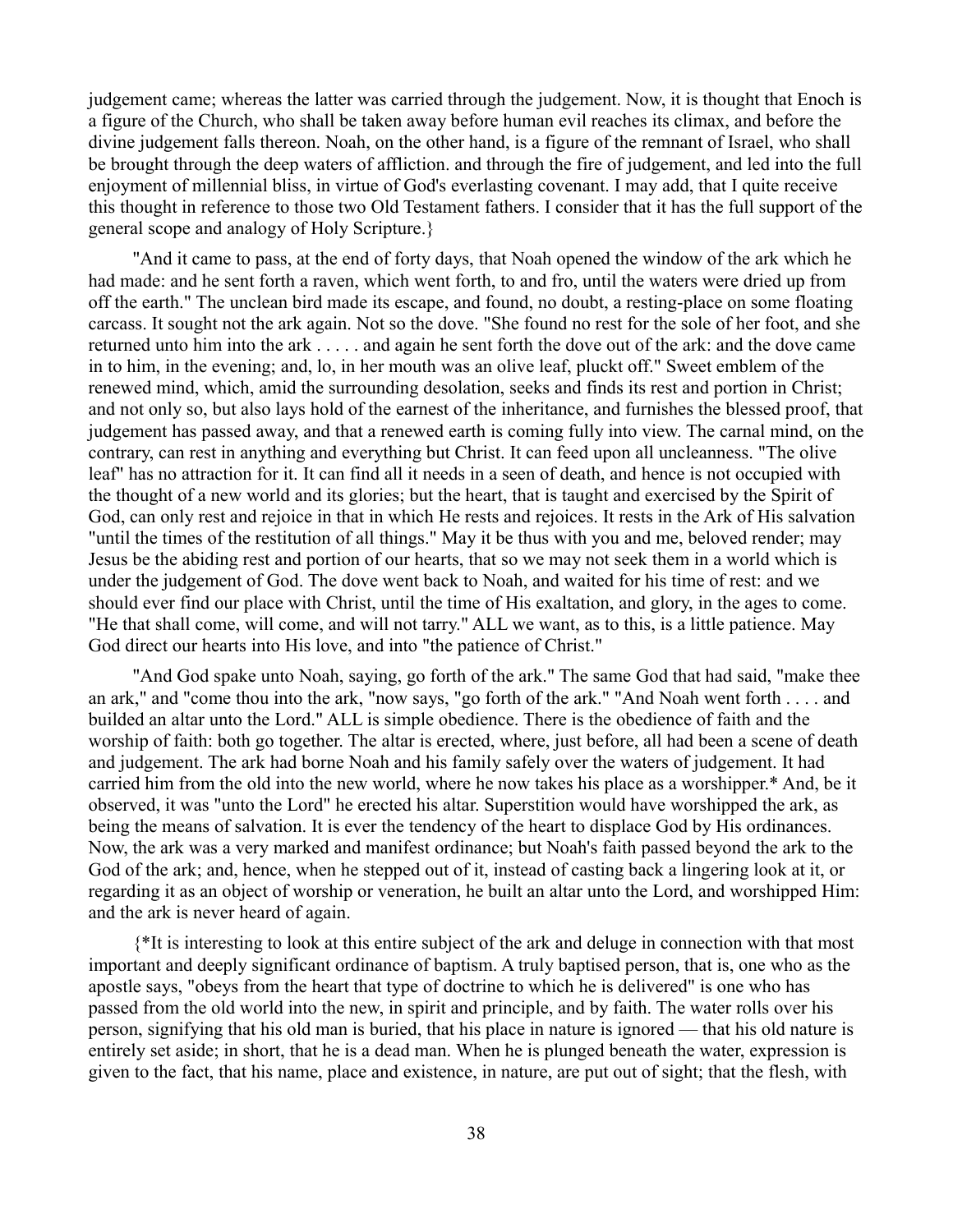all that pertained thereto, its sins, its iniquities, its liabilities, is buried in the grave of Christ, and never can come into God's sight again.

Again when he rises up out of the water, expression is given to the truth that he only comes up as the possessor of a new life, even the resurrection of Christ. If Christ had not been raised from the dead, the believer could not come up out of the water, but should remain buried beneath its surface, as the simple expression of the place which righteously belongs to nature. But inasmuch as Christ rose from the dead in the power of a new life, having entirely put away our sins, we also come up out of the water; and, in so doing set, forth the fact that we are put, by the grace of God, and through the death of Christ, in full possession of a new life to which divine righteousness inseparably attaches. "We are buried with Him by baptism into death; that like as Christ was raised up from the dead by the glory of the Father, even so we also should walk in newness of life." (See Rom 6 and Col 2. passim. Comp. also 1 Peter 3: 18-22) All this makes the institution of baptism one of immense importance, and pregnant with meaning }

This teaches us a very simple, but, at the same time, a very seasonable lesson. The moment the heart lets slip the reality of God Himself, there is no placing a limit to its declension; it is on the highway to the grossest forms of idolatry. In the judgement of faith, an ordinance is only valuable as it conveys God, in living power, to the soul; that is to say, so long as faith Can enjoy Christ therein, according to His own appointment. Beyond this, it is worth just nothing; and if it, in the smallest degree, comes between the heart and His precious work and His glorious Person, it ceases to be an ordinance of God, and becomes an instrument of the devil. In the judgement of superstition, the ordinance is everything, and God is shut out; and the name of God is only made use of to exalt the ordinance, and Give it a deep hold of the human heart, and a mighty influence over the human mind. Thus it was that the children of Israel worshipped the brazen serpent. That, which had once been a channel of blessing to them, because used of God, became, when their hearts had departed from the Lord, an object of superstitious veneration; and Hezekiah had to break it in pieces, and call it "a piece of brass. In itself it was only a "Nehushtan," but, when used of God, it was a means of rich blessing. Now, faith owned it to be what divine revelation said it was; but superstition, throwing, as ever does, divine revelation overboard, lost the real purpose of God in the thing, and actually made a god of the thing itself. (See 2 Kings 18: 4)

And, my reader, is there not a deep lesson in all this for the present age? I am convinced there is. We live in an age of ordinances. The atmosphere, which enwraps the professing church, is impregnated with the elements of a traditionary religion, which robs the soul of Christ and His divinely full salvation. It is not that human traditions boldly deny that there is such a person as Christ, or such a thing as the cross of Christ: were they to do so, the eyes of many might be opened. However, it is not thus. The evil is of a far more invidious and dangerous character. Ordinances are added to Christ and the work of Christ, The sinner is not saved by Christ alone, but by Christ and ordinances. Thus he is robbed of Christ altogether; for it will, assuredly be found that *Christ and ordinances* will prove in the sequel, to be *ordinances, and not Christ.* This is a solemn consideration for all who stand up for a religion of ordinances. "If ye be circumcised Christ will profit you nothing." It must be Christ wholly, or not at all. The devil persuades men, that they are honouring Christ when they make much of His ordinances. whereas, all the while, he knows full well, that they are, in reality, setting Christ entirely aside, and deifying the ordinance. I would only repeat here a remark which I have made elsewhere, namely, that superstition makes *everything* of the ordinance; infidelity, and mysticism, make *nothing* of it; faith uses to divine appointment.

But I have already extended this section far beyond the limit which I had prescribed for it. I shall,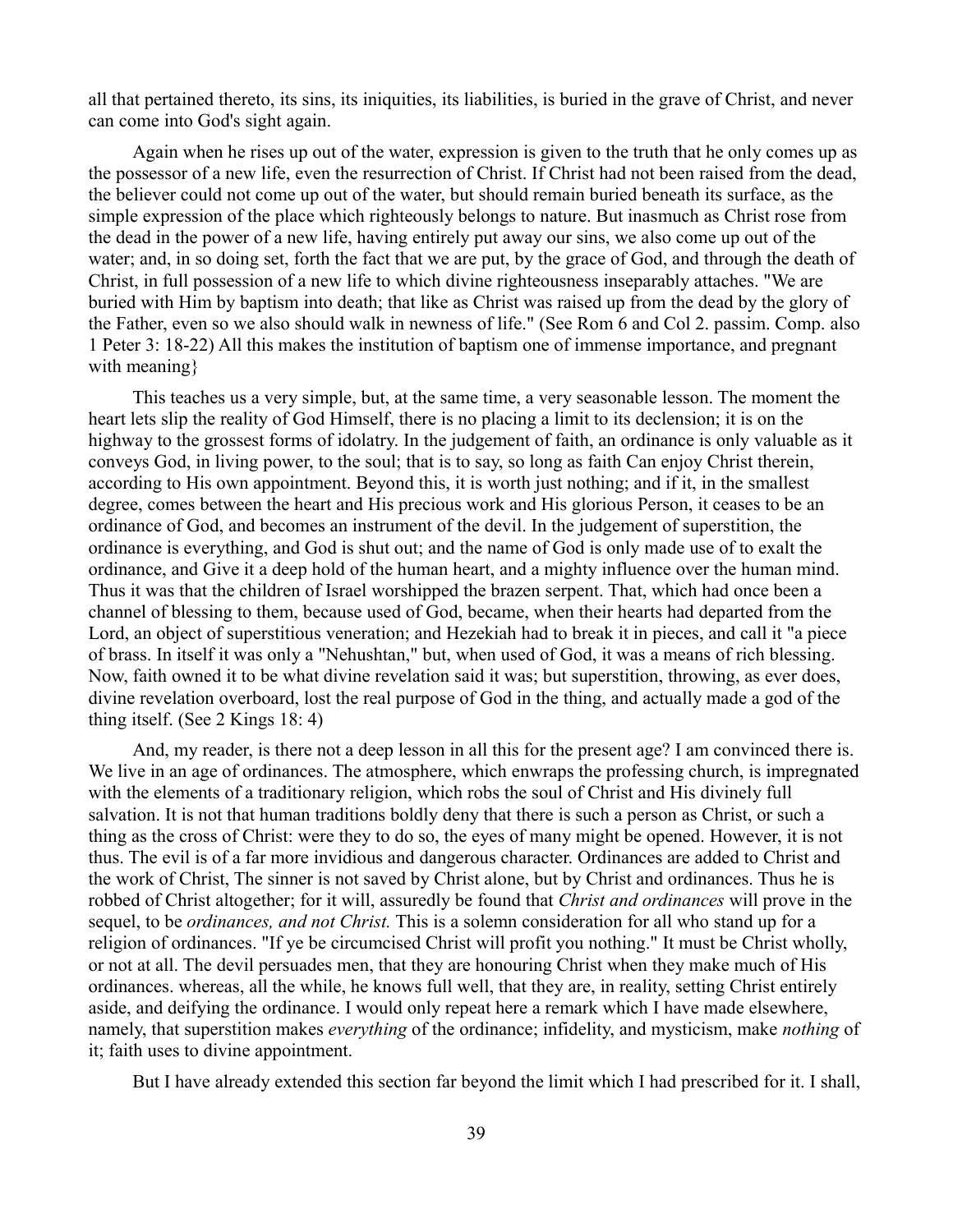therefore, close it with a hasty glance at the contents of Gen. 9. In it we have the new covenant, under which creation was set, after the deluge, together with the token of that covenant. "And God blessed Noah and his sons, and said unto them, Be fruitful, and multiply, and replenish the earth." Observe, God's command to man, on his entrance into the restored earth, was to refill that earth; not parts of the earth, but the earth. He desired to have men dispersed abroad, over the face of the world, and not relying upon their own concentrated energies. We shall see, in Gen. 11, how man neglected all this.

The fear of man is now lodged in the heart of every other creature. Henceforth the service, rendered by the inferior orders of creation to man, must be the constrained result of "fear and dread." In life, and in death, the lower animals were to be at the service of man. ALL creation is delivered, by God's everlasting covenant, from the fear of a second deluge. Judgement is never again to take that shape. "The world that then was, being overflowed with *water*, perished: but the heavens and the earth, which are now, by the same word are kept in store, reserved unto *fire* against the day of judgement and perdition of ungodly men." The earth was once purged with water; and it will be again purged by fire; and in this second purgation none will escape, save those, who have fled for refuge to Him, who has passed through the deep waters of death, and met the fire of divine judgement.

"And God said, This is the token of the covenant ..I do set my bow in the cloud.....and I will remember my covenant," The whole creation rests, as to its exemption from a second deluge, on the eternal stability of God's covenant, of which the bow is the token; and it is happy to bear in mind, that when the bow appears, the eye of God rests upon it; and man is cast not upon his own imperfect and most uncertain memory, but upon God's. "I" says God, "Will remember." "How sweet to think of what God will, and what He will not remember! He will remember His own covenant, but He will not remember His people's sins. The cross, which ratifies the former, puts away the latter. The belief of this gives peace to the troubled and uneasy conscience.

"And it shall come to pass, when I bring a cloud over the earth, that *the bow shall be seen in the cloud."* Beautiful and most expressive emblem! The beams of the sun, reflected from that which threatens judgement, tranquillise the heart, as telling of God's covenant, God's salvation, and God's remembrance. Precious, most precious sunbeams, deriving additional beauty from the very cloud which reflects them! How forcibly does this bow in the cloud remind us of Calvary. There a cloud indeed — a dark, thick, heavy cloud of judgement discharging itself upon the sacred head of the Lamb of God - a cloud so dark, that even at mid-day "there was darkness over all the earth." But, blessed be God, faith discerns, in that heaviest cloud that ever gathered, the most brilliant and beauteous bow that ever appeared, for it sees the bright beams of God's eternal love darting through the awful gloom, and reflected in the cloud. It hears, too, the words, "it is finished," issuing from amid the darkness, and in those words it recognises the perfect ratification of God's everlasting counsels, not only as to creation, but the tribes of Israel and the Church of God.

The last paragraph of this chapter presents a humiliating spectacle. The lord of creation fails to govern himself: "And Noah began to be an husbandman, and he planted a vineyard; and he drank of the wine, and was drunken; and he was uncovered within his tent." What a condition for Noah, the only righteous man, the preacher of righteousness, to be found in. Alas! what is man? Look at him where you will, and you see only failure. In Eden, he fails; in the restored earth, he fails; in Canaan, he fails; in the Church, he fails; in the presence of millennial bliss and glory, he fails. He fails everywhere, and in all things: there is no good thing in him. Let his advantages be ever so great, his privileges ever so vast, his position ever so desirable, he can only exhibit failure and sin.

We must, however, look at Noah in two ways, namely, as a *type*, and as a *man*; and while the type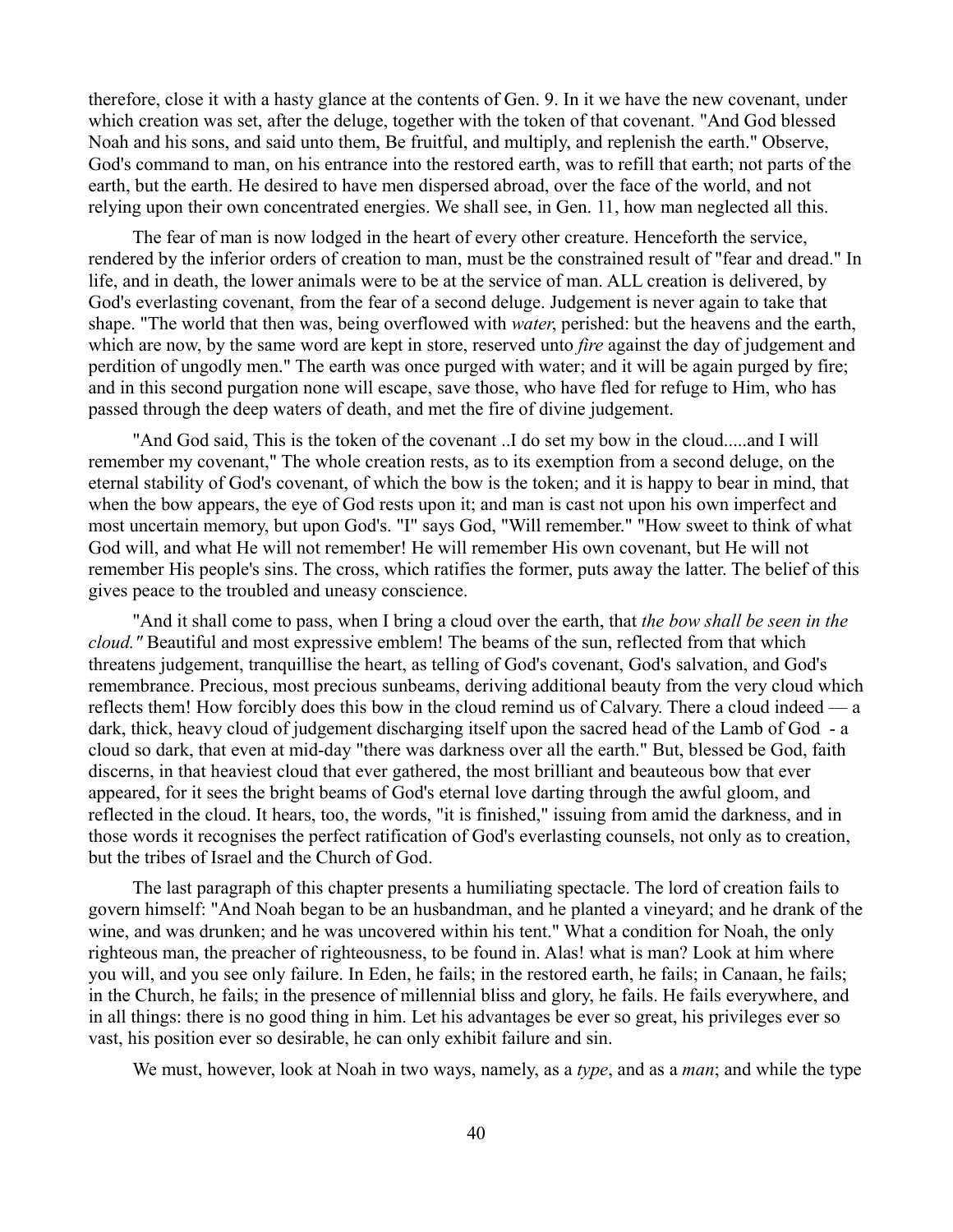is full of beauty and meaning, the man is full of sin and folly; yet the Holy Ghost has written these words, "Noah was a just man, and perfect in his generation; and Noah walked with God." Divine grace had covered all his sins, and clothed his person with a spotless robe of righteousness. Though Noah exposed his nakedness, God did not see it, for He looked not at him, in the weakness of his own condition, but in the full power of divine and everlasting righteousness. Hence we may see how entirely astray — how totally alienated from God and His thoughts, Ham was, in the course he adopted; he evidently knew nothing of the blessedness of the man, whose iniquity is forgiven, and his sin covered; on the contrary, Shem and Jepheth exhibit, in their conduct, a fine specimen of the divine method of dealing with human nakedness; wherefore they inherit a blessing, whereas Ham inherits a curse.

### **Genesis 10**

This section of our book records the generations of Noah's three sons, noticing, especially, Nimrod, the founder of the kingdom of Babel, or Babylon, a name which occupies a very prominent place on the page of inspiration. Babylon is a well-known name — a well known influence. From Genesis 10 to Revelation 18 Babylon, again and again, appears before us, and always as something decidedly hostile to those who occupy, for the time being, the position of public testimony for God. Not that we are to look upon the Babylon of Old Testament scripture as identical with the Babylon of the apocalypse. By no means. I believe the former is a city; the latter, a system; But both the city and system exert a powerful influence against God's people. Hardly had Israel entered upon the wars of Canaan when "a Babylonish garment" brought defilement and sorrow, defeat and confusion, into the host. This is the earliest record of Babylon's pernicious influence upon the people of God; but every student of Scripture is aware of the place which Babylon gets throughout the entire history of Israel.

This would not be the place to notice, in detail, the various passages in which this city is introduced. I would only remark, here, that whenever God has a corporate witness on the earth, Satan has a Babylon to mar and corrupt that witness. When God connects His name with a city on the earth, then Babylon takes the form of a city; and when God connects His name with the Church, then Babylon takes the form of a corrupt religious system, called "the great whore," "the mother of abominations," &c. In a word, Satan's Babylon is always seen as the instrument moulded and fashioned by his hand, for the purpose of counteracting the divine operations, whether in Israel of old, or the Church now. Throughout the Old Testament Israel and Babylon are seen, as it were, in opposite scales: when Israel is up, Babylon is down; and when Babylon is up, Israel is down. Thus, when Israel had utterly failed, as Jehovah's witness, "the king of Babylon broke his bones," and swallowed him up. The vessels of the house of God, which ought to have remained in the city of Jerusalem, were carried away to the city of Babylon. But Isaiah, in his sublime prophecy, leads us onward to the opposite of all this. He presents, in most magnificent strains, a picture, in which Israel's star is in the ascendant, and Babylon entirely sunk. "And it shall come to pass in the day that the Lord shall give thee rest from thy sorrow, and from thy fear, and from the hard bondage wherein thou wast made to serve, that thou shalt take up this proverb against the king of Babylon, and say, How hath the oppressor ceased! the golden city ceased! . . . . since *thou* art laid down, no *hewer* is come up against *us*." (Isa. 14: 3-8.)

Thus much as to the Babylon of the Old Testament. Then, as to the Babylon of Revelation, my reader has only to turn to Rev. 17 and Rev. 18 to see her character and end. She is presented in marked contrast with the bride, the Lamb's wife; and as to her end, she is cast as a great millstone into the sea; after which we have the marriage of the Lamb, — with all its accompanying bliss and glory.

However, I could not attempt to pursue this most interesting subject here: I have merely glanced at it in connection with the name of Nimrod. I feel assured that my reader will find himself amply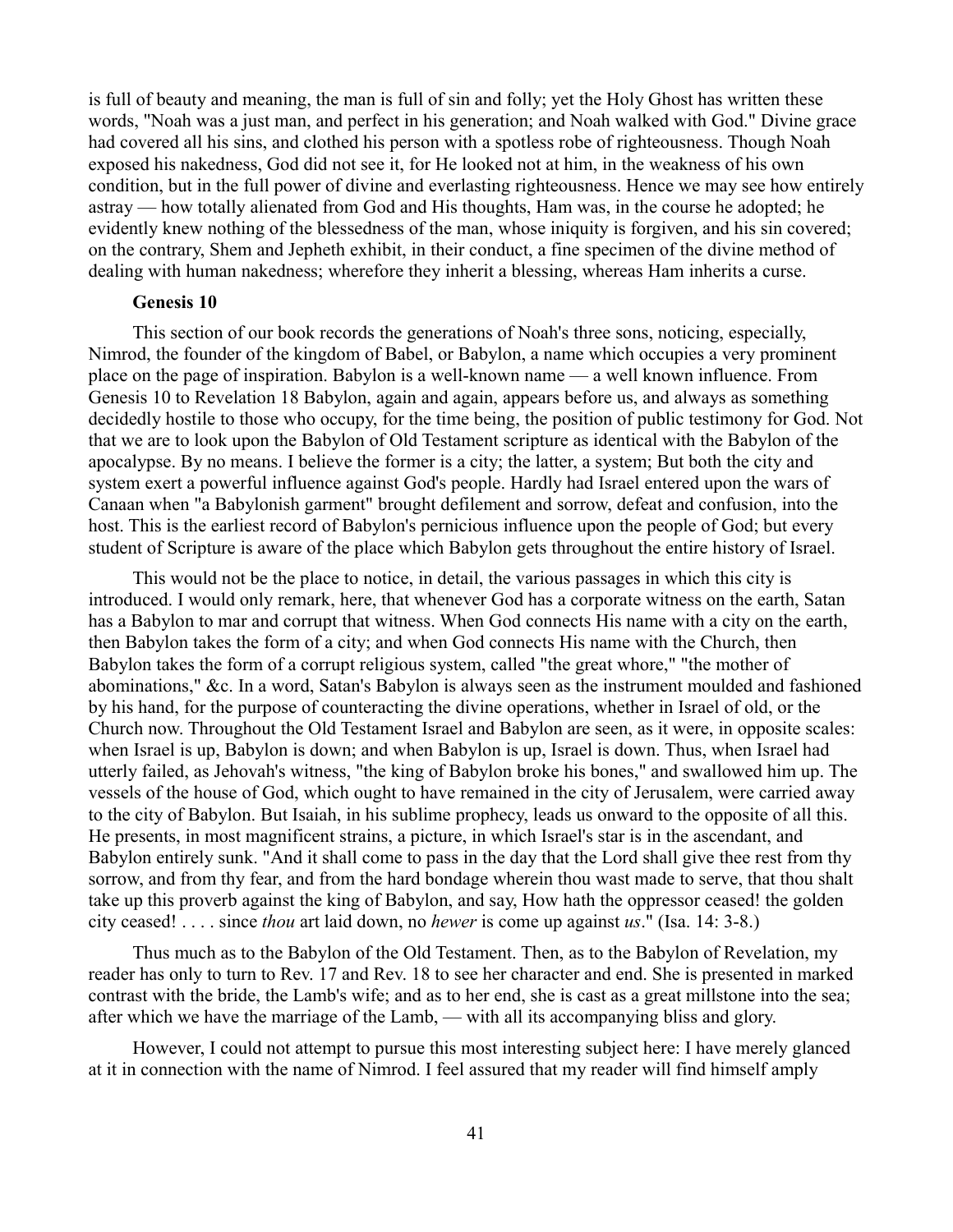repaid, for any trouble he may take in the close examination of all those scriptures, in which the name of Babylon is introduced. We shall now return to our chapter.

"And Cush begat Nimrod: he began to be a *mighty one in the earth*. He was a mighty hunter before the Lord: wherefore it is said, Even as Nimrod the mighty hunter before the Lord. And the beginning of his kingdom was Babel, and Erech, and Accad, and Calneh, *in the land of Shinar."* Here, then, we have the character of the founder of Babylon. He was" a mighty one *in the earth"* — "a mighty hunter before the Lord." Such was the origin of Babylon; and its character, throughout the entire book of God, remarkably corresponds therewith. It is always seen as a mighty influence in the earth, acting in positive antagonism to everything which owes its origin to heaven; and it is not until this Babylon has been totally abolished, that the cry is heard, amid the hosts above, "'Alleluia; for the Lord God omnipotent reigneth" Then all Babylon's mighty hunting will be over for ever, whether it be its hunting of wild beasts, to subdue them; or its hunting of souls, to destroy them. ALL its might, and all its glory, all its pomp and pride, its wealth and luxury, its light and joy, its glitter and glare, its powerful attractions and wide-spread influence, shall have passed away for ever. She shall be swept with the besom of destruction, and plunged in the darkness, the horror and desolation, of an everlasting night. "How long, O Lord?"

# **Genesis 11**

This is a chapter of very deep interest to the spiritual mind. It records two great facts, namely, the building of Babel, and the call of Abraham; or, in other words, man's effort to provide for himself, and God's provision made known to faith; man's attempt to establish himself *in the earth*, and God's calling a man *out of it*, to find his portion and his home *in heaven*.

"And the whole earth was of one language and of one speech. And it came to pass, as they journeyed from the east, that they found a plain in the land of Shinar; and they dwelt there...... And they said, Go to, let us build us a city, and a tower, whose top may reach unto heaven; and let us make us a name, lest we be scattered abroad upon the face of the whole earth." The human heart ever seeks a name, a portion, and a centre in the earth. It knows nothing of aspirations after heaven, heaven's God, or heaven's glory. Left to itself, it will ever and find its objects in this lower world; ever "build beneath the skies." It needs God's call, God's revelation, and God's power, to lift the heart above this present world, for man is a grovelling creature, alienated from heaven, and allied to earth. In the scene now before us, there is no acknowledgement no looking up to, or waiting on, Him; nor was it the thought of the human heart to set up a place in which God might dwell — to gather materials for the purpose of building a habitation for Him — alas! no; His name is never once mentioned. To make a name for himself was man's object on the plain of Shinar; and such has been his object ever since. Whether we contemplate man on the plain of Shinar, or on the banks of the Tiber, we find him to be the same selfseeking, self-exalting, God-excluding creature, throughout. There is a melancholy consistency in all his purposes his principles, and his ways; he ever seeks to shut out God, and exalt himself.

Now, in what light soever we view this Babel confederacy, it is most instructive to see in it the early display of mans genius and energies regardless of God. In looking down along the stream of human history, we may easily perceive a marked tendency to confederacy or association. Man seeks, for the most part to compass his great ends in this way. Whether it be in the way of Philanthropy, Religion, or Politics, nothing can be done without an association of men regularly organised. It is well to see this principle — well to mark its incipient working — to see the earliest model which the page of inspiration affords of a human association, as exhibited on the plain of Shinar, in its design, its object, its attempt, its overthrow. If we look around us, at the present moment, we see the whole scene filled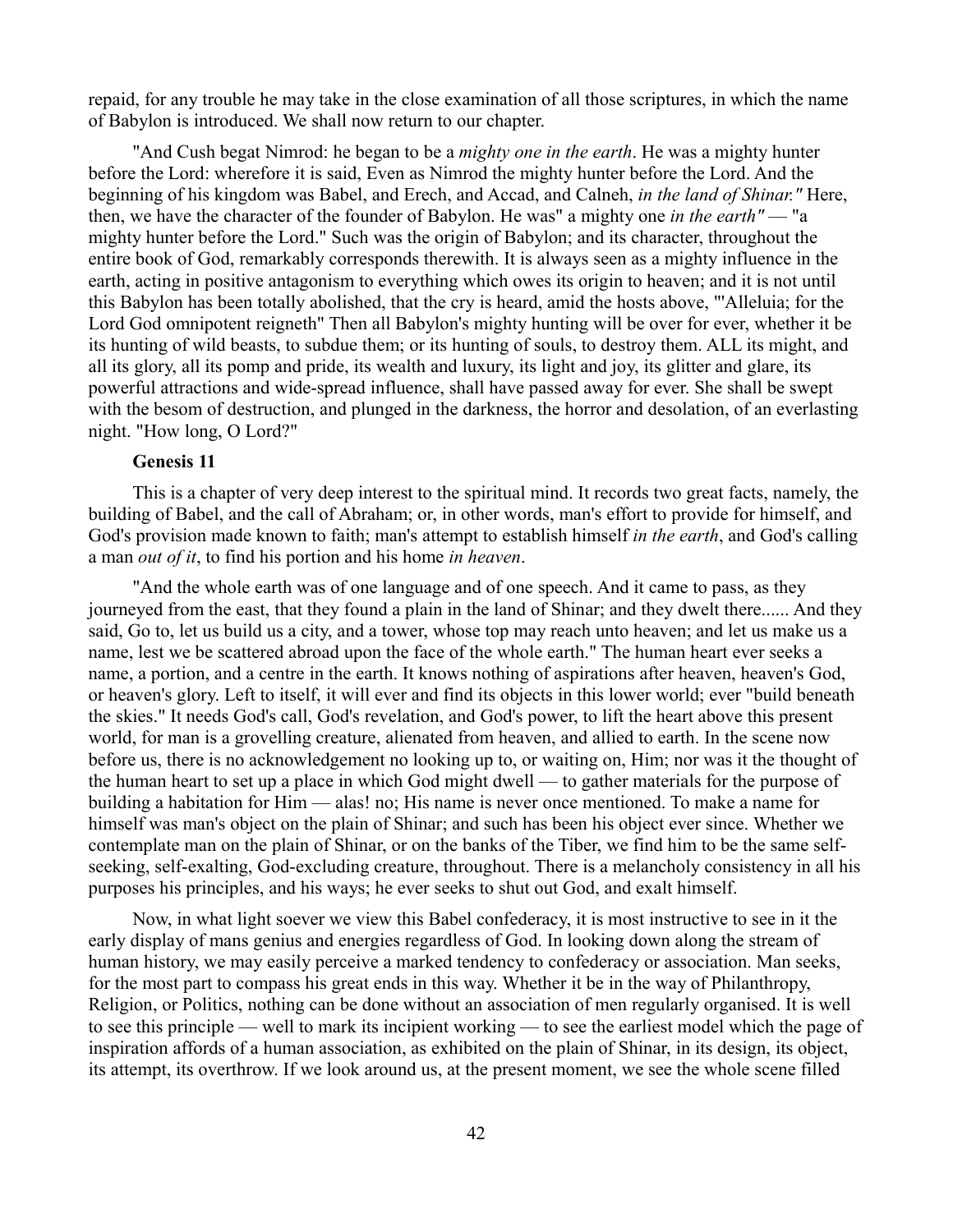with associations. To name them were useless, for they are as numerous as are the purposes of the human heart. But it is important to mark, that the first of all these was the Shinar association, for the establishment of the human interests, and the exaltation of the human name — objects which may well be set in competition with any that engage the attention of this enlightened and civilised age. But, in the judgement of faith, there is one grand defect, namely, God is shut out; and to attempt to exalt man, without God, is to exalt him to a dizzy height, only that he may be dashed down into hopeless confusion, and irretrievable ruin. The Christian should only know one association, and that is, the Church of the living God, incorporated by the Holy Ghost, who came down from heaven as the witness of Christ's glorification, to baptise believers into one body, and constitute them God's dwelling-place. Babylon is the very opposite of this, in every particular; and she becomes at the close, as we know, "the habitation of devils." (See Rev. 18)

"And the Lord said, Behold, the people is one, and they have all one language; and this they begin to do: and now nothing will be restrained from them, which they have imagined to do. Go to, let us go down, and there confound their language, that they may not understand one another's speech. So the Lord scattered them abroad from thence upon the face of all the earth; and they left off to build the city." Such was the end of man's first association. Thus it will be to the end, "Associate yourselves, O ye people, and ye shall be broken in pieces..... gird yourselves, and ye shall be broken in pieces; gird yourselves, and ye shall be broken in pieces." (Isa. 8: 9) How different it is when God associates men! In the second chapter of Acts, we see the blessed One coming down, in infinite grace, to meet man, in the very circumstances in which his sin had set him. The Holy Ghost enabled the messengers of grace to deliver their message in the very tongue wherein each was born. Precious proof this, that God desired to reach man's heart with the sweet story of grace! The law from the fiery mount was not thus promulgated. When God was telling what man ought to be, He spoke in one tongue; but when He was telling what He Himself was, He spoke in many. Grace broke through the barrier which man's pride and folly had caused to be erected, in order that every man might hear and understand the glad tidings of salvation — the wonderful works of God." And to what end was this? Just to associate men on God's ground, round God's centre, and on God's principles. It was to give them, in reality, one language, one centre, one object, one hope, one life. It was to gather them in such a way as that they never should be scattered or confounded again; to give them a name and a place which should endure for ever; to build for them a tower and city which should not only have their top reaching to heaven, but their imperishable foundation laid in heaven, by the omnipotent hand of God Himself. It was to gather them around the glorious Person of a risen and highly exalted Christ, and unite them all in one grand design of magnifying and adoring Him.

If my reader will turn to Revelation 7, he will find, at the close thereof, "ALL nations, and kindreds, and people, and tongues," standing round the Lamb; and, with one voice, ascribing all praise to Him. Thus the three scriptures may he read in most interesting and profitable connection. In Gen. 11 God gives various tongues as an expression of His *judgement*; in Acts 2 He gives various tongues as an expression of *grace*; and in Rev. 7 we see all those tongues gathered round the Lamb, in *glory*. How much better it is, therefore, to find our place in God's association than in man's! The former ends in glory, the latter in confusion; the former is carried forward by the energy of the Holy Ghost, the latter by the unhallowed energy of fallen man; the former has for its object the exaltation of Christ, the latter has for its object the exaltation of man, in some way or other.

Finally, I would say, that all who sincerely desire to know the true character, object, and issue of human associations, should read the opening verses of Genesis 11; and, on the other hand, all who desire to know the excellency, the beauty, the power, the enduring character of divine association,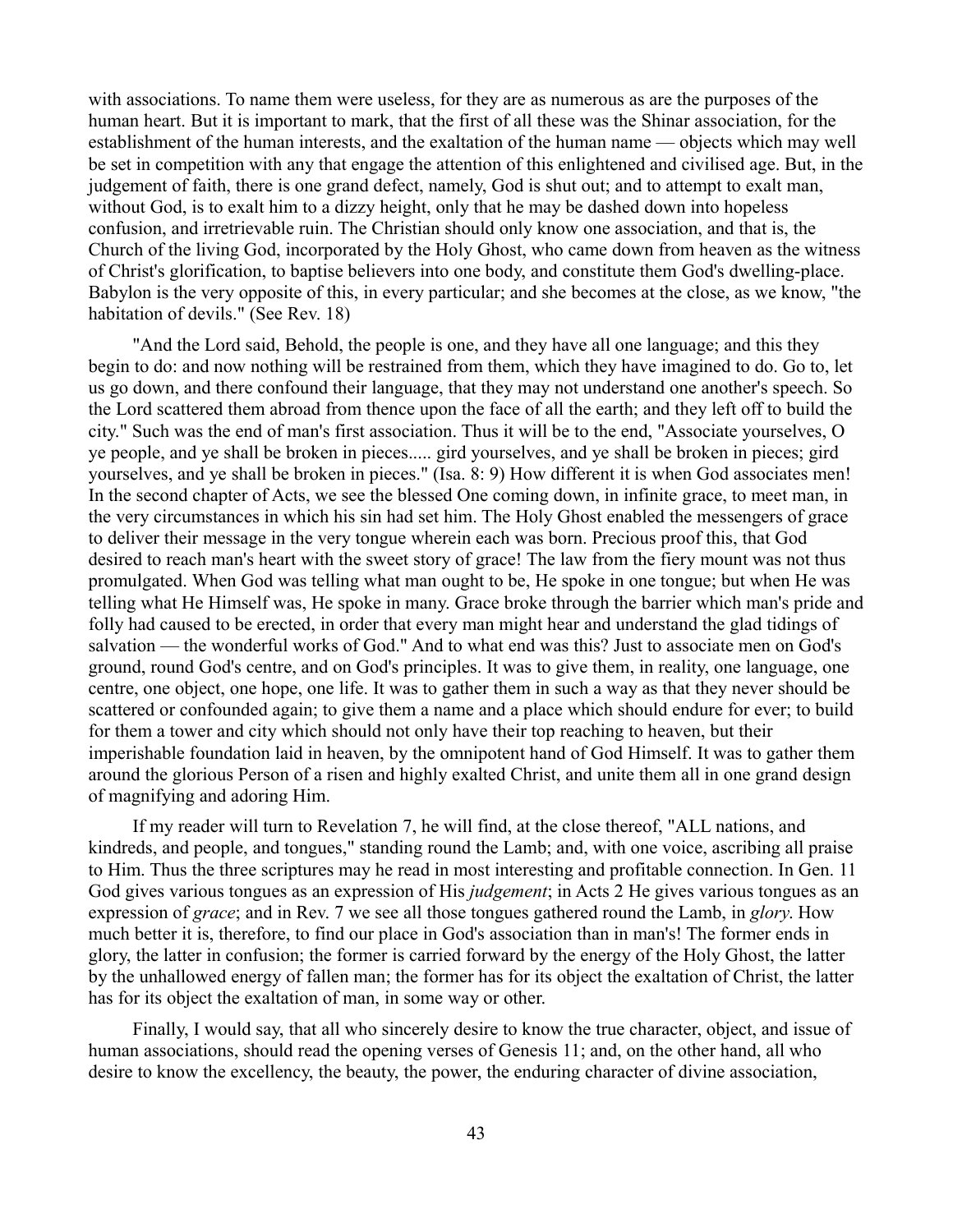should look at that holy, living, heavenly corporation, which is called, in the New Testament, the Church of the living God, the body of Christ, the bride of the Lamb.

May the Lord enable us to look at, and apprehend, all these things, in the power of faith; for only in this way can they profit our souls. Points of truth, however interesting; scriptural knowledge, however profound and extensive; Biblical criticism, however accurate and valuable, may all leave the heart barren, and the affections cold. We want to find Christ in the Word; and, having found Him, to feed on Him by faith: This would impart freshness, unction, power, vitality, energy, and intensity, all of which we deeply stand in need of, in this day of freezing formalism. What is the value of a chilling orthodoxy without a living Christ, known in all His powerful, personal attractions? No doubt, sound doctrine is immensely important. Every faithful servant of Christ will feel himself imperatively called upon to "hold fast the form of sound words." But, after all, a living Christ is the very soul and life, the joints and marrow, the sinews and arteries, the essence and substance of sound doctrine. May we, by the power of the Holy Ghost, see more beauty and preciousness in Christ, and thus be weaned from the spirit and principles of Babylon.

We shall, God willing, consider the remainder of Gen. 11 in the next section.

#### **Genesis 12**

The book of Genesis is, for the most part, taken up with the history of seven men, namely, Abel, Enoch, Noah, Abraham, Isaac, Jacob, and Joseph. There is, I doubt not, a specific line of truth brought out in connection with each of those men. Thus, for example, In Abel me have the great foundation truth of man's coming to God, in the way of atonement — atonement apprehended by faith. In Enoch, we have the proper portion and hope of the heavenly family; while Noah presents to us the destiny of the earthly family. Enoch was taken to heaven before the judgement came; Noah was carried through the judgement into a restored earth Thus, in each, we have a distinct character of truth, and, as a consequence, a distinct phase of faith. My reader can pursue the subject fully, in connection with Hebrews 11; and I feel assured he will find much interest and profit, in so doing. We shall now proceed with our immediate theme, namely, the call of Abraham.

By comparing Gen. 12: 1, Gen. 11: 31, with Acts 7: 2-4, we learn a truth of immense practical value to the soul. "The Lord had said unto Abram, Get thee out of thy country, and *from thy kindred*, and from thy father's house, unto a land that I will show thee. (Gen. 12: 1) Such was the communication made to Abraham — a communication of the most definite character, designed of God to act upon Abraham's heart and conscience. "The God of glory appeared unto our father Abraham, when he was in Mesopotamia, before he dwelt in Charran, and said unto him, Get thee out of thy country, and from thy kindred, and come into a land that I shall show thee. Then went he forth out of the land of the Chaldeans, and dwelt in Charran, (or Haran;) and from thence, *when his father was dead*, he removed him into this land wherein ye now dwell." (Acts 7: 2-4) The result of this communication is given in Gen. 11: 31, "And Terah took Abram his son, and Lot the son of Haran, his son's son, and Sarai his daughter-in-law, his son Abram's wife; and they went forth with them from Ur of the Chaldees, *to go the land of Canaan:* and they *came unto Haran, and dwelt there*...... and Terah died in Haran."

From all these passages taken together, we learn that ties of nature hindered the full response of Abraham's soul to the call of God. Though called to Canaan, he, nevertheless, tarried at Haran, till nature's was snapped by death, and then, with unimpeded step he made his way to the place to which "the God glory" had called him. This is full of meaning. influences of nature are ever hostile to the full and practical power of "the calling of God." We are sadly prone to take lower ground than that which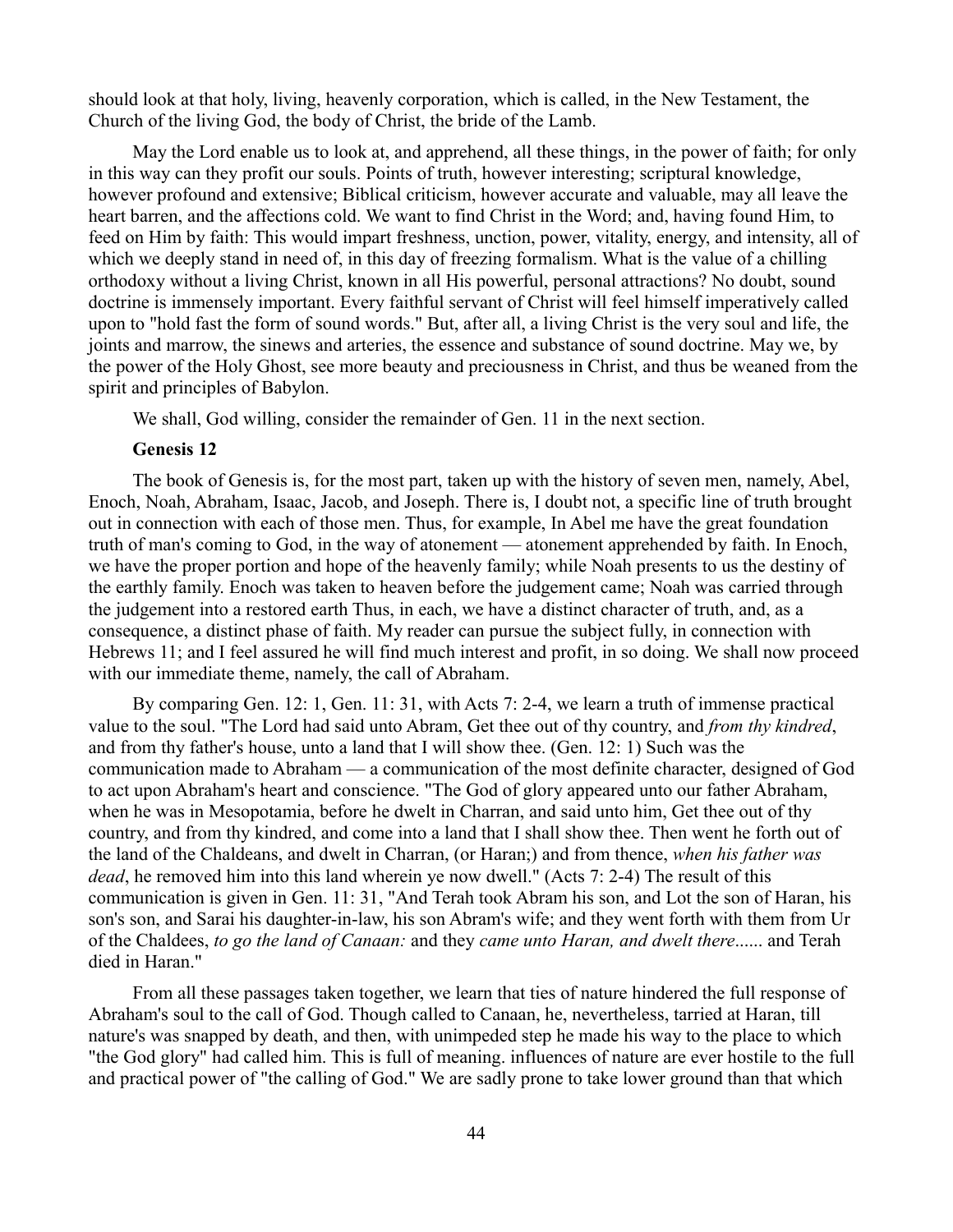the divine call would set before us. It needs great simplicity and integrity of faith to enable the soul to rise to the height of God's thoughts, and to make our own of that which He reveals.

The apostle's prayer (Eph. 1: 15-22) demonstrates how fully he, by the Holy Ghost, entered into the difficulty with which the Church would ever have to contend in seeking to apprehend "the hope of *God's calling* and the riches of the glory of *his* inheritance in the saints;" because, evidently, if we fail to apprehend the calling, we cannot walk worthy" thereof. I must know where I am called to go, before I can go thither. Had Abraham's soul been fully under the power of the truth" that God's calling was to Canaan, and that too, lay "his inheritance," he could not have remained in Charran. And so with us. If we are led by the Holy Ghost into the understanding of the truth, that we are called with a heavenly calling; that our home, our portion, our hope, our inheritance, are all above, where Christ sitteth at God's right hand," we could never be satisfied to maintain a standing, seek a name, or lay up an inheritance, on the earth. The two things are incompatible: this is the true way to look at the matter. The heavenly calling is not an empty dogma, a powerless theory, nor a crude speculation. It is either a divine reality, or it is absolutely nothing. Was Abraham's call to Canaan a speculation? Was it a mere theory about which he might talk or argue, while, at the same time, he continued in Charran? Assuredly not. It was a truth, a divine truth, a powerfully practical truth. He was called to Canaan, and God could not, possibly, sanction his stopping short thereof. Thus it was with Abraham, and thus it is with us. If we would enjoy the divine sanction and the divine presence, me must be seeking, by faith, to act upon the divine call. That is to say, we must seek to reach, in experience, in practice, and moral character, the point to which God has called us, and that point is full fellowship with His own Son — fellowship with Him in His rejection below, fellowship with Him in His acceptance above.

But, as in Abraham's case, it was death that broke the link by which nature bound him to Charran; so, in our case, it is death which breaks the link by which nature ties us down to this present world. We must realise the truth that we have died in Christ, our head and representative — that our place in nature, and in the world, is amongst the things that were — that the cross of Christ is to us what the Red sea was to Israel, namely, that which separates us, for ever, from the land of death and judgement. Thus only shall we be able to walk, in any measure, "worthy of the calling wherewith we are called" our high, our holy, our heavenly calling — our "calling of God in Christ Jesus."

And, here, I would dwell, for a little, on the cross of Christ in its two grand, fundamental phases, or in other words, the cross as the basis of our worship and our peace and our testimony, our relation with God, and our relation with the world. If, as a convicted sinner, I look at the cross of the Lord Jesus Christ I behold in it the everlasting foundation of my peace, I see my "sin" put away, as to the root or principle thereof, and I see my "sins" borne. I see God to be in very deed, "for me," and that, moreover, in the very condition in which my convicted conscience tells me I am. The cross unfolds God as the *sinner's* Friend. It reveals Him in that most wondrous character, as the righteous Justifier of the most ungodly sinner. Creation never could do this. Providence never could do this. Therein I may see God's power, His majesty, and wisdom: but what if all these things should be ranged against me? Looked at, in themselves, abstractly they would be so, for I am a sinner; and power, majesty, and wisdom, could not put away my sin, nor justify God in receiving me.

The introduction of the cross, however, changes the aspect of things entirely. There I find God dealing with sin in such a manner us to glorify Himself infinitely. There I see the magnificent display and perfect harmony of all the divine attributes. I see love, and such love as captivates and assures my heart, and weans it, in proportion as I realise it, from every other object. I see wisdom, and such wisdom as baffles devils and astonishes angels. I see power, and such power as bears down all opposition. I see holiness, and such holiness as repulses sin to the very furthest point of the moral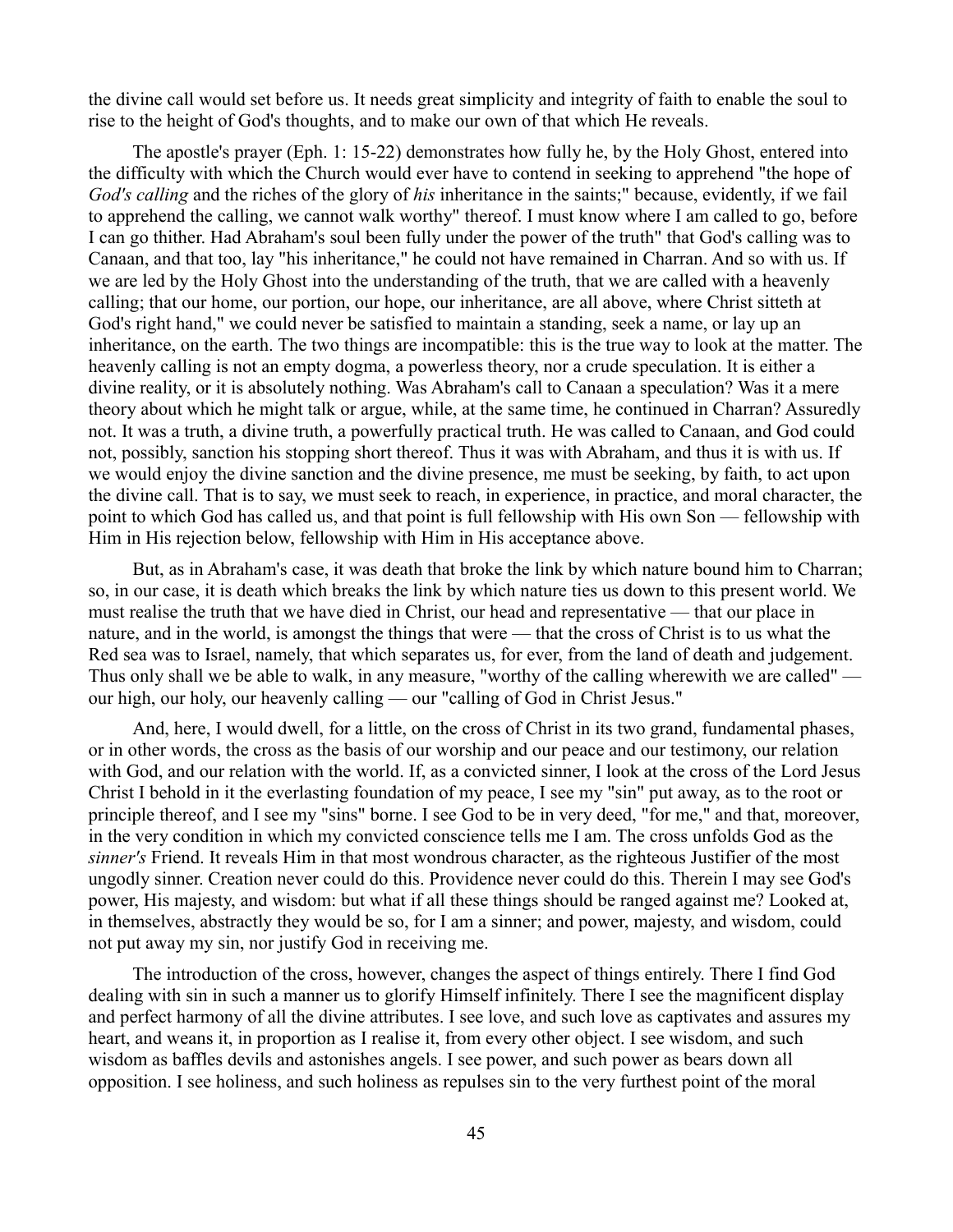universe, and gives the most intense expression of God's abhorrence thereof, that could possibly be given. I see grace, and such grace as sets the sinner in the very presence of God — yes, puts him into His bosom. Where could I see all these things but in the cross? Nowhere else. Look where you please, and you cannot find aught that so blessedly combines those two great points, namely, "glory to God in the highest," and "on earth peace."

How precious, therefore, is the cross, in this its first phase, as the basis of the sinner's peace, the basis of his worship, and the basis of his eternal relationship with the God who in there so blessedly and so gloriously revealed? How precious to God, as furnishing Him with a righteous ground on which to go in the full display of all His matchless perfections, and in His most gracious dealings with the sinner! So precious is it to God that, as a recent writer has well remarked, ALL that He has said — all that He has done, from the very beginning, indicates that it was ever uppermost in His heart. And no wonder! His dear and well-beloved Son was to hang there, between heaven and earth, the object of all the shame and suffering that men and devils could heap upon Him, because He loved to do His Father's will, and redeem the children of His grace. It will be the grand centre of attraction, as the fullest expression of His love, throughout eternity."

Then, as the basis of our practical discipleship and testimony, the cross demands our most profound consideration. In this aspect of it, I need hardly say, it is as perfect as in the former. The same cross which connects me with God, has separated me from the world. A dead man is, evidently, done with the world; and the believer, having died in Christ, is done with the world; and, having risen with Christ, is connected with God, in the power of a new life, a new nature. Being thus inseparably linked with Christ, he, of necessity, participates in His acceptance with God, and in rejection by the world. The two things go together. The former makes him a worshipper and a citizen in heaven, the latter makes him a witness and a stranger on earth. That brings him inside the veil; this puts him outside the camp. The one is as perfect as the other. If the cross has come between me and sins, it has just as really come between me and the world. In the former case, it puts me into the place of peace with God; in the latter; it puts me into the place of hostility with the world, i.e., in a moral point of view; though, in another sense, it makes me the patient, humble witness of that precious, unfathomable, eternal grace which is set forth in the cross.

Now the believer should clearly understand, and rightly distinguish between, both the above phases the of cross of Christ. He should not profess to enjoy the one while he refuses to enter into the other. If his ear is open to hear Christ's voice within the veil, it will be open also to hear His voice outside the camp. he enters into the atonement which the cross has accomplished, he should also realise the rejection which it necessarily involves. The former flows out of the part which God had in the cross; the latter, out of the part which man had therein. It is our happy privilege, not only to be done with our sins, but to be done with the world also. ALL this is involved in the doctrine of the cross. Well, therefore, might the apostle say, "God forbid that I should glory, save in the cross of our Lord Jesus Christ, by which the world is crucified unto me, and I unto the world." Paul looked upon the world as a thing which ought to be nailed to the cross; and the world, in having crucified Christ, had crucified all who belonged to Him. Hence there is a double crucifixion, as regards the believer and the world; and were this fully entered into, it would prove the utter impossibility of ever amalgamating the two. Beloved reader, let us deeply, honestly, and prayerfully ponder these things; and may the Holy Ghost give us the ability to enter into the full practical power of both the phases of the cross of Christ.

We shall, now, return to our theme.

We are not told how long Abraham tarried at Haran; yet God graciously waited on His servant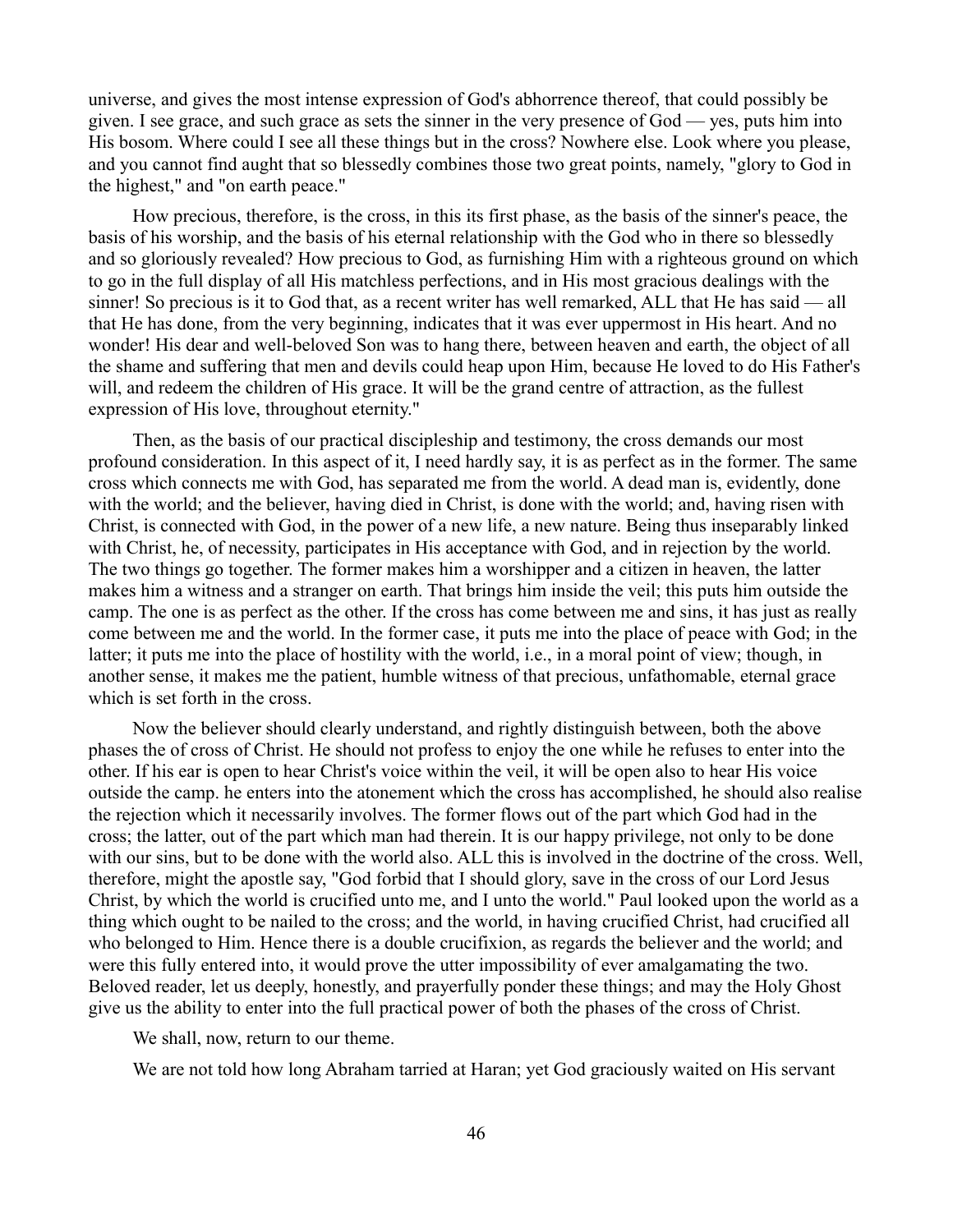until, freed from nature's clog, he could fully obey His command. There was, however, no accommodation of that command to the circumstances of nature. This would never do. God loves His servants too well to deprive them of the full blessedness of entire obedience. There was no fresh revelation to Abraham's soul during the time of his sojourn in Haran. It is well to see this. We must act up to the light already communicated, and then God will give us more. "To him that hath shall more be given." This is God's principle. Still, we must remember, that God will never drag us along the path of true-hearted discipleship. This would greatly lack the moral excellency which characterises all the ways of God. He does not drag, but draw, us along the path which leads to ineffable blessedness in Himself; and if we do not see that it is for our real advantage to break through all the barriers of nature, in order to respond to God's call, we forsake our own mercies. But, alas! our hearts little enter into this. We begin to calculate about the sacrifices, the hindrances, and the difficulties, instead of bounding along the path, in eagerness of soul, as knowing and loving the One whose call has sounded in our ears.

There is much true blessing to the soul in every step of obedience, for obedience is the fruit of faith; and faith puts us into living association and communion with God Himself. Looking at obedience, in this light, we can easily see how distinctly it is marked off, in every feature of it, from legality. This latter sets a man, with the entire burden of his sins on him, to serve God, by keeping the law; hence, the soul is kept in constant torture, and, so far from running in the path of obedience, it has not even taken the very first step. True obedience, on the contrary, is simply the manifestation or outflow of a new nature, communicated in grace. To this new nature God graciously imparts precepts for its guidance; and it is perfectly certain that the divine nature, guided by the divine precepts, can never, by any possibility, resolve itself into legality. What constitutes legality is the old nature taking up God's precepts and assaying to carry them out. To attempt to regulate man's fallen nature, by God's pure and Holy law, is as useless and absurd as anything can be. How could fallen nature breathe an atmosphere so pure? Impossible. Both the atmosphere and the nature must be divine.

But not only does the blessed God impart a divine nature to the believer, and guide that nature by His heavenly precepts, He also sets before it suited hopes and expectations. Thus, in Abraham's case, *The God of glory* appeared unto him." And for what purpose? To set before His soul's vision an attractive object — "a land that I will show thee." This was not compulsion, but attraction. God's land was, in the judgement of the new nature — the judgement of faith far better than Ur, or Charran: and albeit, he had not *seen* the land, yet inasmuch as it was God's land, faith judged it to be worth having, and, not only worth having, but, also, fully worth the surrender of present things. Hence, we read, "by faith Abraham, when he was called to go out into a place which he should after receive as an inheritance, obeyed, and he went out, not knowing whither he went." That is to say, "he walked by faith, not by sight." Though he had not seen with his eyes, he believed with his heart, and faith became the great moving spring in his soul. Faith rests on a far more solid ground than the evidence of our senses, and that is, the word of God. Our senses may deceive us, but Gods word never can.

Now, the entire truth of the divine nature, together with the precepts which guide, and the hopes which animate it — the whole of the divine doctrine respecting these things, is completely thrown overboard by the system of legalism. The legalist teaches that we must surrender earth in order to get heaven. But how can fallen nature surrender that to which it is allied? How can it be attracted by that in which it sees no charms? Heaven has no charms for nature; yea, it is the very last place it would like to be found in. Nature has no taste for heaven, its occupations, or its occupants. Were it possible for nature to find itself there, it would be miserable. Thus, then, nature has no ability to surrender earth, and no desire to get heaven. True, — it would be glad to escape hell and its ineffable torment, gloom, and misery. But the desire to escape hell, and the desire to get heaven, spring from two very different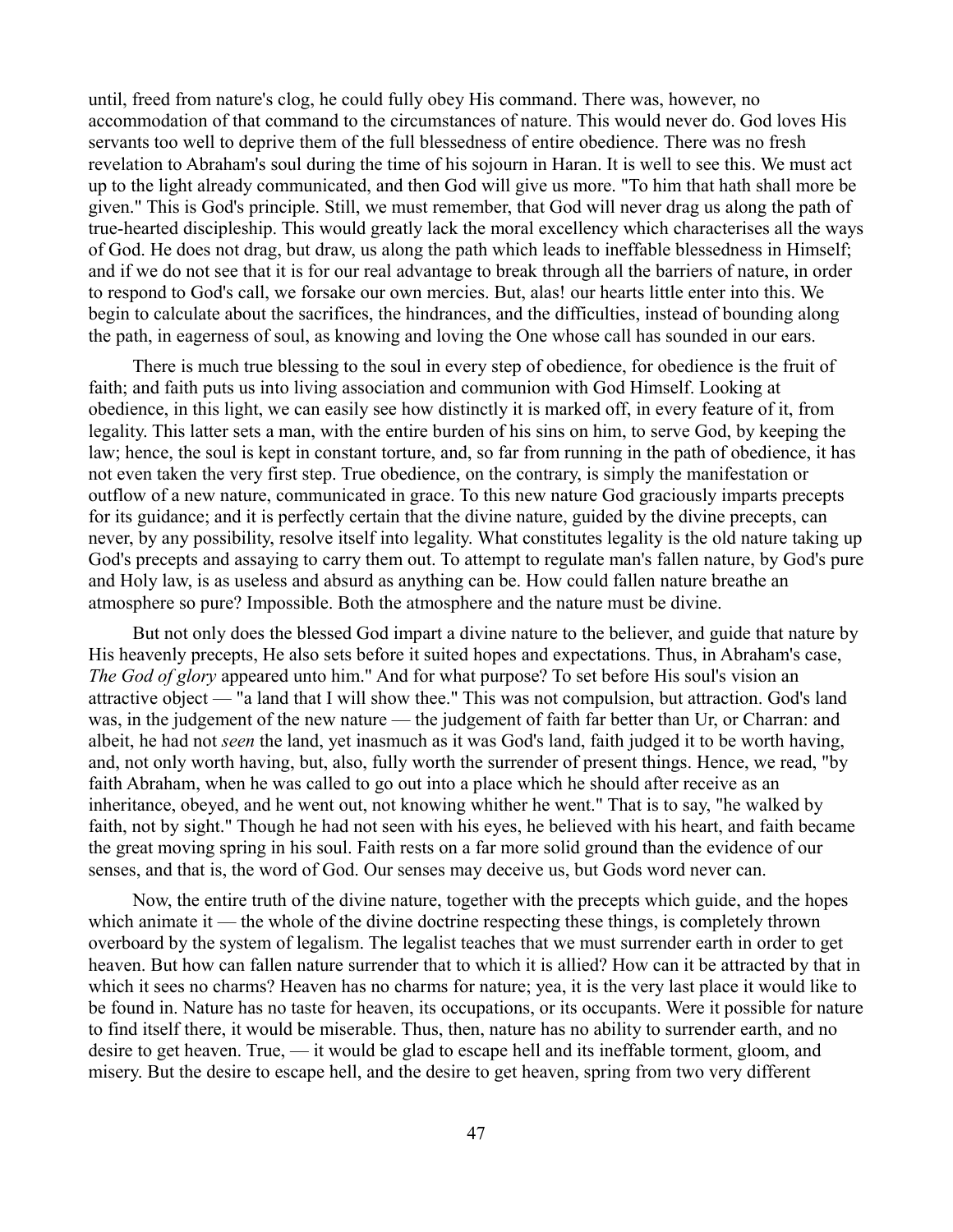sources. The former may exist in the old nature; the latter can only be found in the new. Were there no "lake of fire," and no "worm" in hell, nature would not so shrink from it. The same principle holds good in reference to all of nature's pursuits and desires. The legalist teaches that we must give up sin before we can get righteousness. But nature cannot give up sin; and as to righteousness, it absolutely hates it. True, it would like a certain amount of religion; but it is only with the idea that religion will preserve it from hell fire. It does not love religion because of its introducing the soul to the present enjoyment of God and His ways.

How different from all this miserable system of Legalism, in every phase thereof, is "the gospel of the glory of the blessed God!" This gospel reveals God Himself coming down in perfect grace, and putting away sin by the sacrifice of the cross; putting it away, in the most absolute manner, on the ground of eternal righteousness, inasmuch as Christ suffered for it, having been made sin for us. And not only is God seen putting away sin, but also imparting a new life, even the risen life of His own risen, exalted, and glorified Son, which life every true believer possesses, in virtue of being linked, in God's eternal counsels, with Him who was nailed to the cross, but is now on the throne of the Majesty in the heavens. This nature, as we have remarked, He graciously guides by the precepts of His holy word, applied in power by the Holy Ghost. He also animates it by the presentation of indestructible hopes. He reveals, in the distance, "the hope of glory" — "a city which hath foundations" — "a better country, that is an heavenly" — "the many mansions" of the Father's house, on high — "golden harps" — "green palms," and "white robes" — "a kingdom which cannot be moved" — everlasting association with Himself, in those regions of bliss and light, where sorrow and darkness can never enter — the unspeakable privilege of being led, throughout the countless ages of eternity, "beside the still waters, and through the green pastures" of redeeming love. How different is all this from the legalist's notion? Instead of calling upon me to educate and manage, by the dogmas of systematic religion, an irremediably corrupt nature, in order that thereby I may surrender an earth that I love, and attain to a heaven which I hate, He, in infinite grace, and on the ground of Christ's accomplished sacrifice, bestows upon me a nature which can enjoy heaven, and a heaven for that nature to enjoy; and, not only a heaven, but Himself the unfailing spring of all heavens joy.

Such is God's most excellent way. Thus He dealt with Abraham. Thus He dealt with Saul of Tarsus. Thus He deals with us. The God of glory showed Abraham a better country than Ur or Charran. He Saul of Tarsus a glory so bright, that it closed his eyes to all earth's brightest glories, and caused him to count them all "but dung," that He might win that Blessed One who had appeared to him, and whose voice spoken to his inmost soul. He saw a heavenly Christ in glory; and, throughout the remainder of his course, notwithstanding the weakness of the earthen vessel, that heavenly Christ and that heavenly glory engrossed his whole soul.

"And Abram passed through the land unto the place of Sichem, unto the plain of Moreh. And the Canaanite was then in the land." The presence of the Canaanite in God's land would, necessarily, prove a trial to Abraham. It would be a demand upon his faith and hope, an exercise of heart, a trial of patience. He had left Ur and Charran behind, and come into the country of which "the God of glory" had spoken to him, and there he finds "the Canaanite." But there, too, he finds the Lord. "And the Lord appeared unto Abram, and said, Unto thy seed will give this land." The connection between the two statements is beautiful and touching. "The Canaanite was then in the land," and lest Abraham's eye should rest upon the Canaanite, the present possessor of the land, Jehovah appears to him as the One who was going to give the land to him and to his seed for ever. Thus Abraham was taken up with the Lord, and not with the Canaanite. This is a full of instruction for us. The Canaanite in the land is the expression of the power of Satan; but, instead of being occupied with Satan's power to keep us out of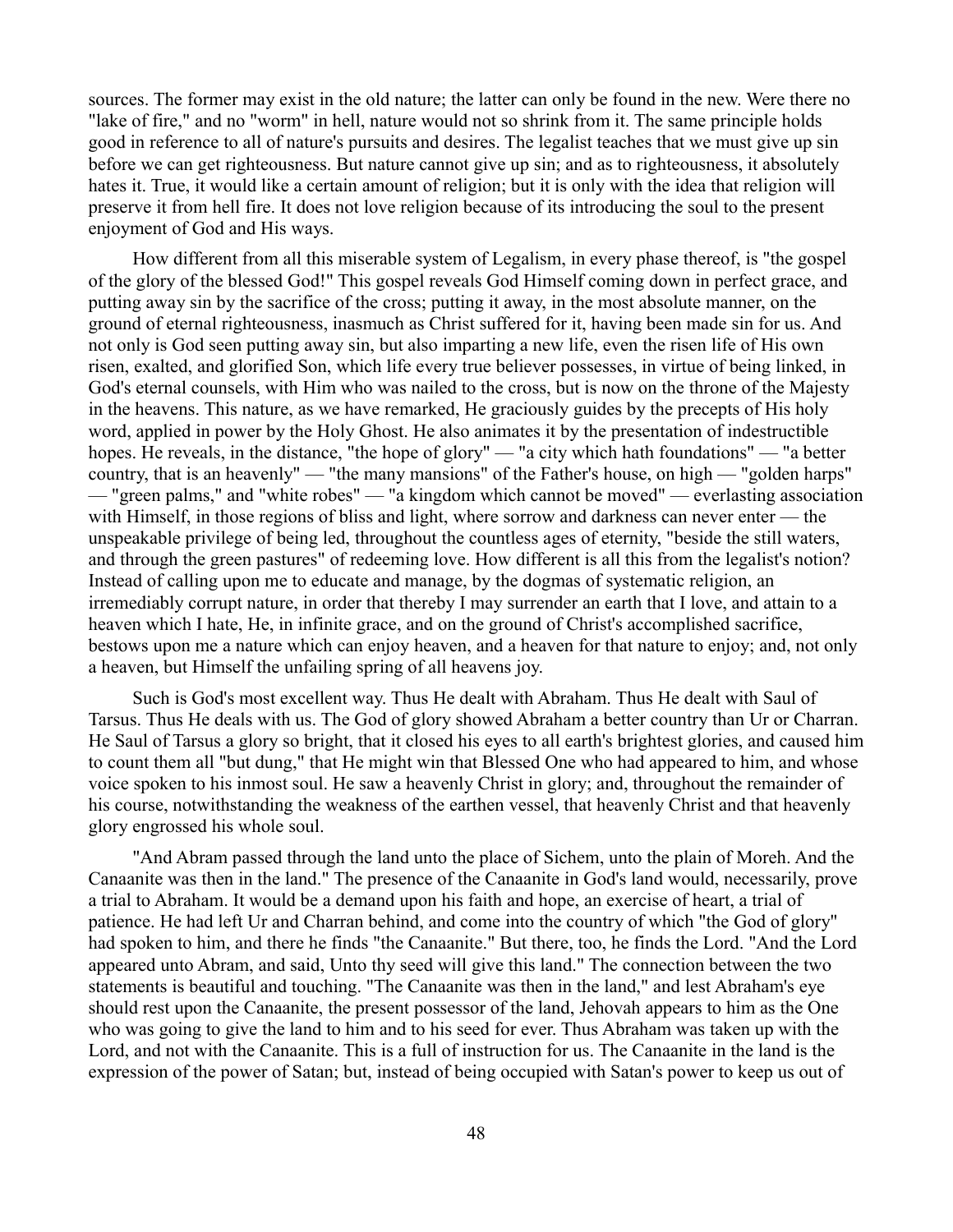the inheritance, we are called to apprehend Christ's power to bring us in. "We wrestle, not with flesh and blood,......but with spiritual wickedness in the heavenlies." The very sphere into which we are called is the sphere of our conflict. Should this terrify us? By no means. We have Christ there  $\overline{\phantom{a}}$  a victorious Christ, in whom we are "more than conquerors." Hence, instead of indulging "a spirit of fear," we cultivate a spirit of worship. "And there builded he an altar unto the Lord, who appeared unto him." "And he removed from thence unto a mountain on the east of Bethel, and Pitched his tent." The altar and the tent give us the two great features of Abraham's character. A worshipper of God, a stranger in the world — most blessed characteristics! Having nothing on earth — having our all our all in God. Abraham had not so much as to set his foot upon;" but he had God to enjoy, and that was enough.

However, faith has its trials, as well as its answers. It is not to be imagined that the man of faith, having pushed out from the shore of circumstances, finds it all smooth and easy sailing. By no means. Again and again, he is called to encounter rough seas and stormy skies; but it is all graciously designed to lead him into deeper and more matured experience of what God is to the heart that confides in Him. Were the sky always without a cloud, and the ocean without a ripple, the believer would not know so well the God with whom he has to do; for, alas! we know how prone the heart is to mistake the peace of circumstances for the peace of God. When everything is going on smoothly and pleasantly, our property safe, our business prosperous, our children and servants carrying themselves agreeably, our residence comfortable, our health excellent, everything, in short, just to our mind, how apt we are to mistake the peace which reposes upon such circumstances, for that peace which flows from the realised presence of Christ. The Lord knows this; and, therefore, He comes in, in one way or another, and stirs up the nest, that is, if we are found nestling in circumstances, instead of in Himself.

But, again, we are frequently led to judge of the rightness of a path by its exemption from trial, and *vice versa*. This is a great mistake. The path of obedience may often be found most trying to flesh and blood. Thus, in Abraham's case, he was not only called to encounter the Canaanite, in the place to which God had called him, but there was also "a famine in the land." Should he, therefore, have concluded that he was not in his right place? Assuredly not. That would have been to judge according to the sight of his eyes, the very thing which faith never does. No doubt it was a deep trial to the heart, an inexplicable puzzle to nature; but to faith it was all plain and easy. When Paul was called into Macedonia, almost the first thing he had to encounter was the prison at Philippi. This, to a heart out of communion, would have seemed a death-blow to the entire mission. But Paul never questioned the rightness of his position. He was enabled to "sing praises" in the midst of it all, assured that everything was just as it should be: and so it was; for in the prison of Philippi was one of God's vessels of mercy, who could not, humanly speaking, have heard the gospel, had not the preachers of it been thrust into the very place where he was. The devil was made, in spite of himself, the instrument of sending the gospel to the ears of one of God's elect.

Now, Abraham should have reasoned in the same way, in reference to the famine. He was in the very place in which God had set him; and, evidently, he received no direction to leave it. True, the famine was there; and, moreover, Egypt was at hand, offering deliverance from pressure; still the path of God's servant was plain. *It is better to starve in Canaan, if it should be so, than live in luxury in Egypt*. It is better far to suffer in God's path, than be at ease in Satan's. It is better to be poor with Christ, than rich without Him. Abraham had sheep, and oxen, and he asses, and men servants, and maid servants, and she asses, and camels." Substantial proofs, the natural heart would, doubtless, say, of the rightness of his step, in going down to Egypt. But, ah! he had no altar — no communion. Egypt was not the place of God's presence. He lost more than he gained by going thither. This is ever the case. Nothing can ever make up for the loss of our communion with God. Exemption from temporary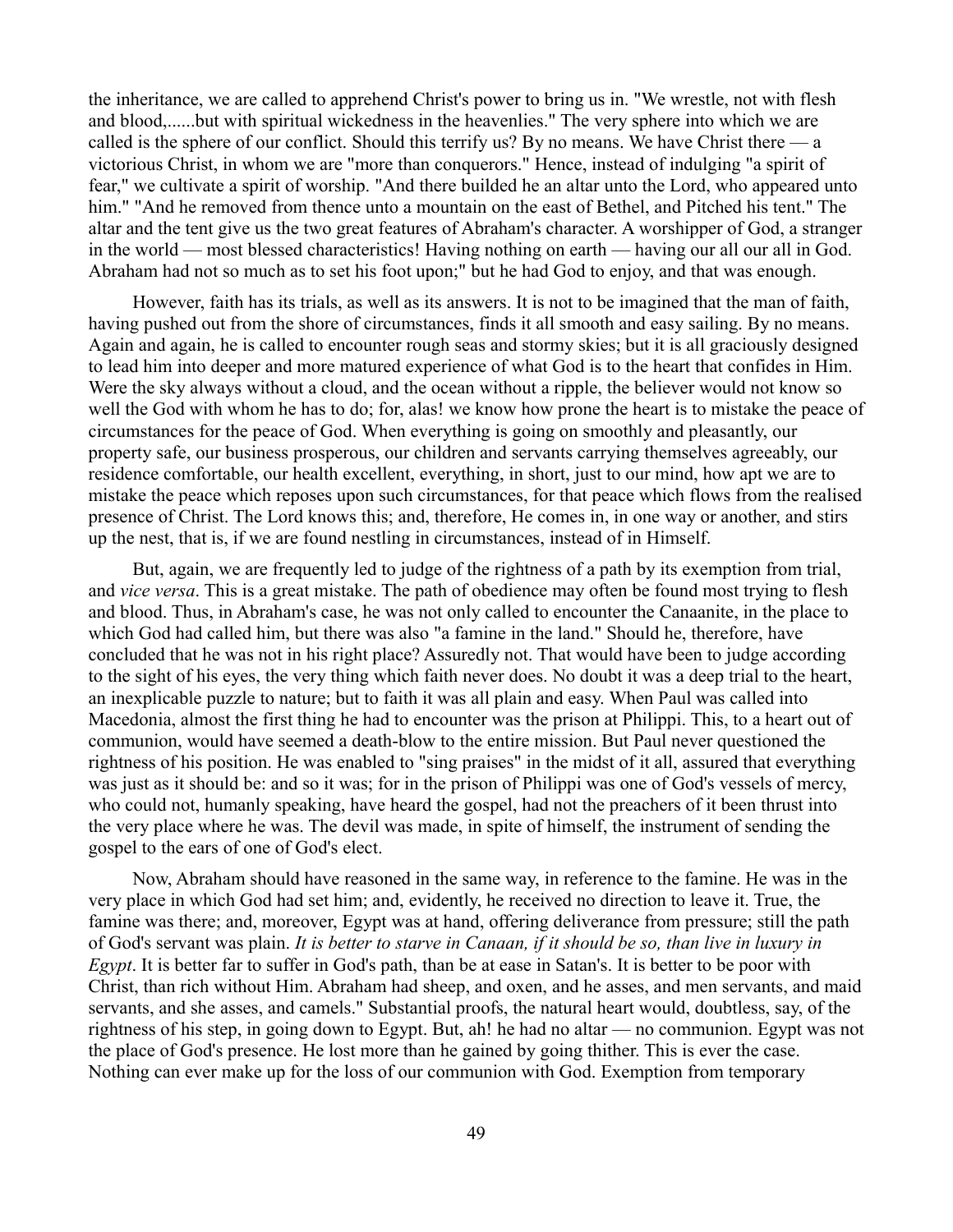pressure, and the accession of the greatest wealth, are but poor equivalents for what one loses by diverging a hair's breadth from the straight path of obedience. How many of us can add our amen to this? How many, in order to avoid the trial and exercise connected with God's path, have slipped aside into the current of this present evil world, and thereby brought leanness and barrenness, heaviness and gloom, into their souls? It may be they have, to use the common phrase, "made money," increased their store, obtained the world's favour, been" entreated well" by its Pharaohs, gotten a name and a position amongst men; but are these a proper equivalent for joy in God, communion liberty of heart, a pure, uncondemning conscience, a thankful, worshipping spirit, vigorous testimony, and effectual service? Alas! for the man that can think so. And yet all the above incomparable blessings have been often sold for a little ease, a little influence, a little money.

Christian reader, let us watch against the tendency to slip aside from the narrow, yet safe, the *sometimes* rough, yet *always* pleasant, path of simple, wholehearted obedience. Let us keep guard jealous, careful guard, over "faith and a pure conscience," for which nothing can compensate. Should trial come, let us, instead of turning aside into Egypt, wait on God; and thus the trial, instead of proving an occasion of stumbling, will prove an opportunity for obedience. Let us, when tempted to slip into the course of the world, remember Him: who gave Himself for our sins, that he might deliver us from this present evil world, according to the will of God, and our Father." (Gal. 1: 4) If such was His love for us, and such His sense of the true character of this present world, that He gave Himself, in order to deliver us from it, shall we deny Him by plunging again into that from which His cross has for ever delivered us? May God Almighty forbid! May He keep us in the hollow of His hand, and under the shadow of His wings, until we see Jesus as He is, and be like Him, and with Him for ever.

### **Genesis 13**

The opening of this chapter presents to us a subject of immense interest to the heart, namely, the true character of divine restoration. When the child of God has, in any way, declined in his spiritual condition, and lost his communion, he is in great danger, when conscience begins to work, of failing in the apprehension of divine grace, and of stopping short of the proper mark of divine restoration. Now, we know that God does everything in a way entirely worthy of Himself. Whether He creates, redeems, converts, restores, or provides, He can only act like Himself. What is worthy of Himself is, ever and only, His standard of action. This is unspeakably happy for us, inasmuch as we would ever seek to "limit the Holy One of Israel;" and in nothing are we so prone to limit Him as in His restoring grace. In the case now before us, we see that Abraham was not only delivered out of Egypt, but brought back" unto the place where his tent had been *at the beginning*,..... unto the place of the altar which he had made there *at the first:* and there Abraham called on the name of the Lord." Nothing can satisfy God, in reference to a wanderer or backslider, but his being entirely restored. We, in the self-righteousness of our hearts, might imagine that such an one should take a lower place than that which he had formerly occupied; and so he should, were it a question of his merit or his character; but, inasmuch as it is, altogether, a question of grace, it is God's prerogative to fix the standard of restoration; and His standard is set forth in the following passage "If thou wilt return, O Israel, return to me." It is thus that God restores, and it would be unworthy of Himself to do anything else. He will either not restore at all, or else restore, in such a way, as to magnify and glorify the riches of His grace. Thus, when the leper was brought back, he was actually conducted "to the door of the tabernacle of the congregation." When the prodigal returned, he was set down at the table with the father. When Peter was restored, he was able to stand before the men of Israel and say, "ye denied the Holy One, and the Just" — the very thing which he had done himself, under the most aggravated circumstances. In all these cases, and many more which might be adduced, we see the perfectness of God's restoration. He always brings the soul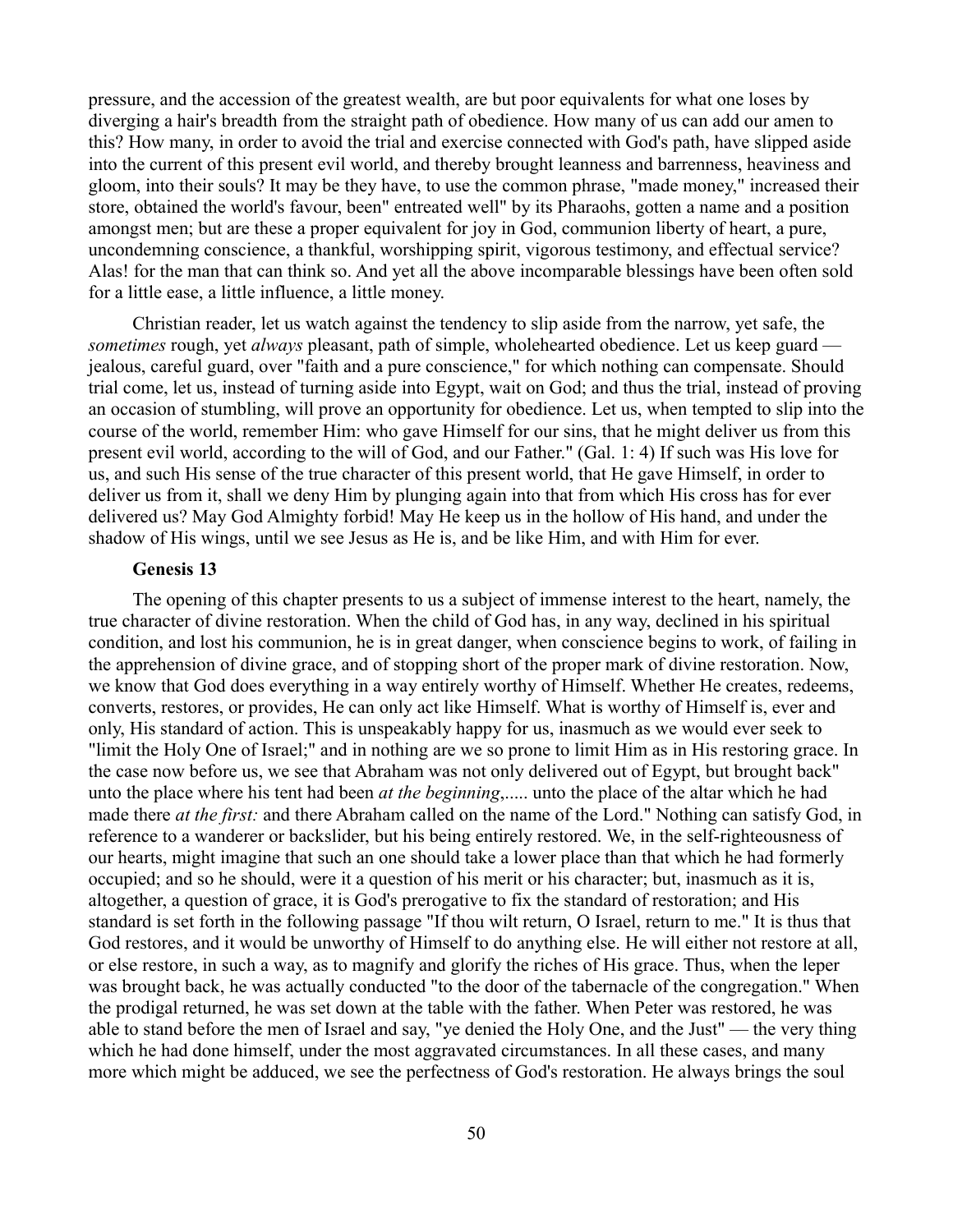back to Himself, in the full power of grace, and the full confidence of faith. "If thou wilt return, return lo me." "Abraham came unto the place where his tent had been *at the beginning.*

Then, as to the moral effect of divine restoration, it is most deeply practical. If legalism gets its answer in the *character* of the restoration, antinomianism gets its answer in the *effect* thereof. The restored soul will have a very deep and keen sense of the evil from which it has been delivered, and this will be evidenced by a jealous, prayerful, holy, and circumspect spirit. We are not restored in order that we may, the more lightly, go and sin again, but rather that we may "go and sin no more." The deeper my sense of the *grace* of divine restoration, the deeper will be my sense of the *holiness* of it also. This principle is taught and established throughout all scripture?; but especially in two well-known passages, namely, Ps. 23: 3, and 1 John 1: 9; "He restoreth my soul: *He leadeth me in the paths of righteousness* for his name's sake." And, again, "If we confess our sins, he is faithful and just to forgive us our sins, and to *cleanse us from all unrighteousness."* The proper path for a divinely-restored soul, is "the path of righteousness." In other words, having tasted divine grace, we walk in righteousness. To talk of grace, while walking in unrighteousness, is, as the apostle says, to turn "the grace of our God into lasciviousness." If grace reigned through righteousness unto eternal life," it also manifests itself in righteousness, in the outflow of that life. The grace that forgives us our sins, cleanses us from all unrighteousness. Those things must never be separated. When taken together, they furnish a triumphant answer to the legalism and antinomianism of the human heart.

But there was a deeper trial for Abraham's heart than even the famine, namely, that arising from the company of one who, evidently, was not walking in the energy of personal faith, nor in the realisation of personal responsibility. It seems plain that Lot was, from the very beginning, borne onward rather by Abraham's influence and example, than by his own faith in God. This is a very common case. If we look down along the history of the people of God, we can easily see how that, in every great movement produced by the Spirit of God, certain individuals have attached themselves thereto who were not personally participators of the power which had produced the movement. Such persons go on for a time, either as a dead weight upon the testimony. or an active hindrance to it. Thus, in Abraham's case, the Lord called him to leave his kindred; but he brought his kindred with him. Terah retarded him in his movement, until death took him out of the way. Lot followed him somewhat further, until "the lusts of other things" overpowered him, and he entirely broke down.

The same thing is observable in the great movement of Israel out of Egypt. "A mixed multitude" followed them, and caused much defilement, weakness, and sorrow, for we read, in Numbers 11, "the mixed multitude that was among them fell a lusting: and the children of Israel *also* wept again, and said, who shall give us flesh to eat." So also, in the early days of the Church; and not only so, but in every revival which has taken place therein, down to the present day, many have been acted upon by various influences, which, not being divine, proved evanescent; and the persons so acted upon, sooner or later, gave way, and found their proper level. Nothing will endure but that which is of God. I must realise the link between me and the living God. I must know myself as one called of Him into the position which I occupy, else I shall have no stability, and exhibit no consistency therein. It will not do for us to follow in the track of other people, merely because it is their track. God will graciously give each a path to walk in, a sphere to move in, and a responsibility to fulfil; and we are bound to know our calling and the functions thereof, that, by His grace ministered to our souls daily, we may work therein effectually, to His glory. It matters not what our measure may be, provided it be what God hath dealt to us. We may have "five talents," or we may have but "one;" still if we use the "one," with our eye fixed on the Master, we shall just be as sure to hear from His gracious lips the words, "well done," as if we had used the "five." This is encouraging. Paul, Peter, James, and John had each his peculiar measure,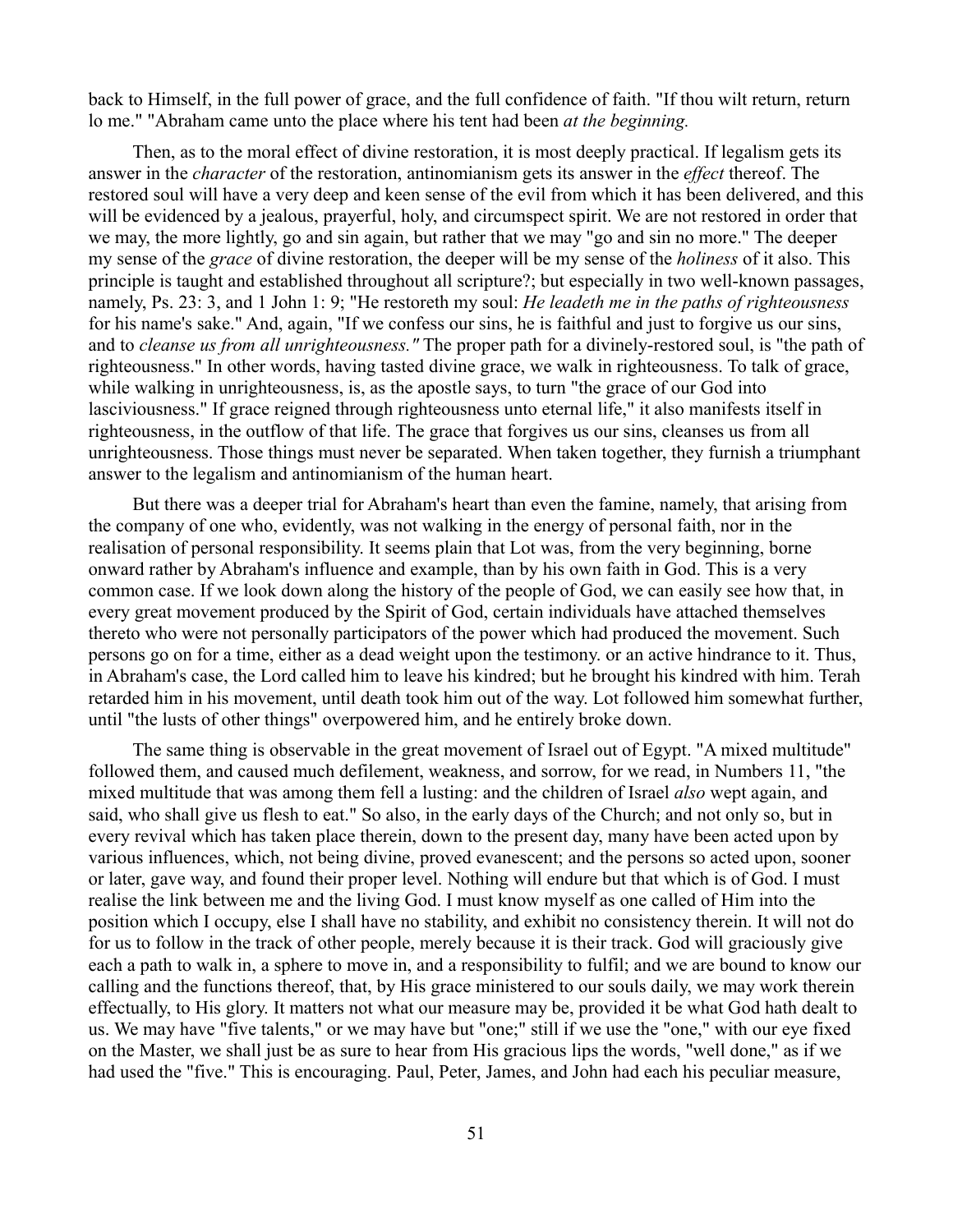his special ministry; and so with all; none needs to interfere with another. A carpenter has a saw and a plane, a hammer and a chisel, and he uses each as he needs it. Nothing can be more worthless than imitation. If, in the natural world, we look at the various orders of creation, we see no imitation. ALL have their proper sphere, their proper functions. And if it be thus in the natural world, how much more in the spiritual. The field is wide enough for all. In every house there are vessels of various sizes and various shapes. The master wants them all.

Let us, therefore, my beloved reader, search and see whether we are walking under a divine or a human influence; whether our faith stands in the wisdom of man, or in the power of God; whether we are doing things because others have done them, or because the Lord has called us to do them; whether we are merely propped up by the example and influence of our fellow, or sustained by personal faith in God. These are serious inquiries. It is, no doubt, a happy privilege to enjoy the fellowship of our brethren; but if we are propped up by them, we shall soon make shipwreck. So also, if we go beyond our measure, our action will be strained and unsightly, uneasy and unnatural. It is very easy to see when a man is working in his place, and according to his measure. ALL affectation, assumption, and imitation, is contemptible in the extreme. Hence, though we cannot be great, let us be honest; and though we cannot be brilliant, let us be genuine. If a person goes beyond his depth, without knowing how to swim, he will surely flounder. If a vessel put out to sea, without being sea-worthy and in trim, it will surely be beaten back into harbour, or lost. Lot left "Ur of the Chaldees," but he fell in the plains of Sodom. The call of God had not reached his heart, nor the inheritance of God filled his vision. Solemn thought! may we ponder it deeply? Blessed be God, there is a path for each of His servants, along which shines the light of His approving countenance, and to walk therein should be our chief joy. His approval is enough for the heart that knows Him. True, we may not always be able to command the approval and concurrence of our brethren; we may frequently be misunderstood; but we cannot help these things. "The day" will set all this to rights, and the loyal heart can contentedly wait for that day, knowing that then "every man shall have praise of God."

But it may be well to examine, more particularly, what it was that caused Lot to turn aside off the path of public testimony. There is a crisis in every man's history, at which it will, assuredly, be made manifest on what ground he is resting, by what motives he is actuated, and by what objects he is animated. Thus it was with Lot. He did not die at Charran; but he fell at Sodom. The *ostensible* cause of his fall was the strife between his herdmen and those of Abraham; but the fact is, when one is not really walking with a single eye and purified affections, he will easily find a stone to stumble over. If he does not find it at one time, he will at another. If he does not find it here, he will find it there. In one sense, it makes little matter as to what may be the apparent cause of turning aside; the real cause lies underneath, far away, it may be, from common observation, in the hidden chambers of the heart's affections and desires, where *the world* in some shape or form, has been sought after. The strife between the herdmen might have been easily settled without spiritual damage to either Abraham or Lot. To the former, indeed, it only afforded an occasion for exhibiting the beautiful power of faith, and the moral elevation, the heavenly vantage ground, on which faith ever sets the possessor thereof. But to the latter, it was an occasion for exhibiting the thorough worldliness of his heart. The strife no more produced the worldliness in Lot than it produced the faith in Abraham; it only manifested, in the case of each, what was really there.

Thus it is always: controversies and divisions arise in the Church of God, and many are stumbled thereby, and driven back into the world, in one way or another. They then lay the blame on the controversy and division, whereas the truth is, that these things were only the means of developing the real condition of the soul, and the bent of the heart. The world was in the heart, and *would be* reached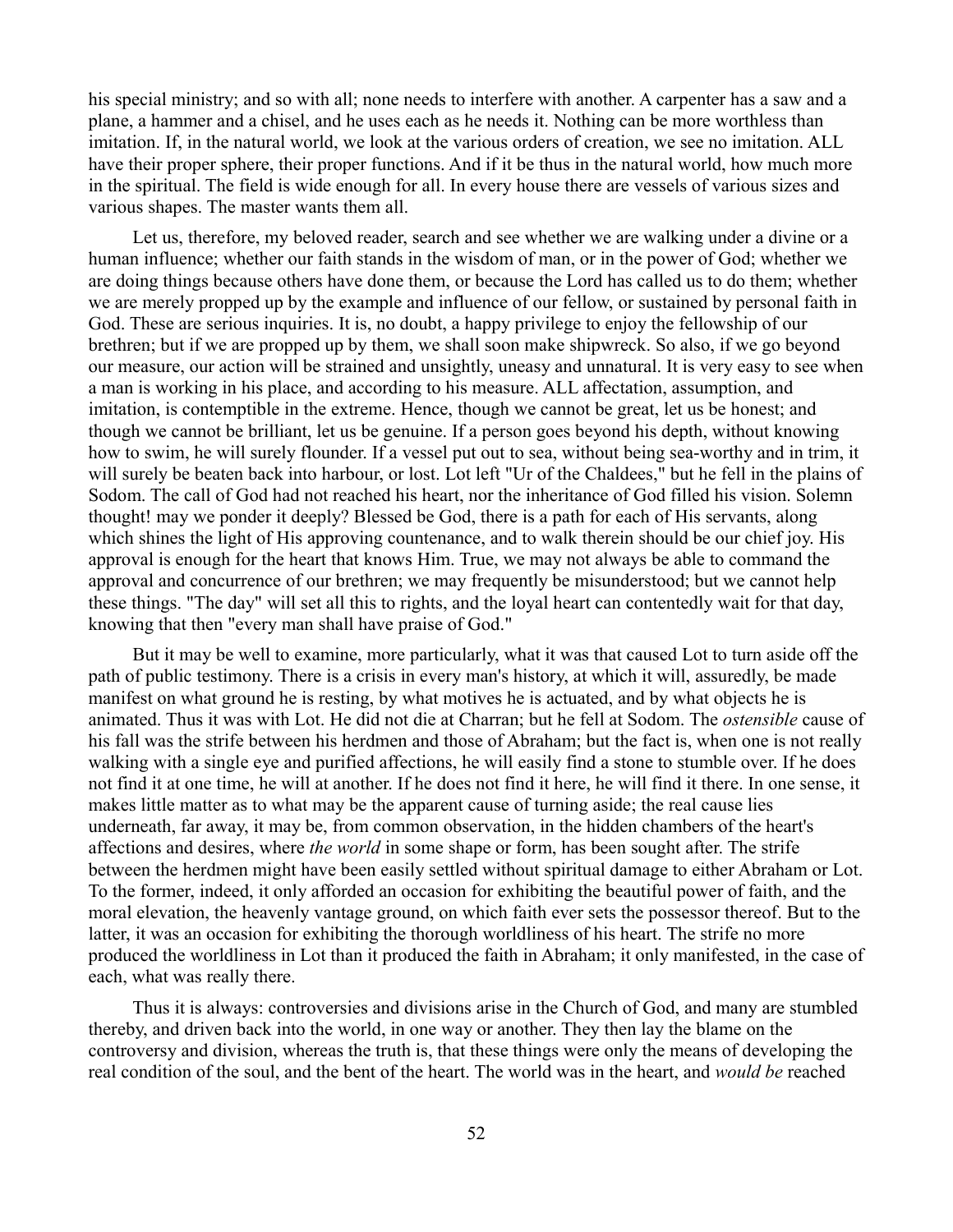by some *route* or another; nor is there much of moral excellency exhibited in blaming men and things, when the root of the matter lies within. It is not that controversy and division are not to be deeply deplored: assuredly they are. To see brethren contending in the very presence of "the Canaanite and the Perizzite is truly lamentable and humiliating. Our language should ever be, "Let there be no strife, I pray thee, between me and thee..... for we are brethren." Still, why did not Abraham make choice of Sodom? Why did not the strife drive him into the world? Why was it not an occasion of stumbling to him? Because he looked at it from God's point of view. No doubt, he had a heart that could be attracted by "well-watered plains," just as powerfully as Lot's heart; but then he did not allow his own heart to choose. He first let Lot take his choice, and then left God to choose for him. This was heavenly wisdom. This is what faith ever does: it allows God to fix its inheritance, as it also allows Him to make it good. It is always satisfied with the portion which God gives. It can say, the lines are fallen to me in pleasant places; yea, I have a goodly heritage." It matters not where "the lines" fall; for, in the judgement of faith, they always "fall in pleasant places," just because God casts them there.

The man of faith can easily afford to allow the man of sight to take his choice. Because, "If thou wilt take the left hand, then I will go to the right; or if thou depart to the right hand, then I will go to the left." What beautiful disinterestedness and moral elevation we have here! and yet what security! It is certain that, let nature range where it will, let it take its most comprehensive grasp, its boldest and highest flight, there is never the slightest danger of its laying its hand upon faith's treasure. It will seek its portion in quite an opposite direction. Faith lays up its treasure in a place which nature would never dream of examining; and, as to its approaching thereto, it could not if it would; and it would not if it could. Hence, therefore, faith is perfectly safe, as well as beautifully disinterested, in allowing nature to take its choice.

What, then, did Lot choose, when he got his choice. He chose Sodom. The very place that was about to be judged. But how was this? Why select such a spot? Because he looked at the outward appearance, and not at the intrinsic character and future destiny. The intrinsic character was "*wicked*." Its future destiny was "*judgement*" — to be destroyed by "fire and brimstone out of heaven." But, it may be said, "Lot knew nothing of all this." Perhaps not, nor Abraham either; but God did; and had Lot allowed God to "choose his inheritance for him," He, certainly, would not have chosen a spot that He Himself was about to destroy. He did not, however. He judged for himself. Sodom suited him, though it did not suit God. His eye rested on the "well-watered plains," and his heart was attracted by them. "He pitched his tent *toward* Sodom." Such is nature's choice! "Demas hath forsaken me, having loved this present world." Lot forsook Abraham for the same reason. He left the place of testimony, and got into the place of judgement.

"And the Lord said unto Abram, after that Lot was separated from him, Lift up now thine eyes, and look from the place where thou art, northward, and southward, and eastward, and westward; for all the land which thou seest, to thee will give it, and to thy Seed for ever." The strife" and "separation," so far from damaging Abraham's spiritual condition, rather brought out, in full relief, his heavenly principles, and strengthened, in his soul, the life of faith. Moreover, it cleared the prospect for him, and delivered him from the company of one who could only prove a dead weight. Thus it worked for good, and yielded a harvest of blessing. It is, at once, most solemn, and yet most encouraging, to bear in mind that, in the long run, men find their proper level. Men who run unsent, break down, in one way or another, and find their way back to that which they profess to have left. On the other hand, those who are called of God, and lean on Him, are, by His grace, sustained. "Their path is as the shining light, which shineth more and more unto the perfect day." The thought of this should keep us humble, watchful, and prayerful. "Let him that thinketh he standeth take heed lest he fall," for, truly, "there are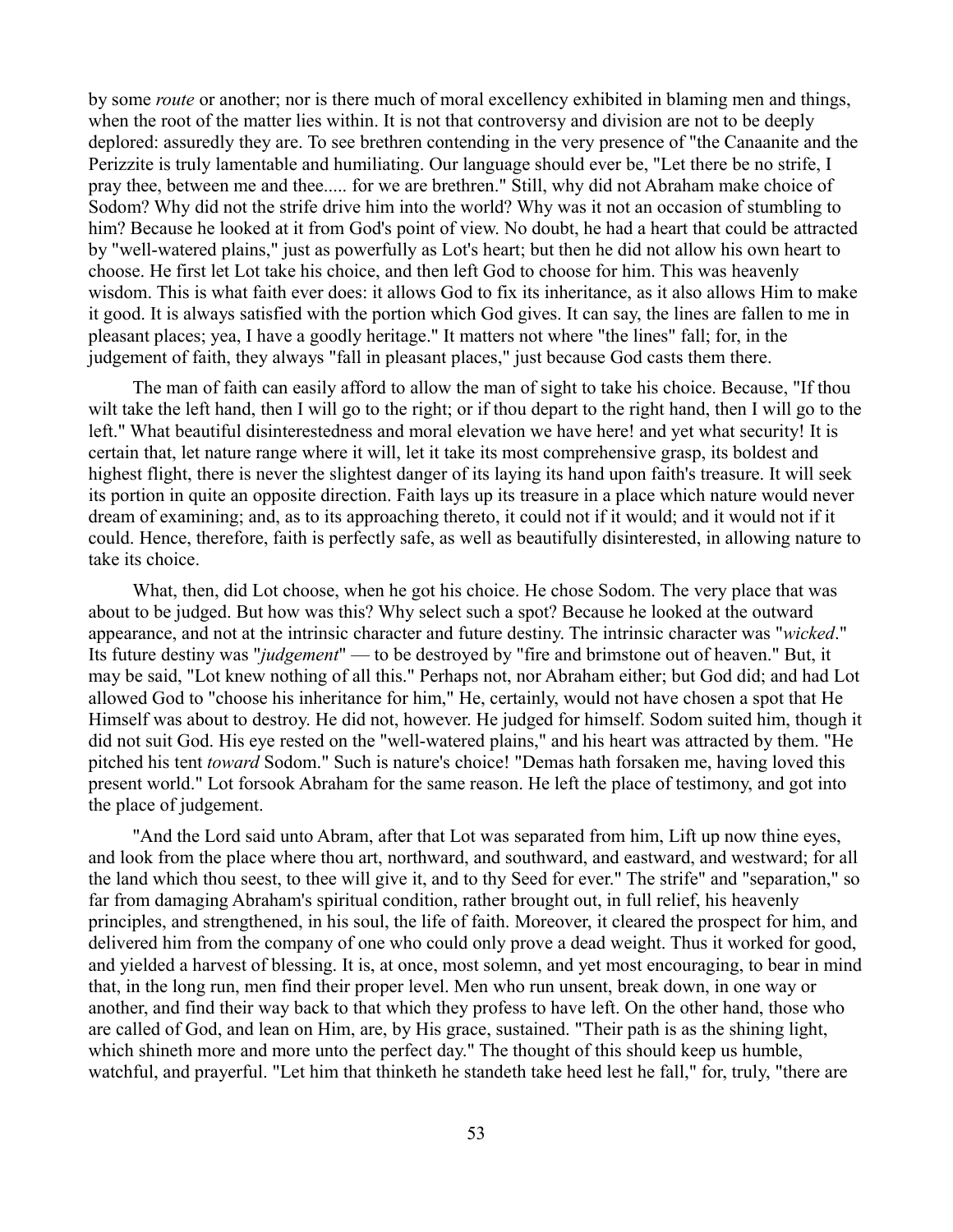first that shall be last, and there are last that shall be first." "He that endureth to the end, the same shall be saved," is a principle which, whatever be its specific application, has a wide moral bearing. Many a vessel has sailed out of harbour, in gallant style, with all its canvass spread, amid cheering and shouting, and with many fair promises of a first-rate passage; but, alas! storms, waves, shoals, rocks, and quicksands, have changed the aspect of things; and the voyage that commenced with hope, has ended in disaster. I am, here, only referring to the path of service and testimony, and, by no means, to the question of a man's eternal acceptance in Christ. This latter, blessed be God, does not, in any wise, rest with ourselves, but with Him who has said, "I give unto my sheep eternal life, and they shall never perish, neither shall any pluck them out of my hand." But, do we not know, that many Christians set out on some special course of service or testimony, under the impression that they are called of God thereto, and, after a time, they break down? Unquestionably. And, further, very many set out in the profession of some special principle of action, respecting which they have not been divinely taught, or the consequences of which they have not maturely considered in the presence of God, and, as a necessary result, they themselves have been found, after a time, in the open violation of those very principles. ALL this is deplorable, and should be carefully avoided. It tends to weaken the faith of God's elect, and causes the enemies of the truth to speak reproachfully. Each one should receive his call and his commission directly from the Master Himself. ALL whom Christ calls into any special service, He will, infallibly, maintain therein, for He never sent any one a warfare at his own charges. But if we run unsent, we shall not only be left to *learn* our folly, but to *exhibit* it.

Yet, it is not that any one should set himself up as the impersonation of any principle, or as an example of any special character of service or testimony. God forbid. This would be the most egregious folly, and empty conceit. It is a teacher's business to set forth Gods Word; and it is a servant's business to set forth the Master's will; but while all this is fully understood and admitted, we must ever remember the deep need there is of counting the cost, ere we undertake to build a tower, or go forth to war. Were this more seriously attended to, there would be far less confusion and failure in our midst. Abraham was called of God from Ur to Canaan, and, hence, God led him forth on the way. When Abraham tarried at Charran, God waited for him; when he went down into Egypt, He restored him; when he needed guidance, He guided him; when there was a strife and a separation, He took care of him; so that Abraham had only to say, "Oh, how great is thy goodness *which thou hast laid up* for them that fear thee; which thou hast wrought for them that trust in thee, before the sons of men." He lost nothing by the strife. He had his tent and his altar before; and he had his tent and his altar afterwards. "Then Abram removed *his tent,* and came and dwelt in the plain of Mamre, which is in Hebron, and built there *an altar* unto the Lord." Lot might choose Sodom; but as for Abraham, he sought and found his all in God. There was no altar in Sodom. Alas! all who travel in that direction are in quest of something quite different from that. It is never the worship of God, but the love of the world, that leads them thither. And even though they should attain their object, what is it? How does it end? Just thus, "He gave them their request, but sent leanness into their souls."

#### **Genesis 14**

We are, here, presented with an historic record of the revolt of five kings from under the hand of Chederlaomer, and a battle consequent thereon. The Spirit of God can occupy himself with the movements of "kings and their armies," when such movements are in anywise connected with the people of God. In the present case, Abraham personally had nothing whatever to do with the revolt or its consequences. His "tent and altar" were not likely to furnish an occasion for the declaration of war, nor yet to be much affected by the outbreak or issue thereof. The proper portion of a heavenly man could never, by any possibility, tempt the cupidity nor excite the ambition of the kings and conquerors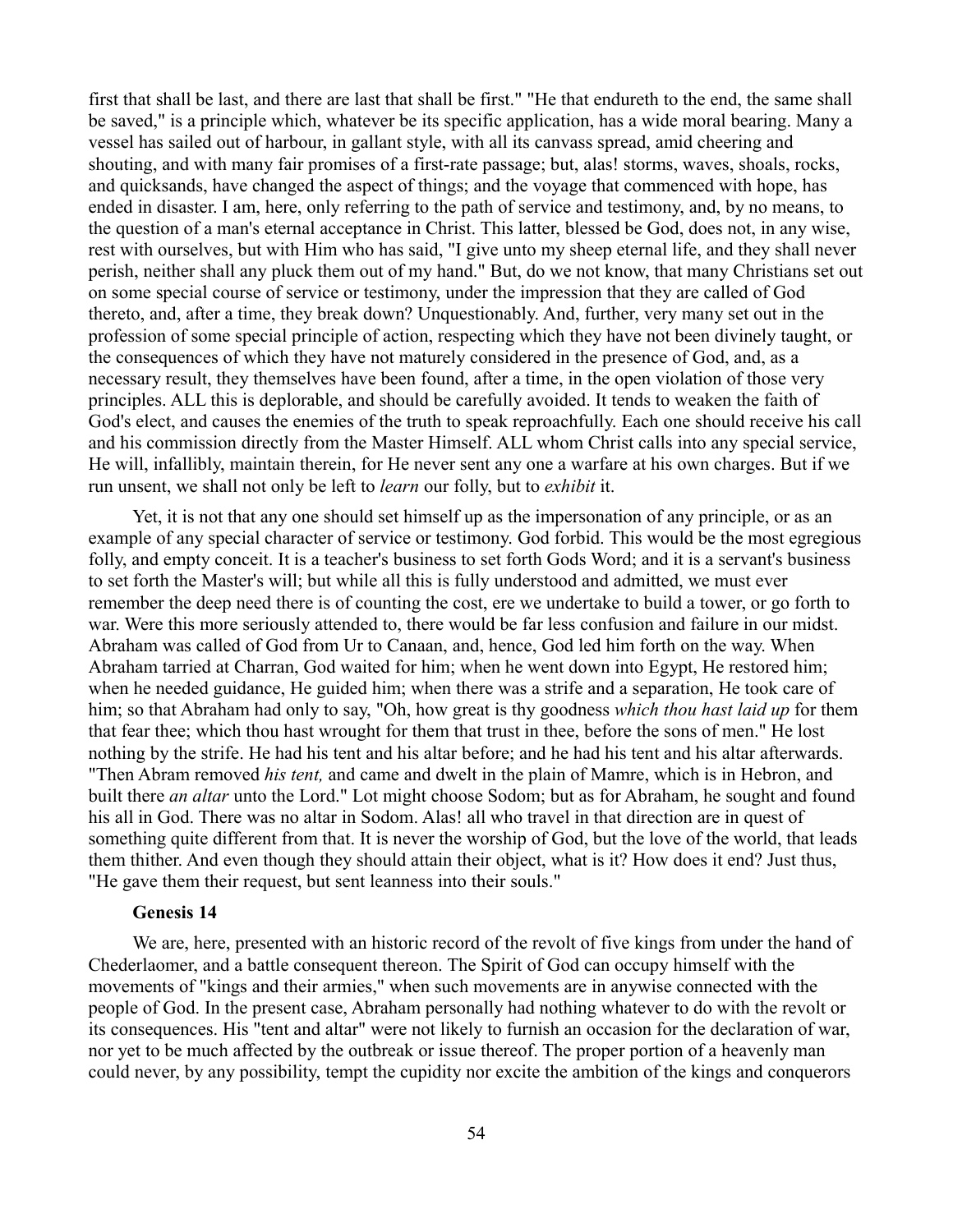of this world.

However, although Abraham was not affected by the battle of "four kings with five," yet Lot was. His position was such as to involve him in the whole affair. So long as we are enabled, through grace, to pursue the path of simple faith, we shall be thrown completely outside the range of this world's circumstances; but if we abandon our high and holy position as those whose "citizenship" is in heaven," and seek a name, a place, and a portion in the earth, we must expect to participate in earth's convulsions and vicissitudes. Lot had taken up his abode in the plains of Sodom, and was, therefore, deeply and sensibly affected by the wars of Sodom. It must ever be thus. It is a bitter and a painful thing for the child of God to mingle himself with the children of this world. He can never do so without serious damage to his own soul, as well as to the testimony with which he is entrusted. What testimony had Lot in Sodom? A very feeble one, indeed, if one at all. The very fact of his settling himself there was the death blow to his testimony. To have spoken a word against Sodom and its ways, would have been to condemn himself, for why was he there? But, in truth, it does not, by any means, appear that, to testify for God, formed any part of his object in "pitching his tent toward Sodom." Personal and family interests seem to have been the leading springs of action in his heart: and though, as Peter tells us, "his righteous soul was vexed with the filthy conversation of the wicked, from day to day," yet had he but little power to act against it, even if inclined so to do.

It is important, in a practical point of view, to see that we cannot be governed by two objects at the same time. For example, I cannot have before my mind, as objects, my worldly interests and the interests of the gospel of Christ. If I go to a town for the purpose of setting up in business, then, clearly, business is my object, and not the gospel. I may, no doubt, propose to myself both to attend to business and to preach the gospel as well; but, all the while, either one or the other must be my object. It is not that a servant of Christ may not most blessedly and effectually preach the gospel and attend to business also; he assuredly may; but, in such a case, the gospel will be his object, and not business. Paul preached the gospel and made tents; but the gospel was his object, and not tent making. If I make business my object, the gospel preaching will speedily prove to be formal and unprofitable work; yea, it will be well if it be not made use of to sanctify my covetousness. The heart is very treacherous; and it is often truly astonishing to see how it deceives us when we desire to gain some special point. It will furnish, in abundance, the most plausible reasons; while the eyes of our understanding are so blinded by self-interest, or unjudged wilfulness, as to be incapable of detecting their plausibility. How frequently do we hear persons defending a continuance in a position which they admit to be wrong, on the plea that they thereby enjoy a wider sphere of usefulness. To all such reasoning, Samuel furnishes a pointed and powerful reply, "To obey is better than sacrifice, and to hearken than the fat of rams." Which was, Abraham or Lot, able to do the more good? Does not the history of those two men prove, beyond a question, that the most effectual way to serve the world is to be faithful to it, by separating from, and testifying against it?

But, be it remembered, that genuine separation from the world can only be the result of communion with God. I may seclude myself from the world, and constitute myself the centre of my being, like a monk or a cynic; but separation to God is a totally different thing. The one chills and contracts, the other warms and expands. That drives us in upon ourselves; this draws us out in love and interest for others. That makes self and its interests our centre; this makes God and His glory our centre. Thus, in Abraham's case, we see that the very fact of his separation enabled him to render effectual service to one who had involved himself in trouble by his worldly ways. "When Abraham heard that *his brother* was taken captive, he armed his trained servants, born in his own house, three hundred and eighteen, and pursued them unto Dan..... and he brought back all the goods, and also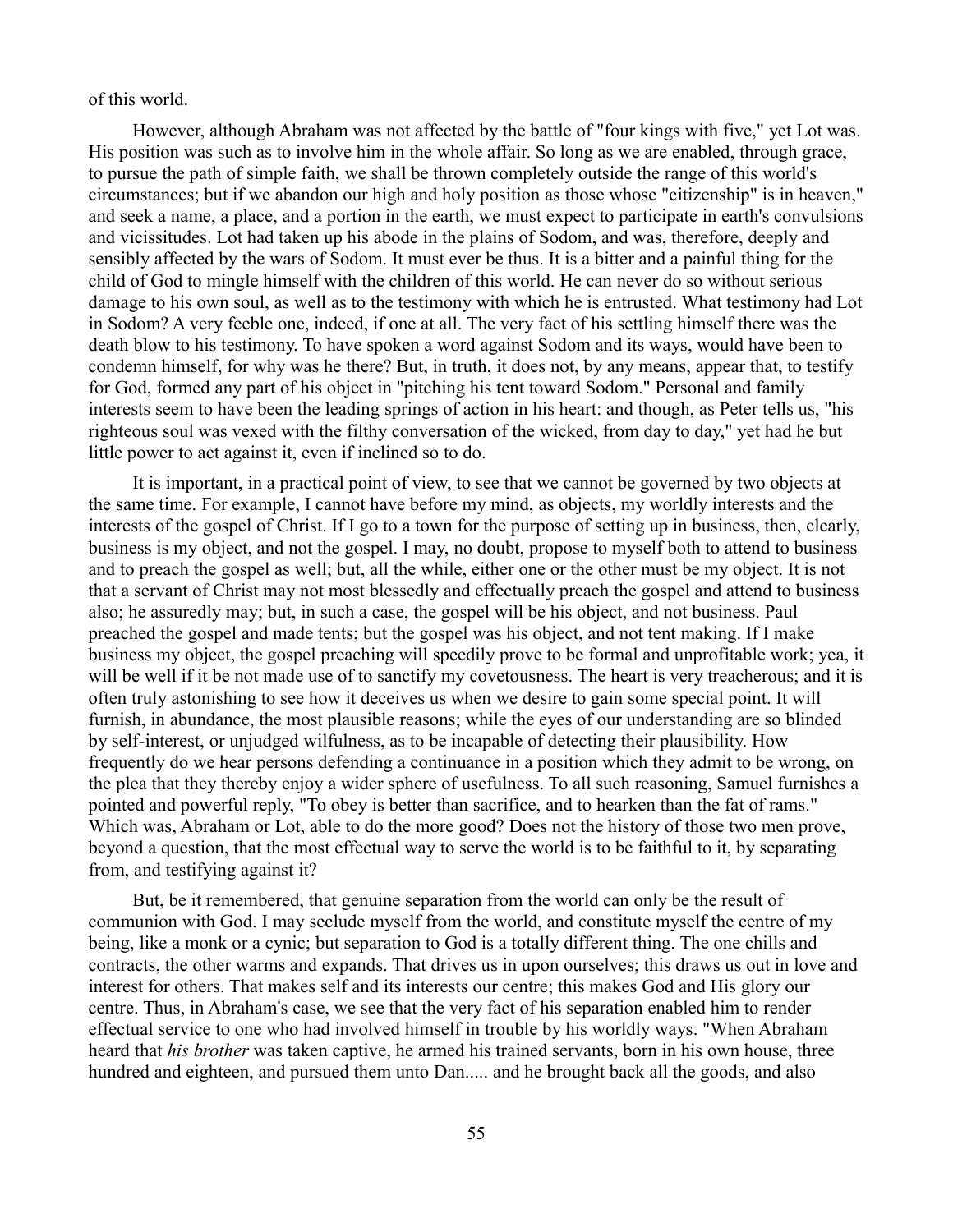brought again his brother Lot, and his goods, and the women also, and the people." Lot was Abraham's brother, after all; and brotherly love must act. "A brother is born for adversity;" and it often happened that a season of Adversity softens the heart, and renders it susceptible of kindness, even from one with whom we have had to part company; and it is remarkable that, while, in verse 12, we read, "they took Lot, *Abraham's brother's son,"* yet, in verse 14, we read, "when Abram heard that his brother was taken captive." The claims of a brother's trouble are answered by the affections of a brother's heart. This is divine. Genuine faith, while it always renders us independent, never renders us indifferent. It will never wrap itself up in its fleece while a brother shivers in the cold. There are three things which faith does; it "purifies the heart;" it "works by love;" and it "overcomes the world;" and all these results of faith are beautifully exhibited in Abraham on this occasion. His heart was purified from Sodom's pollutions; he manifested genuine love to Lot his brother; and, finally, he was completely victorious over the kings. Such are the precious fruits of faith, that heavenly, Christ honouring principle.

However, the man of faith is not exempt from the assaults of the enemy; and it frequently happens that immediately after a victory, one has to encounter a fresh temptation. Thus it was with Abraham. "The king of Sodom went out to meet him, after his return from the slaughter of Chederlaomer, and of the kings that were with him." There was, evidently, a very deep and insidious design of the enemy in this movement. "The king of Sodom" presents a very different thought, and exhibits a very different phase of the enemy's power, from what we have in "Chederlaomer and the kings that were with him." In the former, we have rather the hiss of the serpent; in the latter, the roar of the lion; but whether it were the serpent or the lion, the Lord's grace was amply sufficient; and most seasonably was this grace ministered to the Lord's servant, at the exact moment of need. "And Melchisedek, king of Salem, brought forth bread and wine, and he was the priest of the most high God. And he blessed him, and said, Blessed be Abram of the most high God, possessor of heaven and earth; and blessed be the most high God, which hath delivered thine enemies into thy hand." we have, here, to remark, first, the peculiar point at which Melchisedek enters the scene; and, secondly, the double effect of his ministry. He did not come forth when Abraham was in pursuit of Chederlaomer, but when the king of Sodom was in pursuit of Abraham. This makes a great moral difference. A deeper character of communion was needed to meet the deeper character of conflict.

And, then, as to the ministry, the "bread and wine" refreshed Abraham's spirit, after his conflict with Chederlaomer; while the benediction prepared his heart for his conflict with the king of Sodom. Abraham was a conqueror, and yet he was about to be a combatant, and the royal priest refreshed the conqueror's spirit, and fortified the combatant's heart.

It is peculiarly sweet to observe the manner in which Melchizedek introduces God to the thoughts of Abraham. He calls Him "the most high God, possessor of heaven and earth;" and, not only so, but pronounces Abraham "blessed" of that same God. This was effectually preparing him for the king of Sodom. A man who was "blessed" of God, did not need to take aught from the enemy; and if the possessor of heaven and earth" filled his vision, "the goods" of Sodom could have but little attraction. Hence, as might be expected, when the king of Sodom made his proposal, "give me the persons, and take the goods to thyself," Abraham replies, "I have lift up my hand unto the Lord, the most high God, the possessor of heaven and earth, that I will not take from a thread even to a shoe latchet, and that I will not take anything that is thine, lest thou shouldest say, I have made Abram rich." Abraham refuses to be enriched by the king of Sodom. How could he think of delivering Lot from the power of the world, if he himself were governed thereby? The only true way in which to deliver another is to be thoroughly delivered myself. So long as I am in the fire, it is quite impossible I can pluck another out of it. The path of separation is the path of power, as it is also the path of peace and blessedness.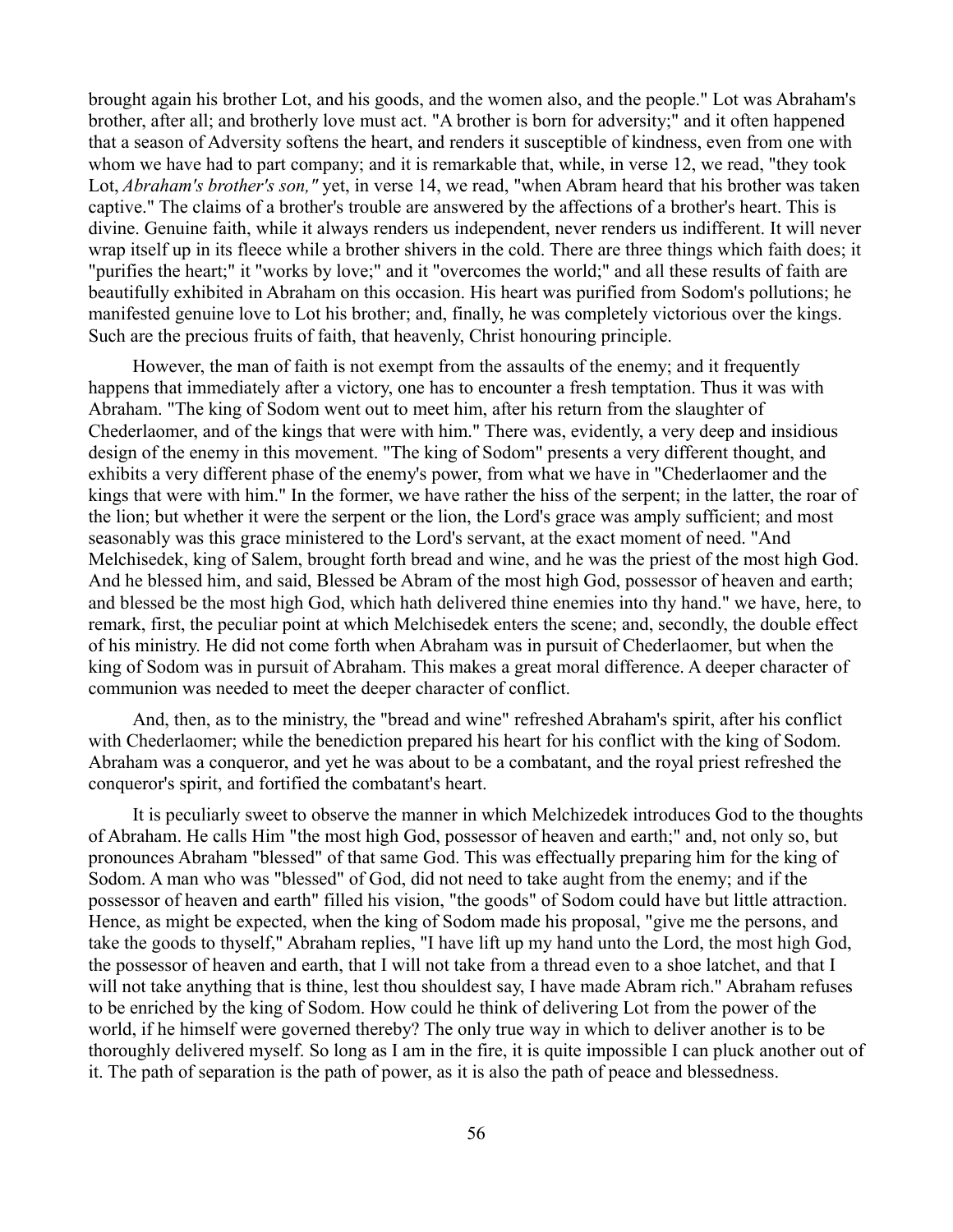The world, in all its various forms, is the great instrument of which Satan makes use, in order to weaken the hands, and alienate the affections, of the servants of Christ. But, blessed be God, when the heart is true to Him, He always comes in to cheer, to strengthen, and to fortify, at the right time. "The eyes of the Lord run to and fro, throughout the whole earth, to show himself strong in the behalf of them whose heart is perfect toward him." (2 Chr. 16: 9) This is an encouraging truth for our poor, timid, doubting, faltering hearts. Christ will be our strength and shield. He will" cover our heads in the day of battle;" He will "teach our hands to war, and our fingers to fight;" and finally, "He will bruise Satan under our feet shortly." ALL this is unspeakably comforting to a heart sincerely desirous of making way against "the world, the flesh, and the devil." May the Lord keep our hearts true to Himself, in the midst of the ensnaring scene around us.

### **Genesis 15**

"After these things, the word of the Lord came unto Abram in a vision, saying, Fear not, Abram. I am thy shield, and thy exceeding great reward." The Lord would not suffer His servant to be a loser, by rejecting the offers of this world. It was infinitely better for Abraham to find himself hidden behind Jehovah's shield, than to take refuge beneath the patronage of the king of Sodom; and to be anticipating his "exceeding great reward," than to accept "the goods" of Sodom. The position into which Abraham is put, in the opening verse of our chapter, is beautifully expressive of the position into which every soul is introduced by the faith of Christ. Jehovah was his "shield," that He might rest in Him; Jehovah was his "reward," that he might wait for Him. So with the believer now: he finds his present rest, his present peace, his present security, all in Christ. No dart of the enemy can possibly penetrate the shield which covers the weakest believer in Jesus.

And then, as to the future, Christ fills it. Precious portion! Precious hope! A portion which can never be exhausted: a hope which will never make ashamed. Both are infallibly secured by the counsels of God, and the accomplished atonement of Christ. The present enjoyment thereof is by the ministry of the Holy Ghost who dwells in us. This being the case, it is manifest that if the believer is pursuing a worldly career, or indulging in worldly, or carnal desires, he cannot be enjoying either the "shield" or the "reward. If the Holy Ghost is grieved, He will not minister the enjoyment of that which is our proper portion — our proper hope. Hence, in the section of Abraham's history now before us, we see that when he had returned from the slaughter of the kings, and rejected the offer of the king of Sodom, Jehovah rose before his soul in the double character, as his "Shield and his exceeding great reward. Let the heart ponder this, for it contains a volume of deeply practical truth. We shall now examine the remainder of the chapter.

In it we have unfolded to us the two great principles of sonship and heirship. "And Abram said, Lord God, what wilt thou give me, seeing I go childless, and the steward of my house is this Eliezer of Damascus? And Abram said, Behold, to me thou hast given no seed: and lo, one born in my house is mine heir." Abraham desired a son, for he knew, upon divine authority, that his "seed" should inherit the land. (Gen. 13: 15) Sonship and heirship are inseparably connected in the thoughts of God "He that shall come forth out of thine own bowels shall be thine heir." Sonship is the proper basis of everything; and, moreover, it is the result of God's sovereign counsel and operation, as we read in James, "of his own will begat he us." Finally, it is founded upon God's eternal principle of resurrection. How else could it be? Abraham's body was "dead;" wherefore, in his case, as in every other, sonship must be in the power of resurrection. Nature is dead, and can neither beget nor conceive ought for God. There lay the inheritance stretching out before the patriarch's eye, in all its magnificent dimensions; but where was the heir? Abraham's body and Sarah's womb alike answered "death." But Jehovah is the God of resurrection, and, therefore, a "dead body" was the very thing for Him to act upon. Had nature not been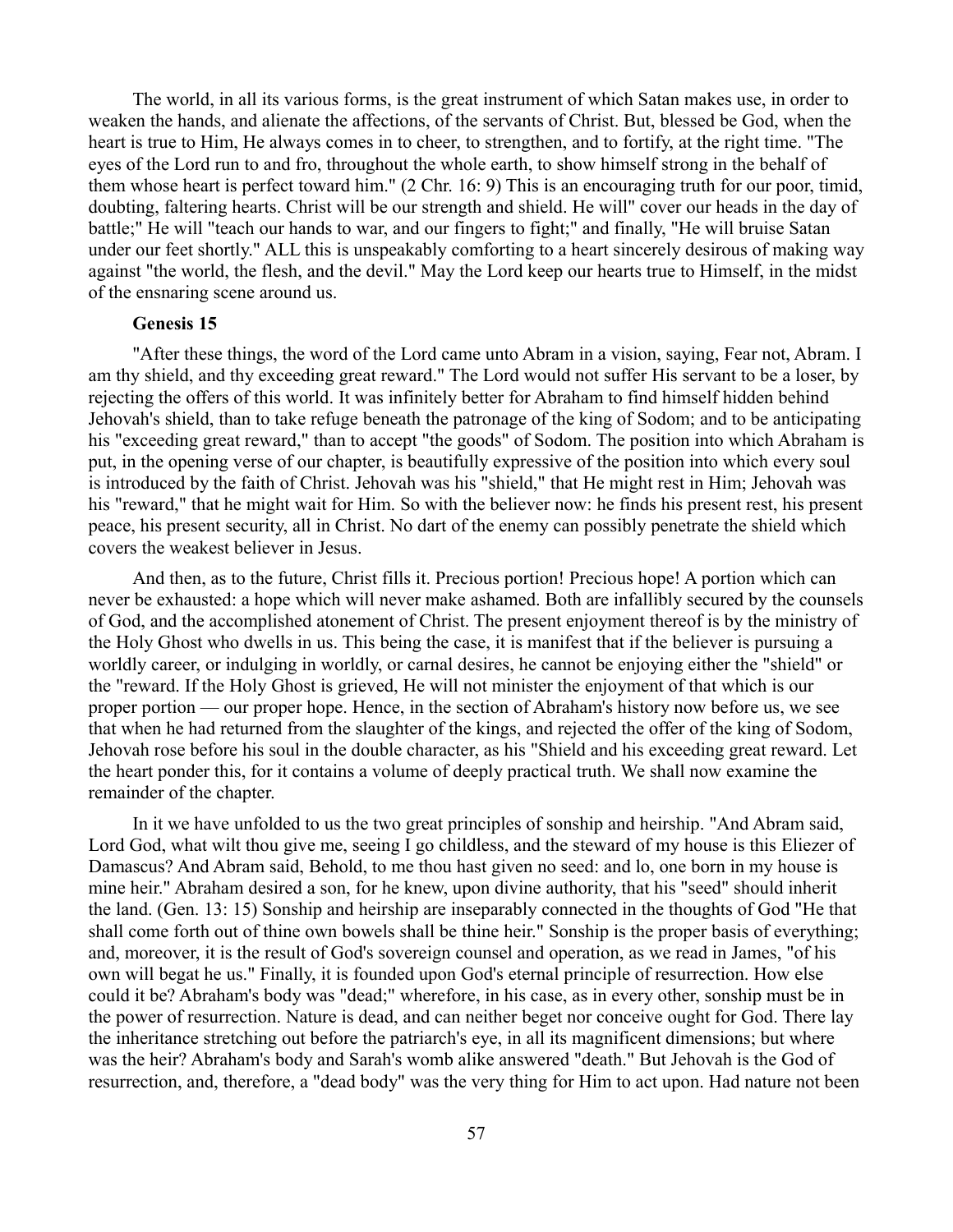dead, God should have put it to death ere He could fully show Himself. The most suitable theatre for the living God is that from which nature, with all its boasted powers and empty pretensions, has been totally expelled by the sentence of death. Wherefore, God's word to Abraham was, "look now toward heaven, and tell the stars, if thou be able to number them; and he said unto him, so shall thy seed be." When the God of resurrection fills the vision there is no limit to the soul's blessing, for He who can quicken the dead, can do anything.

"And he believed in the Lord, and he counted it unto him for righteousness." The imputation of righteousness to Abraham is, here, founded upon his believing in the Lord as the Quickener of the dead. It is in this character that He reveals Himself in a world where death reigns; and when a soul believes in Him, as such, it is counted righteous in His sight. This necessarily shuts man out, as regards his cooperation, for what can he do in the midst of a scene of death? Can he raise the dead? Can he open the gates of the grave? Can he deliver himself from the power of death, and walk forth, in life and liberty, beyond the limits of its dreary domain? Assuredly not. Well, then, if he cannot do so, he cannot work out righteousness, nor establish himself in the relation of sonship. "God is not the God of the dead, but of the living," and, therefore, so long as a man is under the power of death, and under the dominion of sin, he can neither know the position of a son, nor the condition of righteousness. Thus, God alone can bestow the adoption of sons, and He alone can impute righteousness, and both are connected with faith in Him as the One who raised up Christ from the dead.

It is in this way that the apostle handles the question of Abraham's faith, in Romans 4, where he says, "It was not written for his sake alone, that it was imputed unto him; but for us also to whom it shall be imputed, *if We believe on him that raised up Jesus our Lord from the dead."* Here, the God of resurrection is presented "to us also," as the object of faith, and our faith in Him as the alone ground of our righteousness. If Abraham had looked up into heaven's vault, spangled with innumerable stars, and then looked at "his own body now dead," how could he ever grasp the idea of a seed as numerous as those stars? Impossible. But he did not look at his own body, but at the resurrection power of God, and, inasmuch as that was the power which was to produce the seed, we can easily see that the stars of heaven and the sand on the sea-shore are but feeble figures indeed; for what natural object could possibly illustrate the effect of that power which can raise the dead ?

So also, when a sinner hearkens to the glad tidings of the gospel, were he to look up to the unsullied light of the divine presence, and then look: down into the unexplored depths of his own evil nature, he might well exclaim, How can I ever get thither? How can I ever be fit to dwell in that light? Where is the answer? In himself? Nay, blessed be God, but in that blessed! One, who travelled from the bosom to the cross and the grave, and from thence to the throne, thus filling up, in His Person and work, all the space between those extreme points. There can be nothing higher than the bosom of God — the eternal dwelling-place of the Son; and there can be nothing lower than the cross and the grave; but, amazing truth! I find Christ in both. I find Him in the bosom, and I and Him in the grave. He went down into death in order that He might leave behind Him, in the dust thereof, the full weight of His people's sins and iniquities. Christ, in the grave, exhibits the end of everything human — the end of sin — the full limit of Satan's power. The grave of Jesus forms the grand terminus of death. But resurrection takes us beyond this terminus, and constitutes the imperishable basis on which God's glory and man's blessing repose for ever. The moment the eye of faith rests on a risen Christ, there is a triumphant answer to every question as to sin, judgement, death, and the grave. The One who divinely met all these, is alive from the dead; and has taken His seat at the right hand of the majesty in the heavens; and, not only so, but the Spirit of that risen and glorified One, in the believer, constitutes him a son. He is quickened out of the grave of Christ: as we read, "and you, being dead in your sins, and the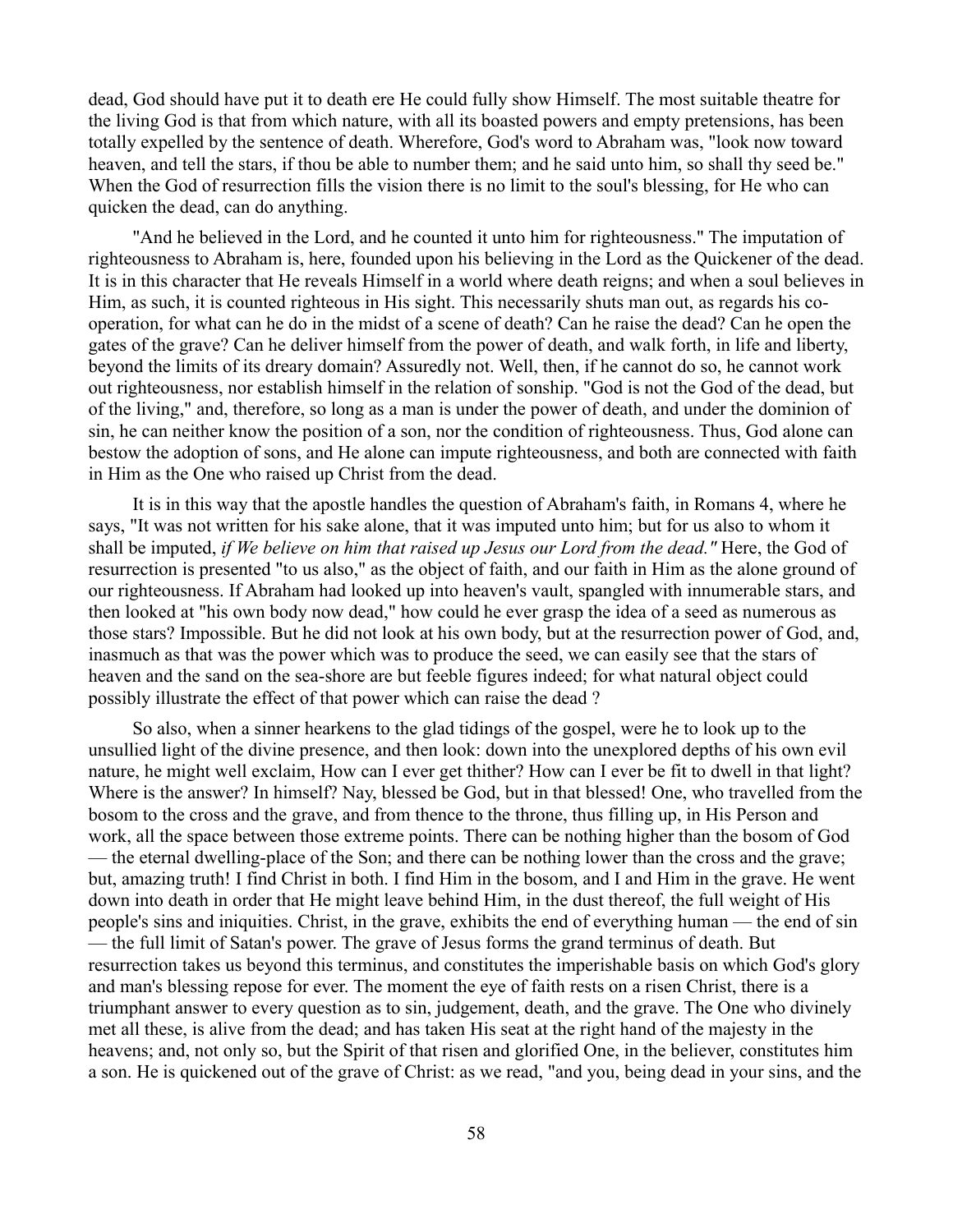uncircumcision of your flesh, hath he quickened together with him, having forgiven you all trespasses." (Col. 2: 13)

Hence, therefore, sonship, being founded on resurrection, stands connected with perfect justification — perfect righteousness — perfect freedom from everything which could, in any wise, be against us. God could not have us in His presence with sin upon us. He could not suffer a single speck or stain of sin upon His sons and daughters. The father could not have the prodigal at *His* table with the rags of the far country upon him. He could go forth to meet him in those rags. He could fall upon his neck and kiss him, in those rags. It was worthy, and beautifully characteristic of his *grace* so to do; but then to seat him at his table in the rags would never do. The grace that brought the father out to the prodigal, reigns through the righteousness which brought the prodigal in to the father. It would not have been grace had the father waited for the son to deck himself in robes of his own providing; and it would not have been righteous to bring him in in his rags; but both grace and righteousness shone forth in all their respective brightness and beauty when the father went out and fell on the prodigal's neck; but yet did not give him a seat at the table until he was clad and decked in a manner suited to that elevated and happy position. God, in Christ, has stooped to the very lowest point of man's moral condition, that, by stooping He might raise man to the very highest point of blessedness, in fellowship with Himself. From all this, it follows, that our sonship, with all its consequent dignities and privileges, is entirely independent of us. We have just as little to do with it as Abraham's dead body and Sarah's dead womb had to do with a seed as numerous as the stars which garnish the heavens, or as the sand on the seashore. It is all of God. God the Father drew the plan, God the Son laid the foundation, and God the Holy Ghost raises the superstructure; and on this superstructure, appears the inscription, "THROUGH GRACE, BY FAITH, WITHOUT WORKS OF LAW'

But, then, our chapter opens another most important subject to our view, namely, *heirship*. The question of sonship and righteousness being fully settled — divinely and unconditionally settled, the Lord said unto Abraham, "I am the Lord that brought thee out of Ur of the Chaldees, to give thee this land to inherit it." Here comes out the great question of heirship, and the peculiar path along which the chosen heirs are to travel ere they reach the promised inheritance. "If children, then heirs, heirs of God, and joint-heirs with Christ; if so be that we *suffer* with him, that we may be also glorified together." Our way to the kingdom lies through suffering, affliction, and tribulation; but, thank God, we can, by faith, say," the *sufferings* of this present time are not worthy to be compared with the glory which shall be revealed in us. And further, we know that "our *light affliction* which is but for a moment, worketh out for us a far more exceeding and eternal weight of glory." Finally, "we glory in *tribulation*, knowing that tribulation worketh patience, and patience experience, and experience hope." It is a high honour and a real privilege to be allowed to drink of our blessed Master's cup, and be baptised with His baptism; to travel in blest companionship with Him along the road which leads directly to the glorious inheritance. The Heir and the joint-heirs reach that inheritance by the pathway of suffering.

But let it be remembered that the suffering of which the joint-heirs participate has no penal element in it. It is not suffering from the hand of infinite justice, because of sin; all that was fully met on the cross, when the divine victim bowed His sacred head beneath the stroke. "Christ also hath once suffered for sins," and that "once," was on the tree and *nowhere else.* He never suffered for sins before and He never can suffer for sins again. "*Once*, in the end of the world, (the end of all flesh,) hath he appeared to put away sin, by the sacrifice of himself." "Christ was *once* offered."

There are two ways in which to view a suffering Christ: first, as bruised of Jehovah; secondly, as rejected of men. In the former, He stood alone; in the latter, we have the honour of being associated with Him. In the former, I say, He stood alone, for who could have stood with Him? He bore the wrath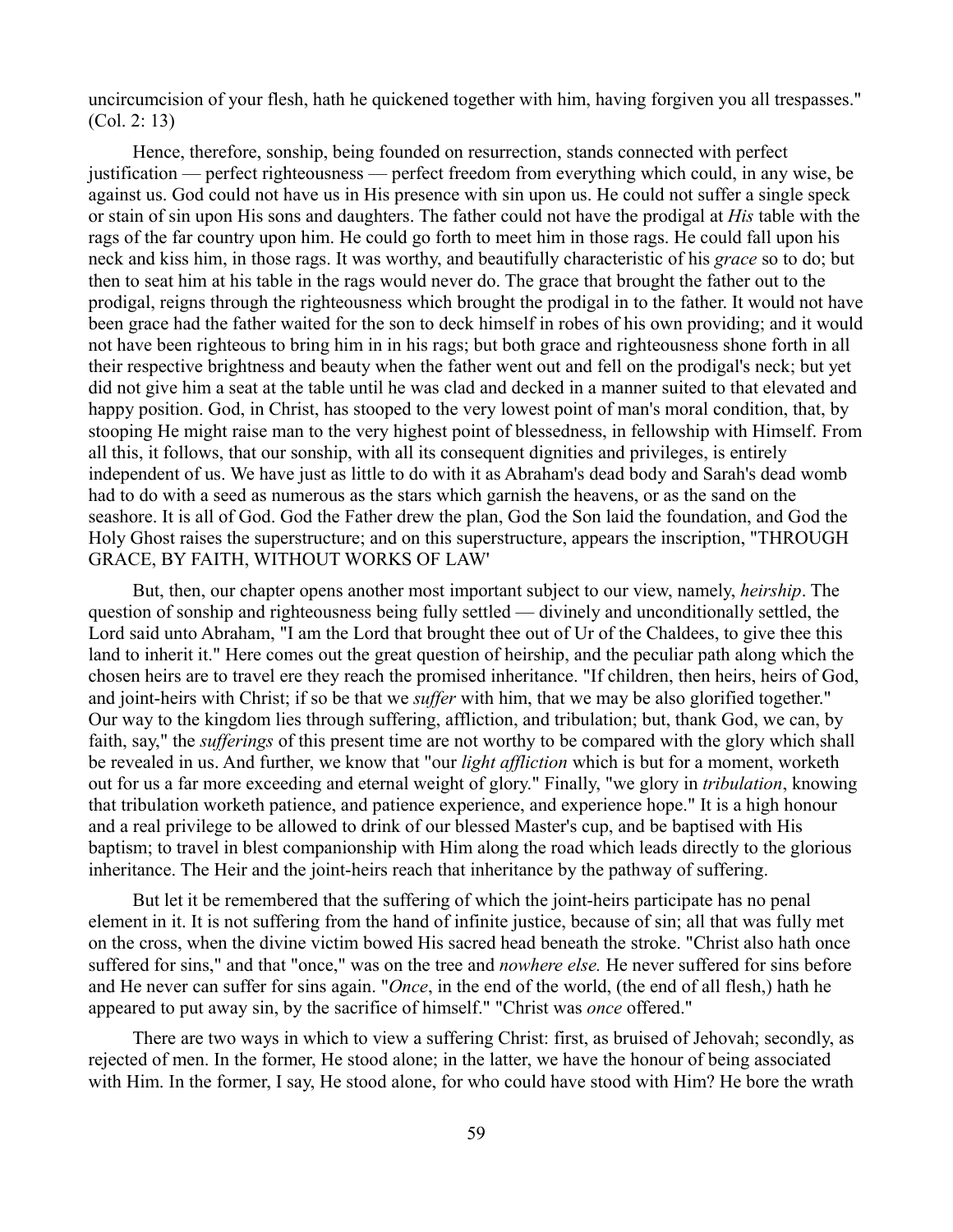of God alone; He travelled in solitude, down into "the rough valley that had neither been eared nor sown," and there He settled, for ever, the question of our sins. *With* this we had nothing to do, though to this we are eternally indebted for everything. He fought the fight and gained the victory, alone; but He divides the spoils with us. He was in solitude in the horrible pit and miry clay;" but directly He planted His foot on the everlasting "rock of resurrection, He associates us with Him. He uttered the cry alone; He sings the "*new song*" in company. (Ps. 40: 2, 3)

Now, the question is, shall we refuse to suffer from the hand of man *with Him* who suffered from the hand of God *for us* That it is, in a certain sense. a question is evident, from the Spirit's constant use of the word "IF" in connection with it. "If so be we suffer; If, with him." "If we suffer, we shall reign." There is no such question as to sonship. We do not reach the high dignity of sons through suffering, but through the quickening power of the Holy Ghost, founded on the accomplished work of Christ, according to God's eternal counsel. This can never be touched. We do not reach the *family* through suffering. The apostle does not say, "that ye may be counted worthy of the *family* of God for which ye also suffer." They were in the family already; but they were bound for the kingdom; and their road to that kingdom lay through suffering; and not only so, but the measure of suffering for the kingdom would be according to their devotedness and conformity to the King. The more like we are *to* Him, the more we shall suffer *with* Him; and the deeper our fellowship with Him in the suffering, the deeper will be our fellowship in the glory. There is a difference between the *house* of the Father and the kingdom of the Son: in the former, it will be a question of capacity; in the latter, a question of assigned position. All my children may be round my table, but their enjoyment of my company and conversation will entirely depend on their capacity. One may be seated on my knee, in the full enjoyment of his relationship, as a child, yet perfectly unable to comprehend a word I say; another may exhibit uncommon intelligence in conversation, yet not be a whit happier in his relationship than the infant on my knee. But when it becomes a question of service for me, or public identification with me, it is, evidently, quite another thing. This is but a feeble illustration of the idea of capacity in the Father's house, and assigned position in the kingdom of the Son.

But let it be remembered that our suffering with Christ is not a yoke of bondage, but a matter of privilege; not an iron rule, but a gracious gift; not constrained servitude, but voluntary devotedness. "Unto you *it is given*, in the behalf of Christ, not only to believe on him, but also to suffer for his sake." (Phil. 1: 29) Moreover, there can be little doubt but that the real secret of suffering for Christ is to have the heart's affections centred in Him. The more I love Jesus, the closer I shall walk with Him, and the closer I walk with Him, the more faithfully I shall imitate Him, and the more faithfully I imitate Him, the more I shall suffer with Him. Thus it all flows from love to Christ; and then it is a fundamental truth that" we love him because he first loved us." In this, as in everything else, let us beware of a legal spirit; for it must not be imagined that a man, with the yoke of legality round his neck, is suffering for Christ; alas ! it is much to be feared that such an one does not know Christ; does not know the blessedness of sonship; has not yet been established in grace; is rather seeking to reach the family by works of law, than to reach the kingdom by the path of suffering.

On the other hand, let us see that we are not shrinking from our Master's cup and baptism. Let us not profess to enjoy the benefits which His cross secures, while we refuse the rejection which that cross involves. We may rest assured that the road to the kingdom is not enlightened by the sunshine of this world's favour, nor strewed with the roses of its prosperity. If a Christian is advancing in the world, he has much reason to apprehend that he is not walking in company with Christ. "If any man serve me, let him follow me; and where I am, there shall also my servant be." What was the goal of Christ's earthly career? Was it an elevated, influential position in this world? By no means. What then? He found His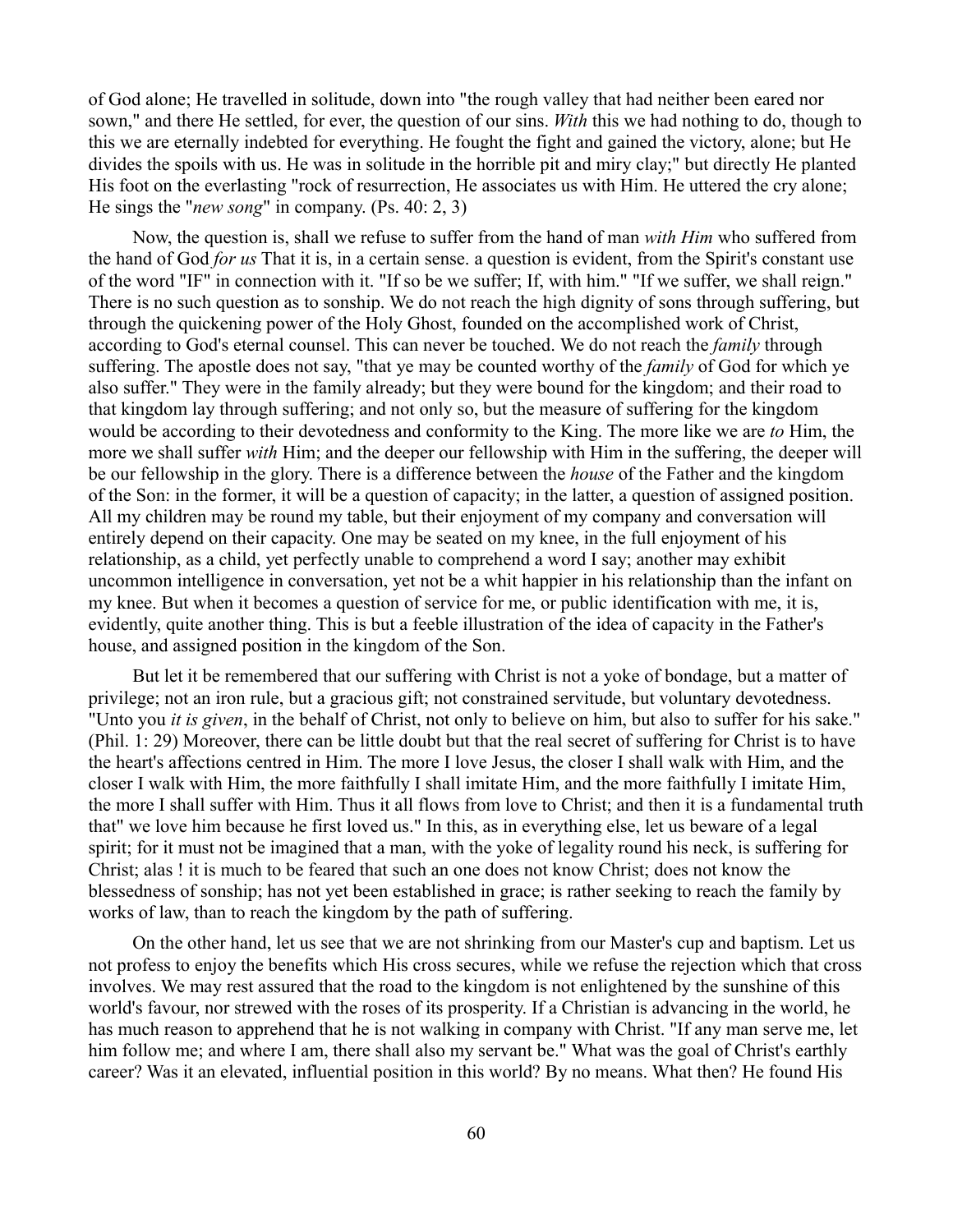place on the cross, between two condemned malefactors. "But," it will be said, "God was in this." and yet man was in it likewise; and this latter truth is what must inevitably secure our rejection by the world, if only we keep in company with Christ. The companionship of Christ, which lets me into heaven, casts me out of earth; and to talk of the former, while I am ignorant of the latter, proves there is something wrong. If Christ were on earth, now, what would His path be? Whither would it tend Where would it terminate? Would we like to walk with Him? Let us answer those enquiries under the edge of the word, and under the eye of the Almighty; and may the Holy Ghost make us faithful to an absent a rejected — a crucified Master. The man who walks in the Spirit will be filled with Christ; and, being filled with Him, he will not be occupied with suffering, but with Him for whom he suffers. If the eye is fixed on Christ, the suffering will be as nothing in comparison with the present joy and future glory.

The subject of heirship has led me much further than I intended; but I do not regret it, as it is of considerable importance. Let us now briefly glance at the deeply significant vision of Abraham as set forth in the closing verses of our chapter. "And when the sun was going down, a deep sleep fell upon Abram; and, lo, an horror of great darkness fell upon him. And he said unto Abram, know of a surety, that thy seed shall be a stranger in a land that is not theirs, and shall serve them; and they shall afflict them four hundred years: and also that nation, whom they shall serve, will I judge: and afterward shall they come out with great substance.....And it came to pass, that, *when the sun went down*, and it was dark, behold, a smoking furnace, and a burning lamp that passed between those pieces."

The entire of Israel's history is summed up in those two figures, the "furnace" and the "lamp." The former presents to us those periods of their history in which they were brought into suffering and trial; such, for example, as the long period of Egyptian bondage, their subjection to the kings of Canaan, the Babylonish captivity, their present dispersed and degraded condition. During all these periods they may be considered as passing through the smoking furnace. (See Deut. 4: 20; 1 Kings 8: 51; Isa. 48: 10.)

Then, in the burning lamp, we have those points in Israel's eventful history at which Jehovah graciously appeared for their relief, such as their deliverance from Egypt, by the hand of Moses; their deliverance from under the power of the kings of Canaan, by the ministry of the various judges; their return from Babylon, by the decree of Cyrus; and their final deliverance, when Christ shall appear in His glory. The inheritance must be reached through the furnace; and the darker the smoke of the furnace, the brighter and more cheering will be the lamp of God's salvation. Nor is this principle confined merely to the people of God, as a whole; it applies, just as fully, to individuals. Who have ever reached a position of eminence as servants, have endured the furnace before they enjoyed the lamp. "An horror of great darkness" passed across the spirit of Abraham. Jacob had to endure twenty-one years of sore hardship, in the house of Laban. Joseph found his furnace of affliction in the dungeons of Egypt. Moses spent forty years in the desert. Thus it must be with all God's *servants*. They must be "tried" first, that, being found "faithful," they may be "put into the ministry." God's principle, in reference to those who serve Him, is expressed in those words of St. Paul, "not a novice, lest being lifted up with pride, he fall into the condemnation of the devil." (1 Tim 3: 6)

It is one thing to be a *child* of God; it is quite another to be a *servant of Christ*. I may love my child very much, yet, if I set him to work in my garden, he may do more harm than good. Why? Is it because he is not a dear child? No; but because he is not a practised servant. This makes all the difference. Relationship and office are distinct things. Not one of the Queen's children is, at present, capable of being her prime minister. It is not that all God's children have not something to do, something to suffer, something to learn. Undoubtedly they have; yet it ever holds good, that *public service and private discipline* are intimately connected in the ways of God. One who comes forward